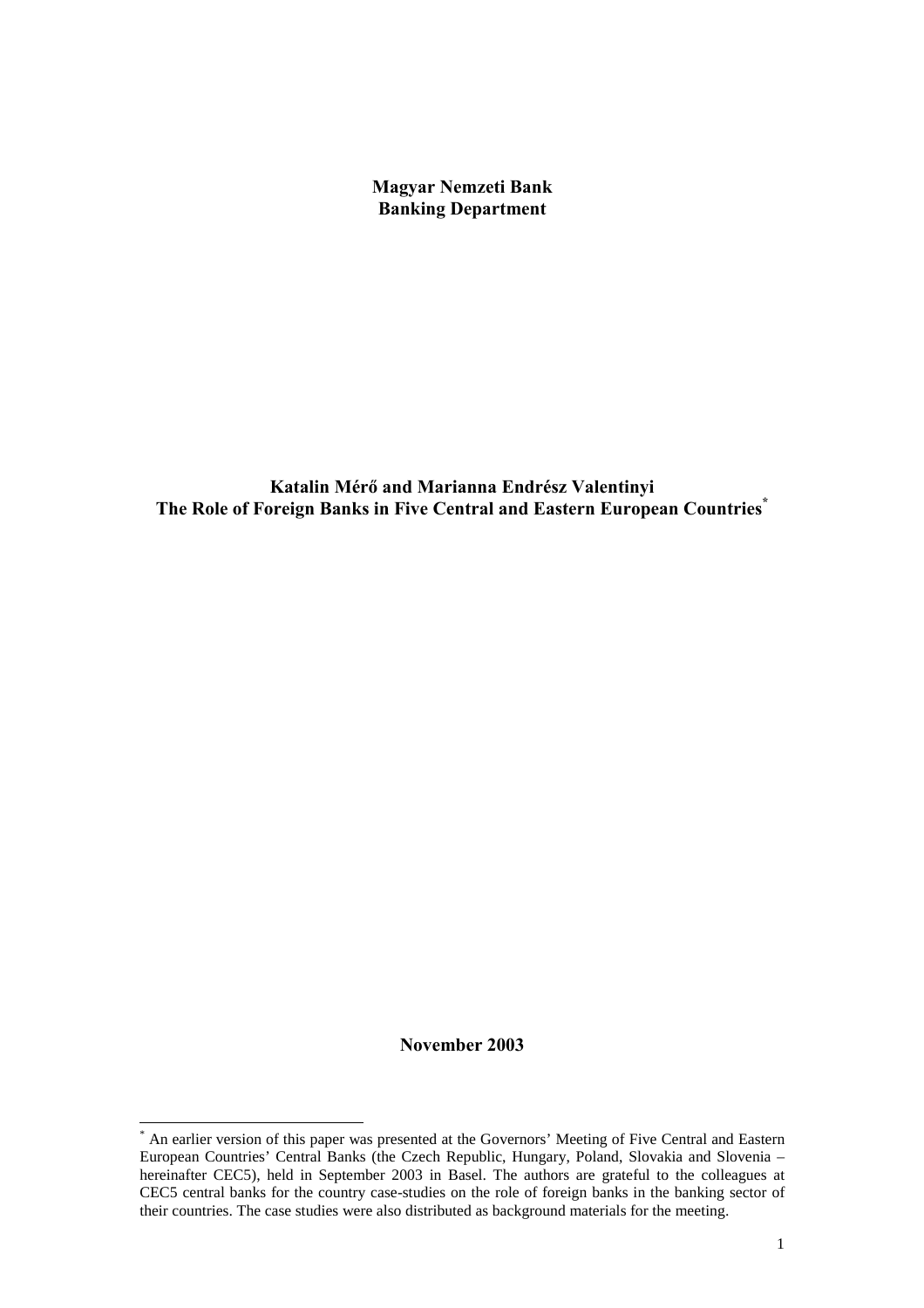## <span id="page-1-0"></span>**Abstract**

During the last decade the development of the banking sectors in CEC5 countries was greatly determined by increasing presence of foreign banks. Foreign banks played a significant role in privatising, re-capitalising and modernising the banking sectors in the region. In this sense they contributed to stability. However the exceptionally high level of foreign ownership also raised concerns whether foreign banks threaten stability by propagating shocks outside the host country, doing cherry-picking or putting too much pressure on already troubled domestic banks. This paper summarises the empirical evidence on those issues. Our major contribution is the presentation of CEC5 countries' experiences based on the up-to-date and rich information provided by individual case studies of the involved central banks. We outline the motives behind the entry of foreign banks, compare their performance relative to their domestic peers. By summarising the latest development in EU countries, we also highlight the differences between them and the accession CEC5 countries.

JEL: G21 Keywords: banks, foreign ownership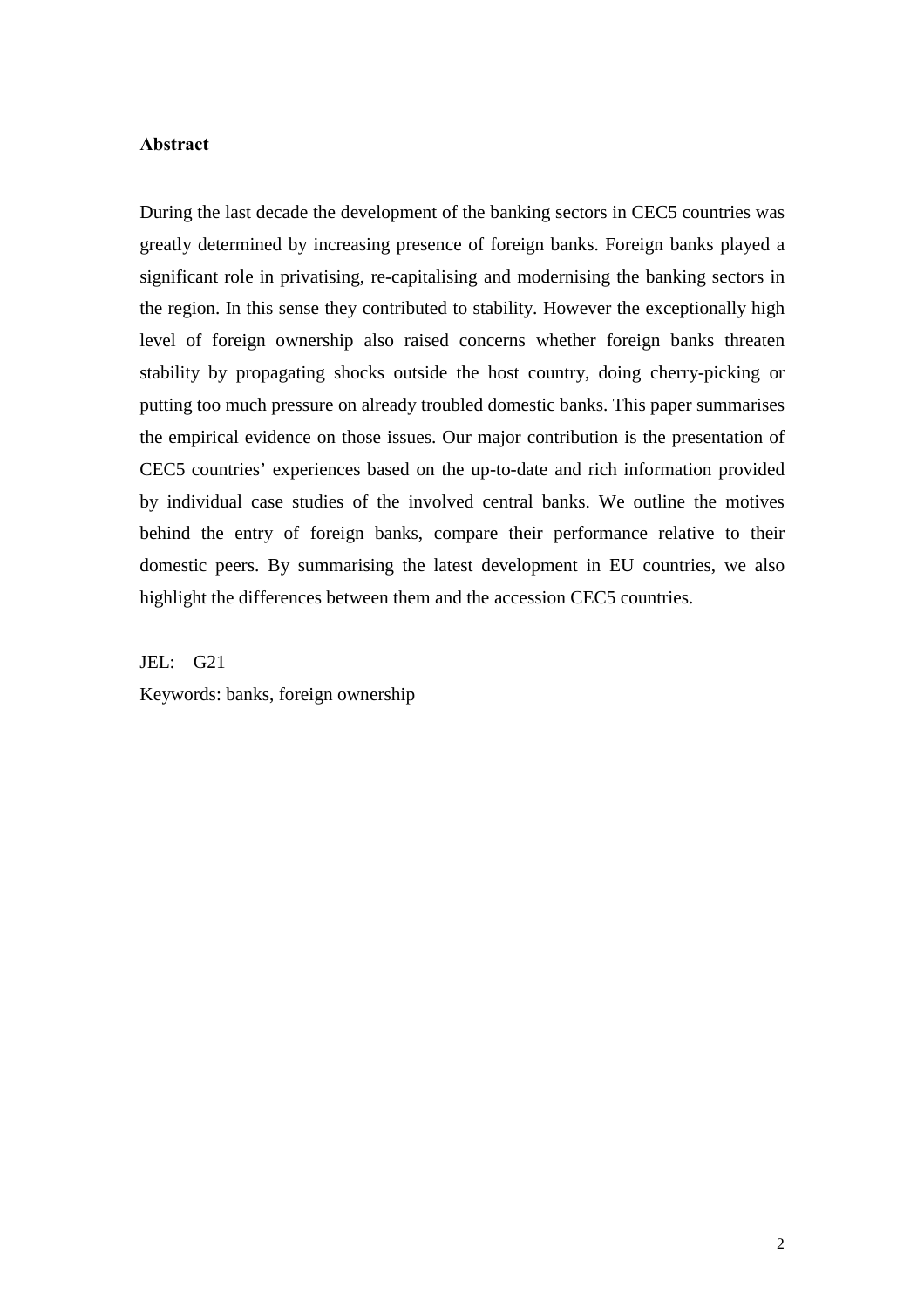## **Contents**

| IV.2.2. Presence of EU banks in other member states' markets through branches32 |  |
|---------------------------------------------------------------------------------|--|
|                                                                                 |  |
|                                                                                 |  |
|                                                                                 |  |
|                                                                                 |  |
|                                                                                 |  |
|                                                                                 |  |
|                                                                                 |  |
|                                                                                 |  |
|                                                                                 |  |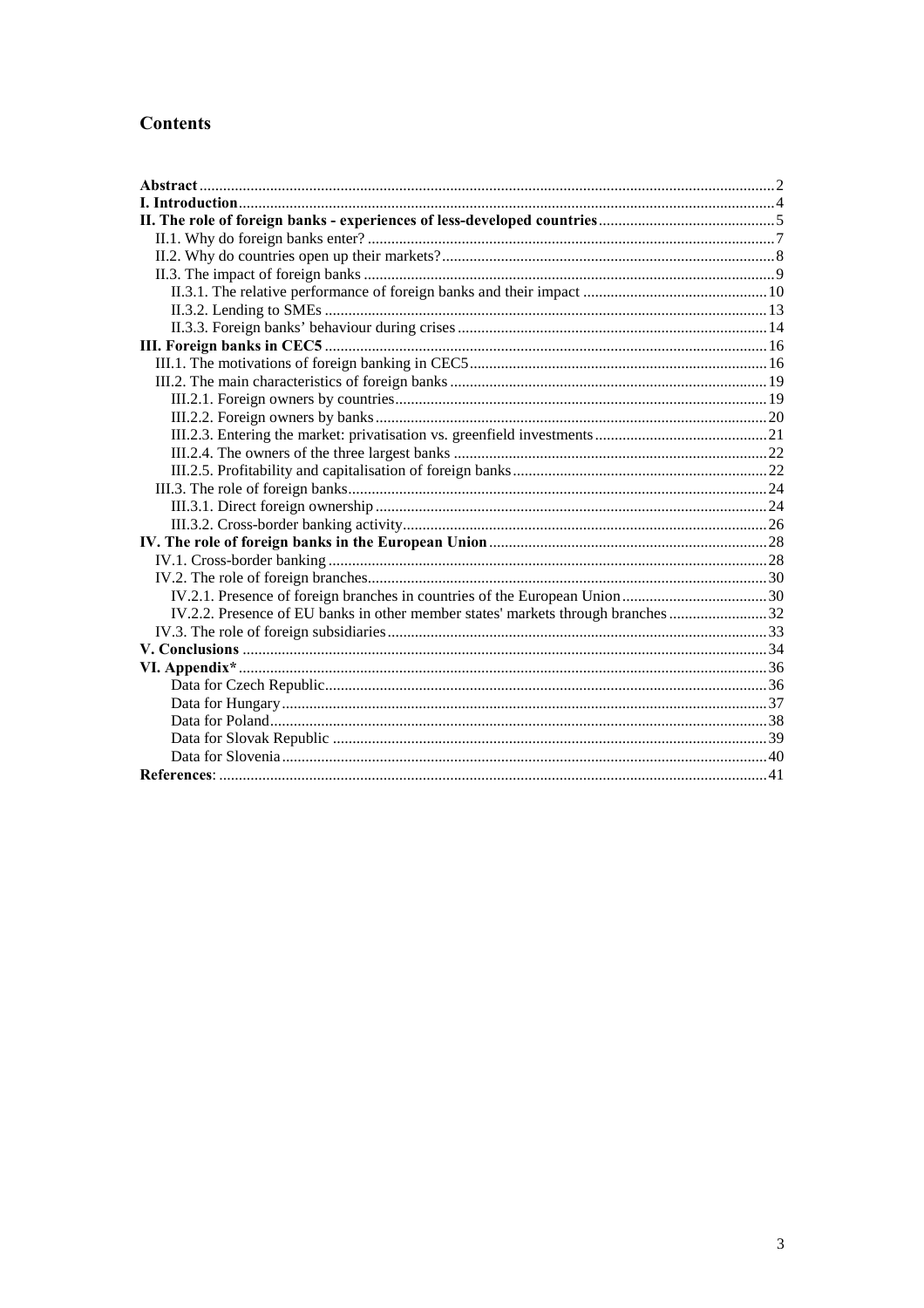#### <span id="page-3-0"></span>**I. Introduction**

As a consequence of the bank failures of the early 1930s, the banking industry became heavily regulated with serious entry barriers in the aftermath of the Great Depression. These barriers remained almost unchanged until the early 1980s. From the 1980s on, however, we have witnessed extensive liberalisation and integration of banking markets. In certain regions (in particular in Latin America and Central and Eastern Europe) foreign penetration has reached unprecedented levels. This paper focuses on the CEC5 countries, where the process of internationalisation has some peculiarities, which make comparison with earlier experiences difficult. At the end of the 1980s, after the collapse of socialist 'planned' economies, these countries began to develop market economies. There was a need to create the institutions of a market economy in a liberalised international financial environment. Moreover, the transformation crisis caused the depreciation of domestic capital including that of the banking sector as well. The accumulation of capital and development of know-how intensive banking infrastructure required strong involvement of foreign capital.

With the exception of Slovenia, the banking sectors of the CEC5 countries are now dominated by foreign banks. At the same time, there is a noticeable trend of integration on the Single European Banking market as well. Nevertheless, the role of foreign banks is much less dominant than in the accession countries.

The next section presents an overview of the role of foreign banks in countries with less-developed financial systems. In this section, we analyse the benefits and costs of foreign bank entry and the financial stability aspects of the foreign bank presence. International experiences of the impact of foreign bank penetration on the domestic banking sector are also reviewed. The third part analyses the transformation of financial systems in the CEC5 countries, with special regard to the motivations, characteristics and role of foreign banks. This overview builds on the country studies prepared by the CEC5 central banks as well. The role of foreign banks in the EU is markedly different than in the CEC5. Accordingly, the fourth section outlines the current state and recent trends in foreign banking on the Single European Market which the CEC5 countries will soon be joining. The final section presents the conclusions.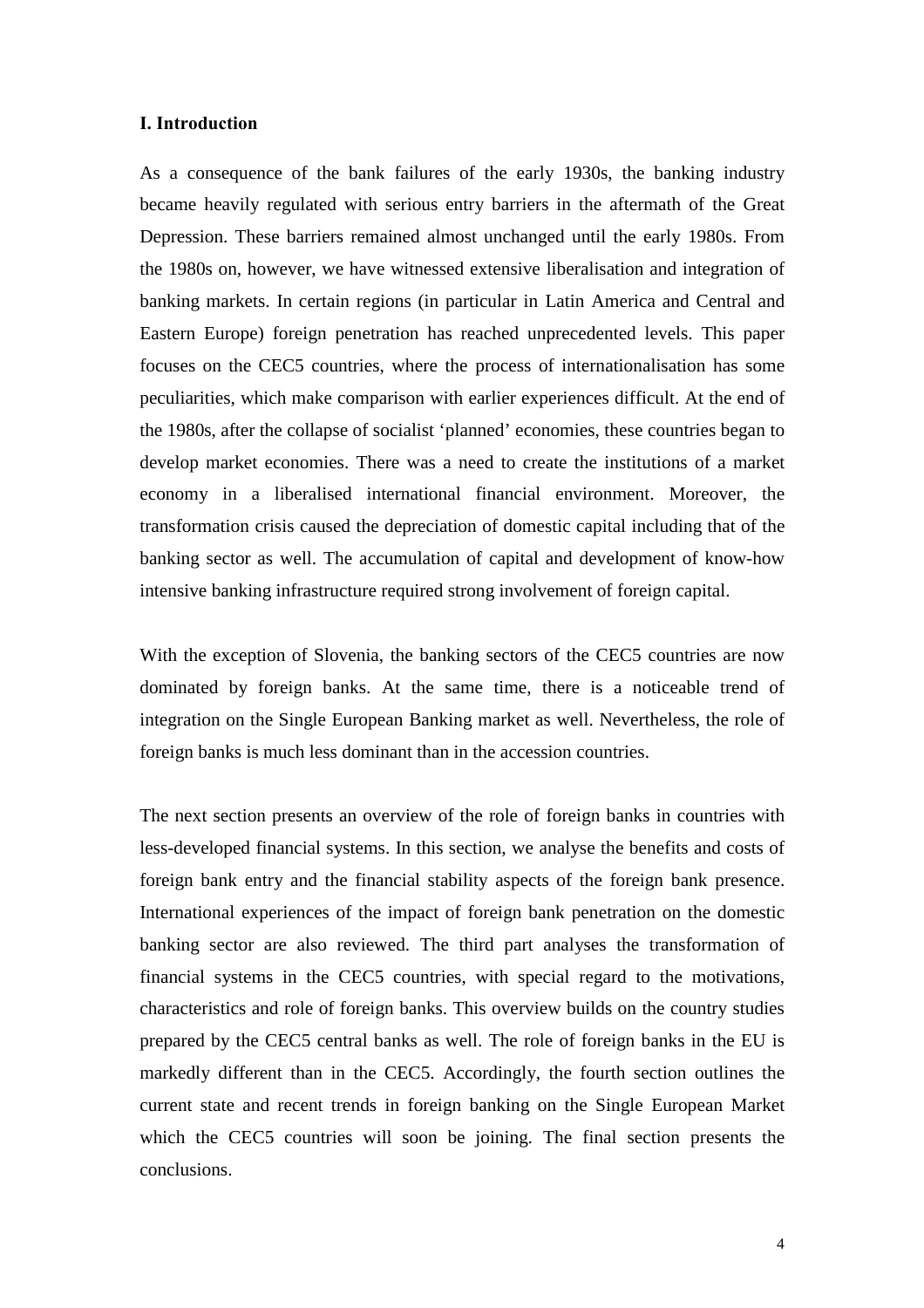#### <span id="page-4-0"></span>**II. The role of foreign banks - experiences of less-developed countries**

During the last decade there was a substantial increase in foreign bank penetration both in terms of its extent and the number of countries involved. The two regions mainly affected are Latin America and the transition countries in Central and Eastern Europe.<sup>[1](#page-4-1)</sup> This section aims to summarise the findings of various empirical studies, which consider the impact of foreign entry on the domestic banks and the banking system in general. We focus on the experiences of developing countries, which are more relevant to CEC5 countries. The experiences of developed countries are used rather to highlight the differences between developed and developing countries.<sup>[2](#page-4-2)</sup>

We are mainly interested in financial stability, which is affected by foreign entry through various channels: its impact on competition and efficiency, on capital flows (quantity, structure and volatility), and on institutional capacity (transparency, regulation and supervision, market infrastructure).<sup>[3](#page-4-3)</sup> Although there are debates regarding the degree of competition desirable in banking in general, and the relationship between competition and stability, developing countries usually do suffer from a lack of competition and low efficiency. Supposedly, foreign entry enhances competition and increase efficiency, they are likely to benefit in terms of stability. As for capital flows, financial stability is less threatened when capital flows are less volatile, have a balanced maturity structure and their level is manageable. As for institutional capacity (as defined by Kono and Schuknecht (2000)) its improvement undoubtedly contributes to financial stability. Thus, testing the effect of foreign entry on stability can be complemented indirectly, investigating its impact on competition, institutional capacity and capital flows. Empirical studies focus on the first and the third aspects.

 $\overline{a}$ 

<span id="page-4-1"></span><sup>&</sup>lt;sup>1</sup> Emerging markets in Asia are exceptions, as they did not experience a similar increase in foreign bank penetration.

<span id="page-4-2"></span> $2$  Even within the developing category it is necessary to differentiate between middle and low income countries, the latter ones being less relevant for emerging CEC countries. See Claessens and Lee (2002).

<span id="page-4-3"></span> $3$  The relationship between financial service trade and financial sector stability is discussed in Kono and Schuknecht (2000).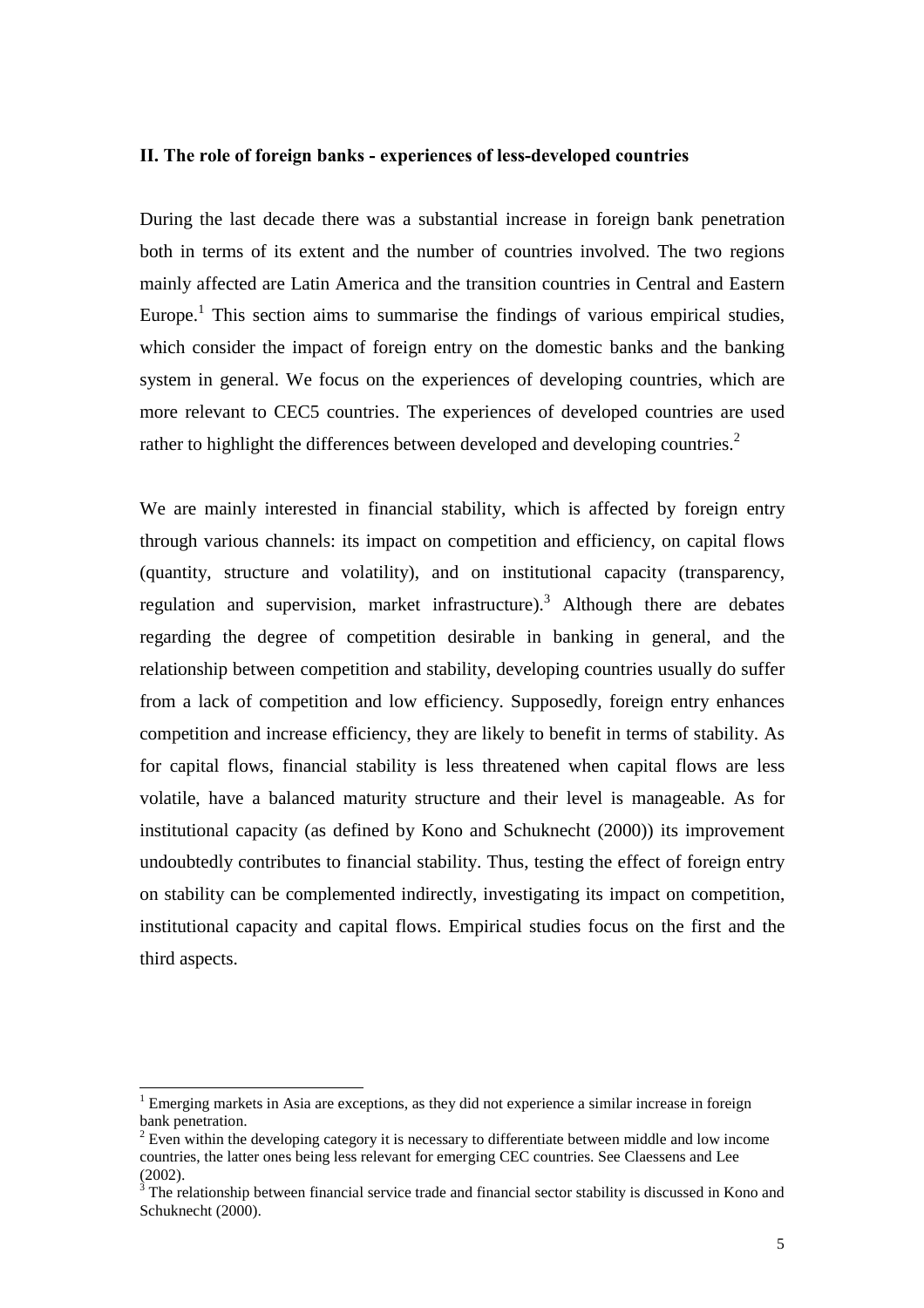Before reviewing the relevant literature it is necessary to clarify some concepts and point out the major issues arising in the empirical investigation of the impact of foreign bank entry.

Although most of the studies refer to foreign entry, we prefer to use the wider concept of internationalization. In relation to banking this refers to the involvement of foreign banks - without discrimination - in the provision of financial services either through cross-border or via foreign bank entry. The concept of foreign bank penetration is also used with the same meaning. Foreign bank entry is defined as the presence of a foreign bank in a host country, either as a subsidiary or as a branch.

The literature reviewed is rather mixed in this respect. Most of the papers concentrate on foreign bank entry, however some papers include cross-border lending as well. Although not always highlighted, each form has its own characteristics and implications for financial stability. For example, cross-border lending tends to be biased toward short-term lending and more responsive to home country shocks than physical presence. Its customer base is limited to multinational or large enterprises. Kono and Schuknecht (2000) also suggest that physical presence (they call it commercial presence) can better contribute to financial stability due to its stronger impact on efficiency and capacity building and less distorted capital flows. Although it may be somewhat less important, there also may be a need to differentiate between branches and subsidiaries. These are typically involved in different bank services, with different implications for their relative performance and impact on domestic banks.

The papers also range widely in terms of the methods employed (case studies versus cross country analysis), the data used (aggregate versus individual bank balance sheet data, survey data on foreign banks), the countries reviewed (Latin American, transition countries, South-European, developed and developing countries) and time periods covered. Methodological diversity is also present, including cross-tables, regressions, and the stochastic frontier approach. Different proxies are used for the dependent variables (measure of foreign penetration as share in number or assets or liabilities, whether offshore lending is included or not). Even the definition of 'foreign' (minimum percentage of foreign ownership: 10, 30, 50 or 70%) varies, as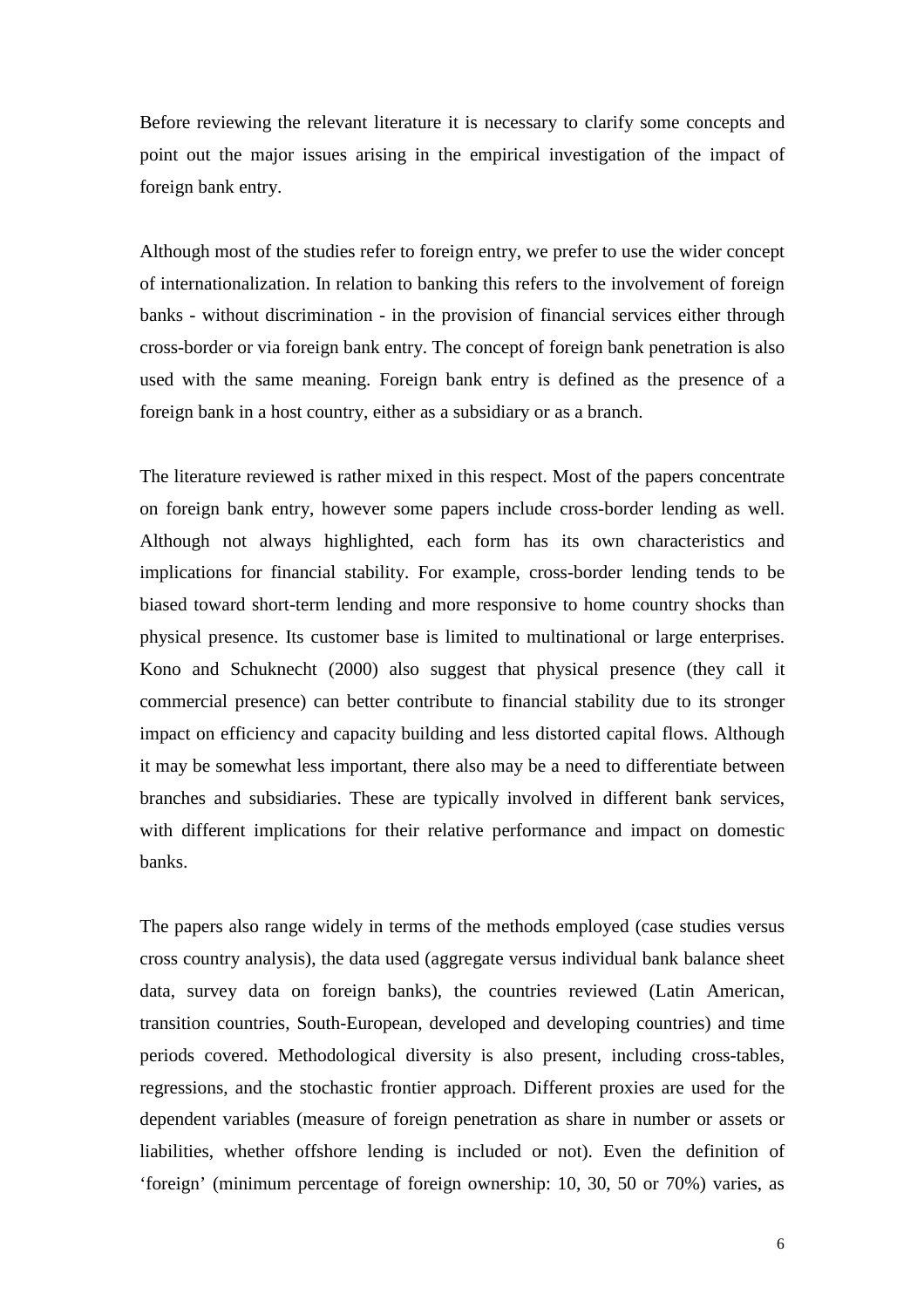well as the range of control variables (macro, regulatory, banking structure, etc.). The hypotheses tested are also different. This diversity makes it difficult to compare the papers to each other and to draw general conclusions.

One of the major problems researchers face when investigating the experiences of developing countries is the difficulty of disentangling the impact of banking reforms, the broader process of liberalisation and the transition process and the opening up of the sector. Moreover, the availability of quality data and the length of the time series pose additional difficulties. One must also be very careful to take into account the effect of other than foreign presence variables. Accordingly, when the performance of foreign banks versus domestic banks is compared or the impact of opening up is estimated, one must include all the relevant control variables. For example, profitability and cost efficiency depend on the macro environment (GDP growth, inflation), on the structure of the banking sector (concentration), bank specific variables (activity, size), and on other liberalisation measures aside from foreign entry. Furthermore, there are also country-specific issues that need to be dealt with in the empirical work (e.g. extremely high inflation in Turkey, government ownership).

Because of the nature of this short literature review, only the findings and the general picture emerging from those findings are outlined. However, the reader should bear in mind the caveats and the diversity of approaches found in the literature.

#### <span id="page-6-0"></span>**II.1. Why do foreign banks enter?**

There are various hypotheses to explain why banks expand their activity abroad. The first such theory introduced into the literature by Williams (1997, 2002) is called the defensive expansion hypothesis. This claims that multinational banks follow their clients abroad (either their trade or investment). Information about the client is one of the main assets of banks. There is, however, no external market for this information, i.e. markets where banks could sell this knowledge. Hence, they have to follow their client if they do not want to loose them. Often the motivation behind following the client is not so much to earn more profit but rather to avoid loss at existing locations. On the other hand, it is also in the interest of the clients, who must bear the transaction costs of changing banks. Although defensive expansion is found to have strong explanatory power in more developed countries, it only provides a partial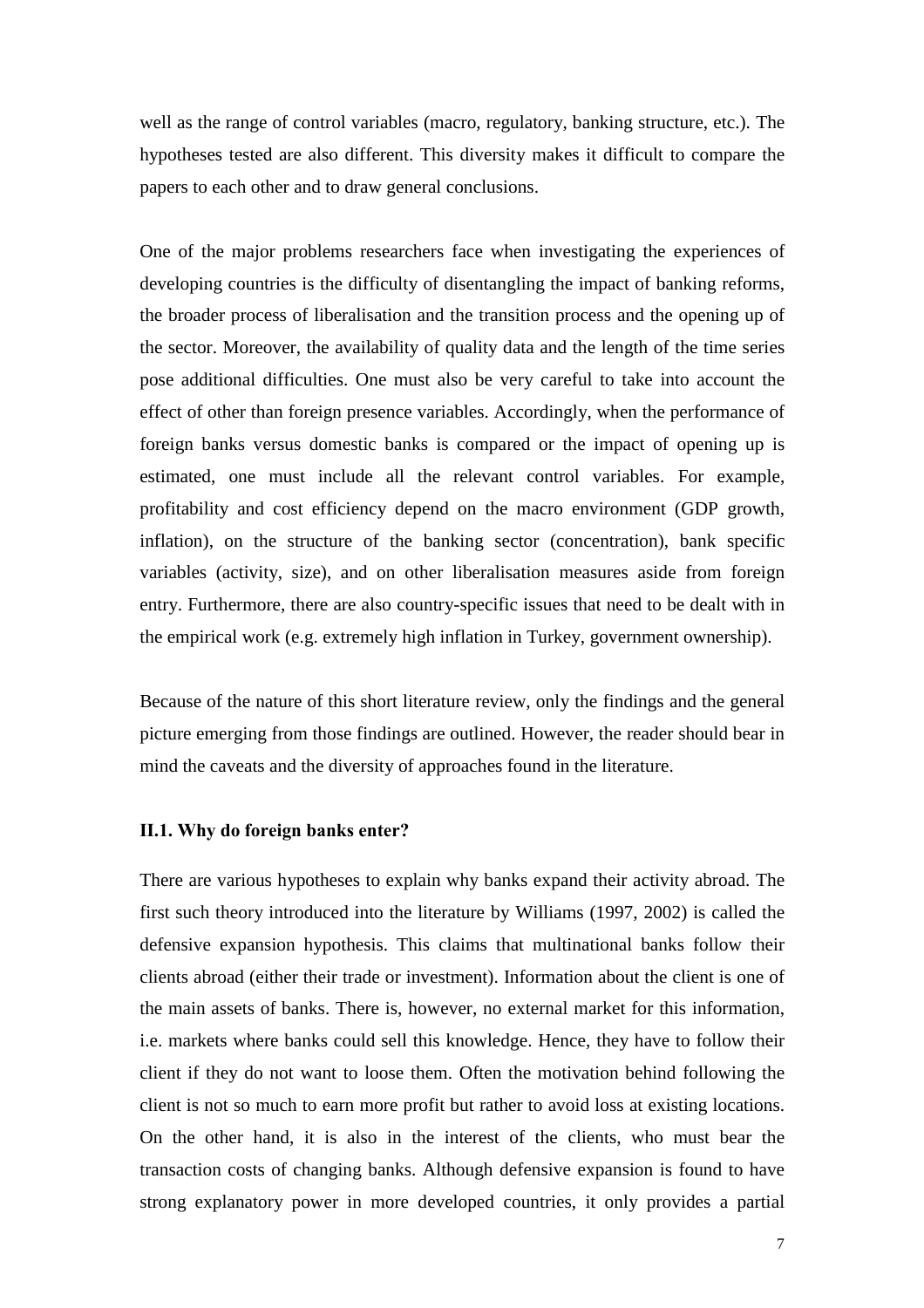explanation. Williams refers to other hypotheses such as regulatory impact, home market sophistication, etc. Banks who follow their clients might restrict their activity to their existing client base, but they can also create a beachhead (see Williams) and try to acquire new clients or enter into other market segments in the host country. Their relative performance and impact on the domestic banking sector is largely determined by which strategy they follow.

In developing countries the defensive expansion hypothesis is suggested to have even less importance. The underlying motivation is also rather different. Whereas in developed countries banks' primarily motive is to keep existing clients, here the need for effective monitoring becomes more important. Financial markets are less developed and mature, the only way to ensure effective monitoring is physical presence. Delegation of monitoring is not an option.

An alternative and more important explanation for developing countries is the existence of host country opportunities (see for example Clarke et al. (2001)). Banks enter other, non-saturated and less developed, less efficient markets where they enjoy comparative advantages – higher quality services, better risk management tools etc. Such markets often offer good profit and growth prospects. Typically, these markets also entail risks not present in developed countries. Therefore, the entry decision is influenced by other factors, such as the development of market infrastructure, standards of regulation and supervision, and political risk. Often foreign banks are attracted by tax relieves and other regulatory exemptions.

In addition to the aforementioned "pull" factors, there are other factors, which "push" banks abroad. Amongst others, Clarke et al. mentions deregulation in the home country (which, for example, pushed Spanish banks to enter Latin American markets), as well as the size and efficiency of the entering bank.

### <span id="page-7-0"></span>**II.2. Why do countries open up their markets?**

Typically, the opening up of home markets is part of a broader liberalisation process. In addition, it is often driven by the need for capital and also for expertise during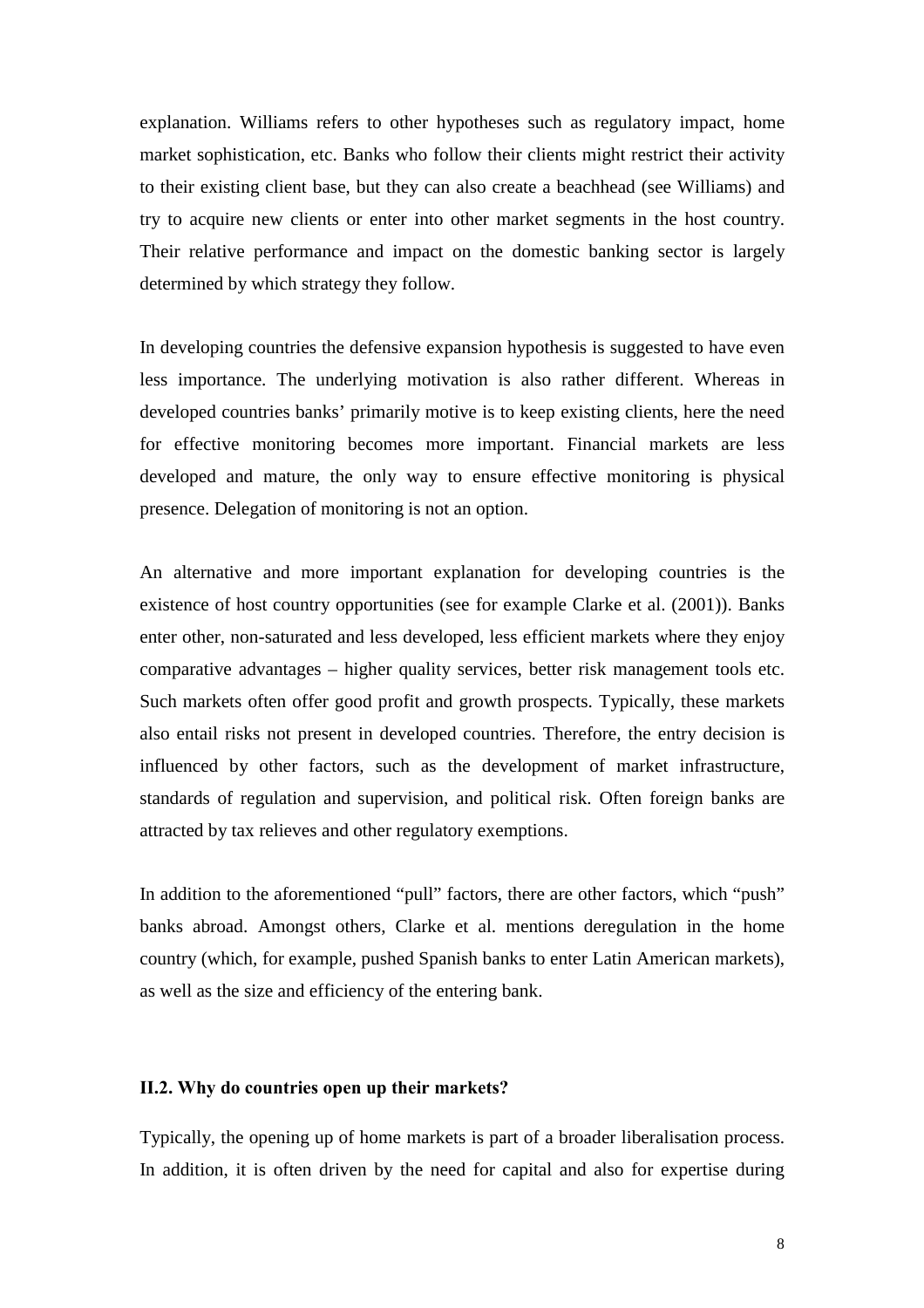privatisation or following a banking crisis. It is regarded as an important way of importing knowledge and enhancing competition.

The decision on opening up is based on thorough consideration of its costs and benefits. Benefits cited in relation to developing countries are numerous. It is expected that foreign banks contribute to building a more efficient and resilient financial system by introducing and spreading technology, providing new services and products, raising standards and practices, by exerting competitive pressure on domestic banks and increasing the efficiency of resource allocation. Increased competition lowers the cost of intermediation and leads to cheaper credit for borrowers (see Haas and Lelyveld). It can even lead to stronger regulation and supervision.<sup>[4](#page-8-1)</sup> During turbulent times, foreign banks can also provide a "safe haven" for depositors and a stable source of funds compared to domestic banks (see Peek and Rosengren). Foreign banks might attract other foreign investors in the non-bank sector. On the cost side, Hindley for example summarises the counterarguments under the headings of economic and regulatory. Among the former ones are the followings: domestic banks need time to mature (the so-called infant industry argument); newcomers can engage in cherry picking; in contrast to existing banks they do not have bad loans, and hence a level playing field is not ensured; a lack of commitment to the local economy might cause capital flight. On the other hand, there are fears that regulators cannot control foreign banks properly. Others add to this list (Claessen) the loss of monetary autonomy and increased volatility of capital flows. There are also concerns that foreign banks ignore certain markets segment (SMEs) or propagate shocks originating from their home country.

### <span id="page-8-0"></span>**II.3. The impact of foreign banks**

<span id="page-8-1"></span>First of all, the impact of foreign bank penetration on the domestic banking sector depends on its mode (offshore lending versus physical presence), the underlying motivation (following clients versus home country opportunities), and the scope of their activity (wholesale versus retail). If banks enter the market to follow their clients, they are not expected to outperform domestic banks or have a substantial impact on the entire banking industry. On the other hand, when banks enter a range of market niches to exploit their comparative advantages they are sure to trigger competitive pressure on domestic banks. However, this effect may be limited to the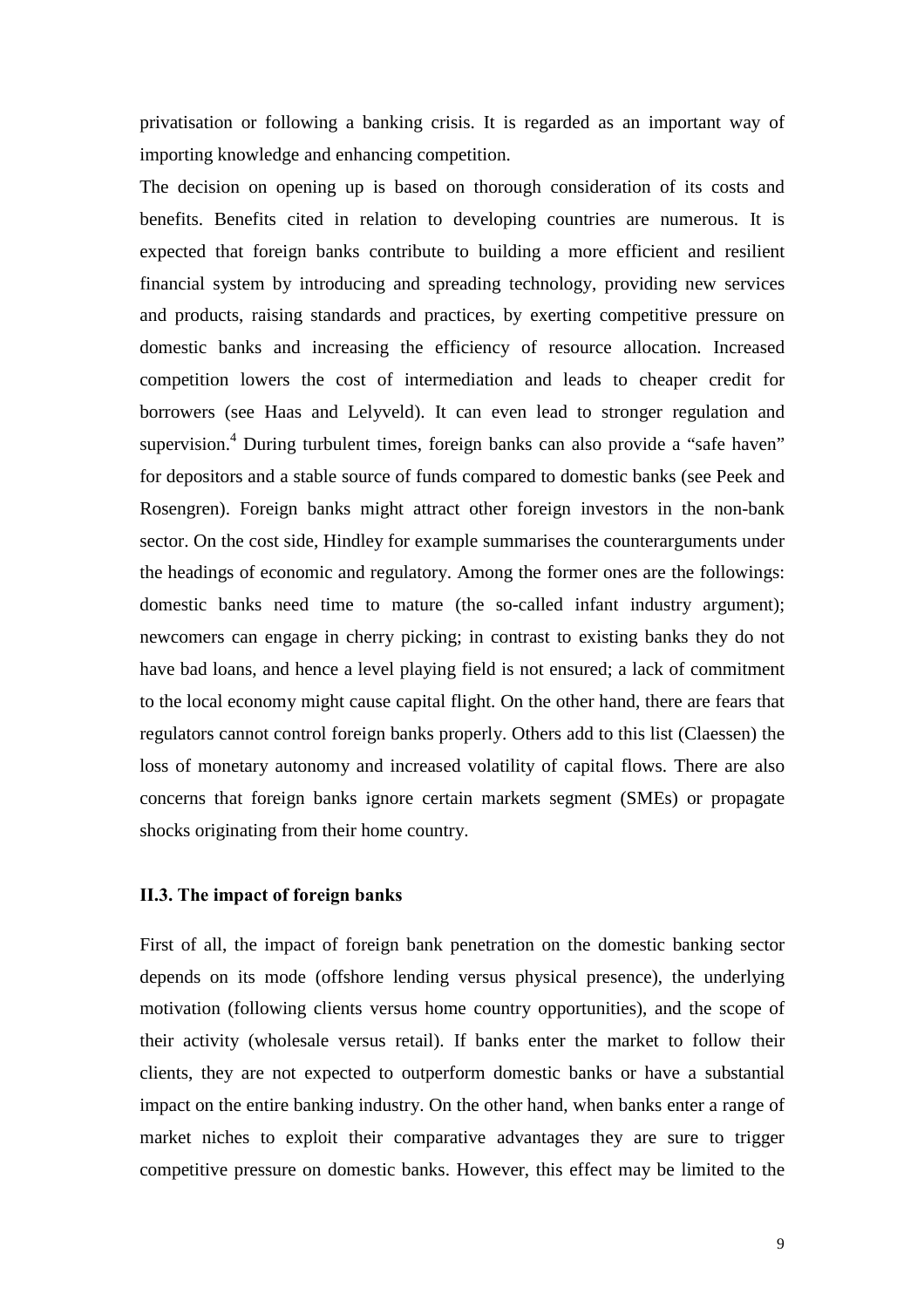market segment in which they are present. It may also happen that foreign entrants provide new, previously non-existent services in the host country, which contributes to better services, but does not exert competitive pressure on their domestic peers.

In general, the studies test different hypotheses on the potential costs and benefits of foreign entry or presence. The most important issues investigated are discussed in the following sections.

## <span id="page-9-0"></span>**II.3.1. The relative performance of foreign banks and their impact**

Most of the studies find that in developing countries foreign banks outperform their domestic peers. Their activity mix also differs, as they usually concentrate on new services and the wholesale market, where they enjoy comparative advantages. There is also strong evidence highlighting their beneficial impact on the level of competition and efficiency – even after controlling for other influencing factors. It should be noted, however, that this effect is often limited to the relevant market segments.

There is often a fear that foreign banks put too much pressure on already troubled domestic banks (especially when opening up take place in turbulent times, when capital is most needed), as alluded to with the infant industry reasoning mentioned above. However, most of the evidence on Latin America shows a weak presence of foreign banks in certain areas (such as retail banking) where domestic banks have comparative advantages. Furthermore, several case studies prove that domestic banks are able to meet the challenges and to become more competitive, to enter into new services (see Abel and Bonin, Pastor et al.). Moreover, the increased competitive pressure on domestic banks is related to the whole liberalisation process, not to a single element (opening up) of it.

To start with individual country cases, for Spain Pastor et al. (2000) find evidence of a positive effect of foreign presence on margins, overhead costs and profitability only in those segments of the domestic market where they competed. Spain is one of the few EU countries where foreign penetration is rather high (mainly in terms of number).

 $4$  See for example Claessens et. al (2000) and Levine (1996).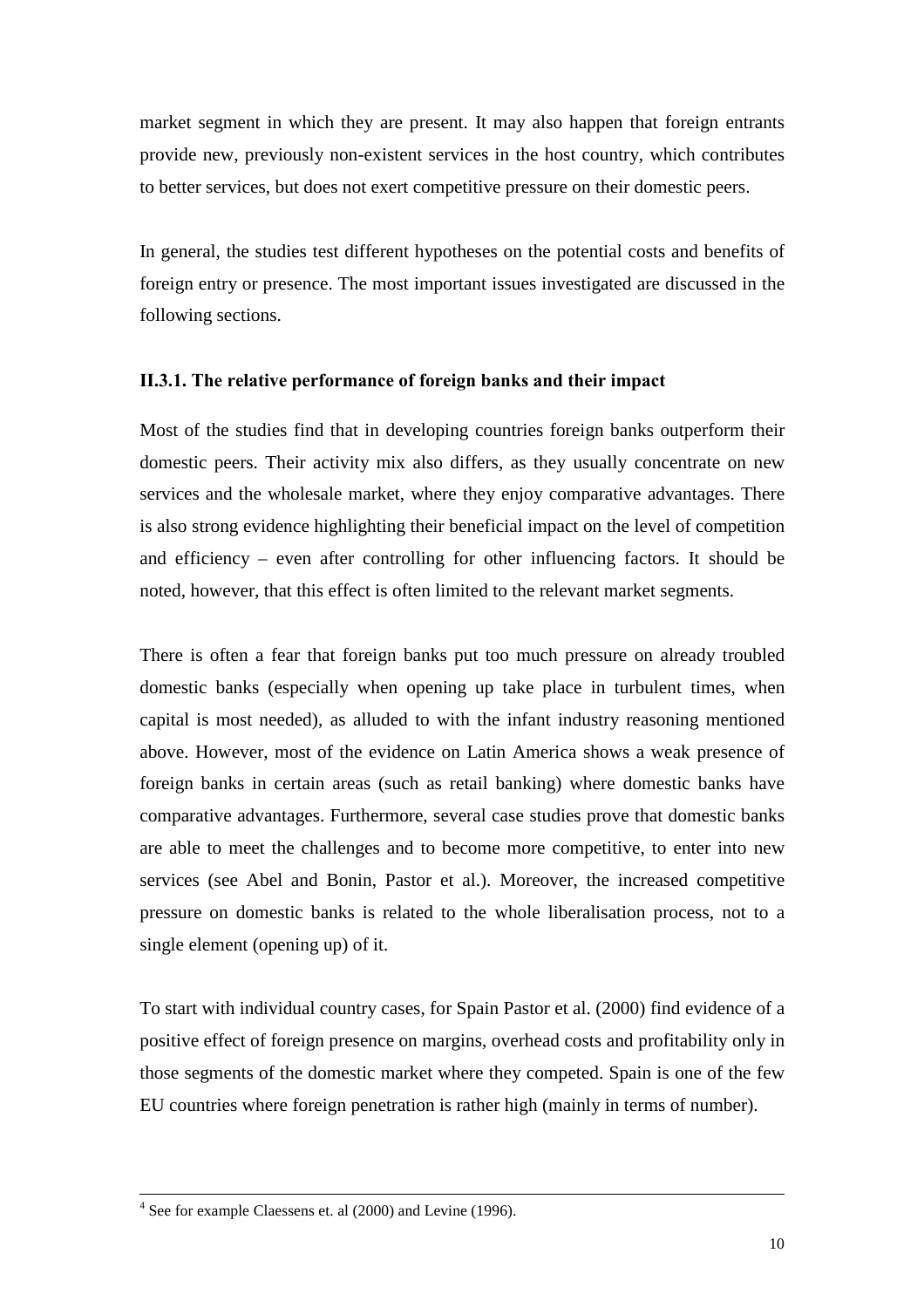Clarke et al. (2000) find that, compared to domestic banks, foreign banks in Argentina typically have better quality loan portfolios, are more profitable and efficient, and lend more to sectors where they have comparative advantages (manufacturing). They also found evidence of increased competitive pressure (declining margins and profits), but only in those market segments where foreign banks were present.

Barajas et al. considers the case of Columbia. Here, foreign banks are characterised by less non-performing loans and higher productivity. They also find strong evidence of increased competitive pressure induced by foreign bank entry. Although increased domestic competition due to financial liberalisation had an even stronger impact. As a result, intermediation spreads came under pressure, the loan quality of domestic banks deteriorated, and cost productivity improved. Evidence of the beneficial effect of foreign bank entry is strong. But the authors also highlight the importance of controlling for other elements of liberalisation. Without it, the role of foreign banks might be overstated.

Denizer (2000) presents evidence on Turkey, which also supports the benefits of opening up in terms of competition and efficiency. Competition intensified mostly in areas where foreign banks were involved (trade finance, corporate finance, etc.). The authors also point out the qualitative impact of foreign banks in banking procedures and standards.

Majnoni et al. (2003) show that in Hungary the profitability gain of foreign banks depends on the duration of their presence and the mode of entry. Lower cost of credit, induced by foreign bank penetration, becomes a benefit only years after entry.

Turning to cross country analyses, in a very comprehensive study of 80 countries Claessen et al. show that foreign banks in developing countries do outperform domestic banks both in terms of profitability and cost efficiency. However, that is not true for developed countries. This evidence supports the argument about different motivations for entry in developing versus developed countries. They also find evidence of the role of foreign banks in enhancing competition–leading to lower profitability and margins of domestic banks. The relationship was significant when foreign presence was defined as a share in number, but not for share in assets,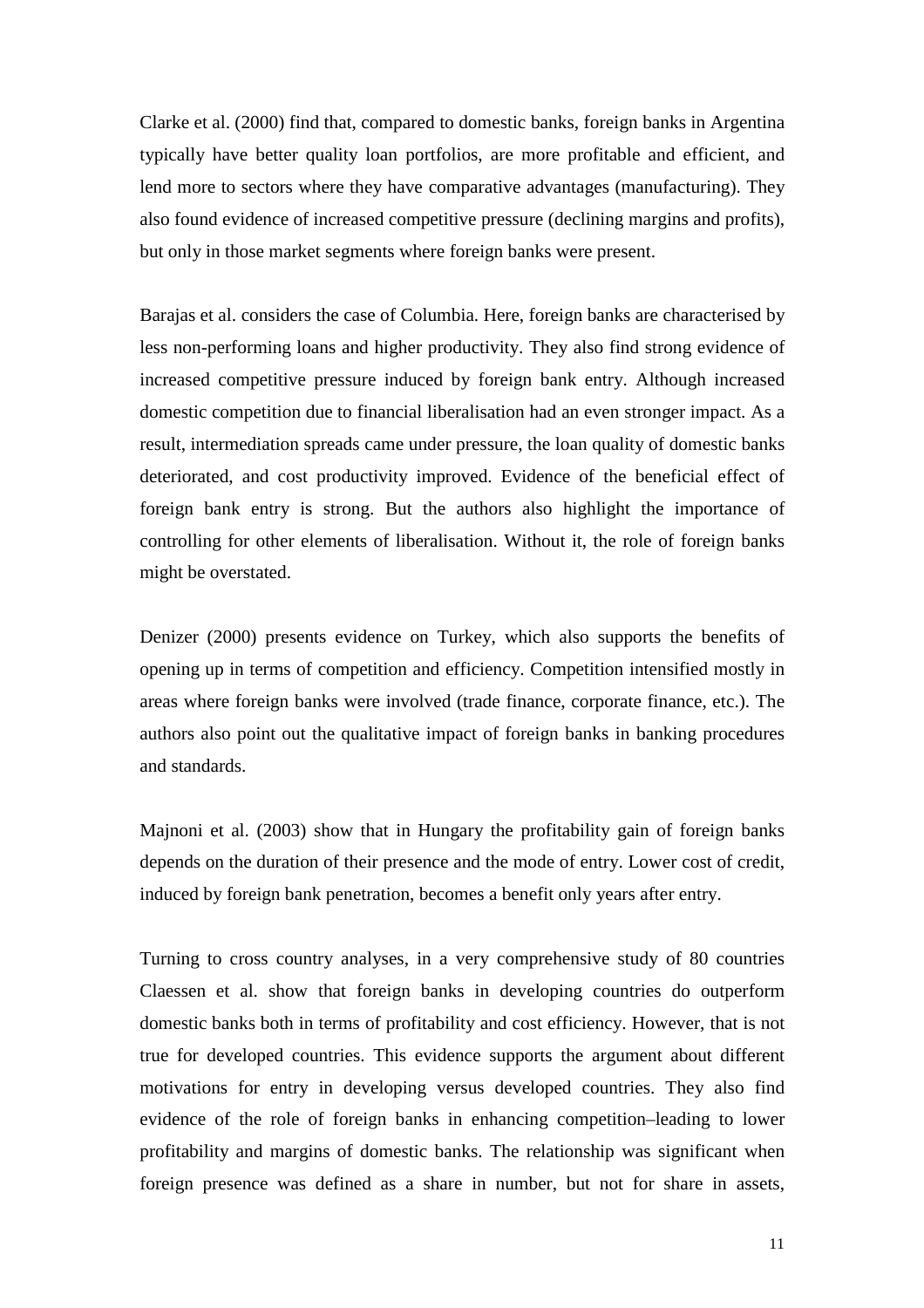<span id="page-11-0"></span>implying that the number of foreign banks is more important than their size in triggering competition.

Papi and Revolta (2000) focus on 27 transition economies. They argue that transition countries are special cases, where all the arguments for foreign entry are highly relevant. The potential benefits for the host countries are significant; they have strong trade links with developed countries; political and economic stability is satisfactory, etc. Their approach is unique, in that they also include banks with minority foreign stakeholders (at least 10% of foreign equity capital), however they exclude branches. They obtained similar results to those previously found for developing countries, both regarding the differences between foreign and domestic banks and the impact of foreign presence.

A paper on transition countries by Bol et al. (2002) reaches the same conclusion. Based on data for 12 transition countries, they conclude that on average foreign banks are more profitable and efficient than domestic banks. However, the performance of the two groups tends to converge.

Hasan and Marton (2003) use stochastic frontier approach to investigate profit and cost inefficiency of individual Hungarian banks between 1993 and 1998. Their results show lower inefficiency of foreign-owned banks and an improving trend for the entire banking sector. Another paper on Hungary, Kiraly et al., using the same approach, finds mixed results. Only one group of foreign banks was significantly more efficient. In their cross country analysis Green et al. (2003) estimate economies of scale and scope for CEE transition countries. They find a reasonable level of efficiency. However, there is no evidence on foreign banks being more efficient than domestic ones.[5](#page-11-0)

The results for transition countries seem to be more mixed than those for Latin American countries. One reason for the mixed results could be that in the observed period the transformation of banking industry was still in progress. Furthermore, we know from other experience that foreign banks need some time to outperform

 $\overline{a}$ 

<sup>&</sup>lt;sup>5</sup> Despite its sophisticated methodology we regard a major shortcoming of their paper, that the foreign dummies they use do not vary across years. The authors admit it, but they do not see this as a serious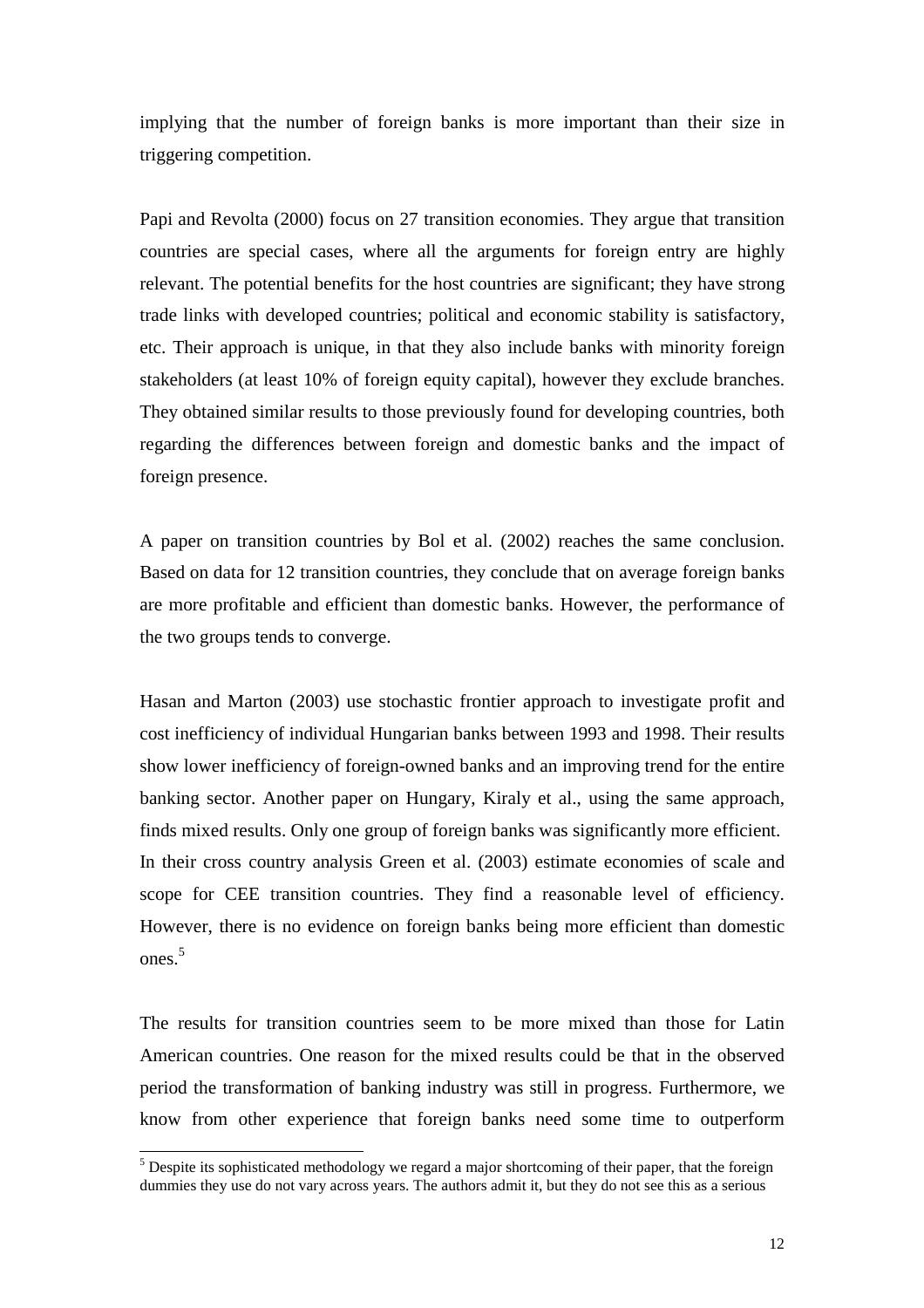domestic banks. Privatised banks also had to undergo reorganisation and IT investment, which pushes costs up during the first years. Many papers on transition countries do not control for other important explanatory variables (size, activity mix, macro variables, etc.). The quality of the data is also troublesome.

#### <span id="page-12-0"></span>**II.3.2. Lending to SMEs**

There is a concern that foreign banks can engage in cherry picking and might neglect certain market segments (in particular small- and medium-sized enterprises, SMEs) in their lending activity. Physical, cultural and information distance can further aggravate this problem. The Latin American experiences do not seem to support this concern. CEE experiences are very limited, for SME financing is rather underdeveloped in those countries.

There is empirical evidence that large banks face disadvantages in providing relationship lending (for typically small, informationally opaque businesses).<sup>[6](#page-12-1)</sup> Accordingly, small businesses account for a lower share in their asset portfolio, compared to smaller banks. This is true for both developed and developing countries.<sup>7</sup> Since foreign banks tend to be large, they are expected to follow this pattern. Berger et al. (2001) find that in Argentina small businesses tend to get fewer loans from large and foreign banks. However, bank distress does not hurt them more than large borrowers. Berger et al. also suggest, that there may be positive external effects of M&A or foreign entry. Due to increased competition, other small local banks can be forced to target small businesses. Hence, their overall loan supply does not change.

Clarke et al. (2002) studies the case of Argentina, Chile, Colombia and Peru. In all four countries there is a significant difference in lending to small businesses between large and small domestic banks. The authors also compare domestic versus foreign banks according to their size. Although the share of SMEs is smaller on average at foreign banks, large foreign banks lend more to SMEs in Chile and Colombia. The growth rate of SME loans was also larger in case of larger foreign banks relative to their domestic peers. The reason behind this could be that changes in technology

 $\overline{a}$ 

problem. However, during the observed period (1995-1999) ownership of banks changed dramatically in most of the countries.

<span id="page-12-1"></span> $6$  See Berger et al. (2001).

<span id="page-12-2"></span> $<sup>7</sup>$  See the review in Clarke et al. (2001).</sup>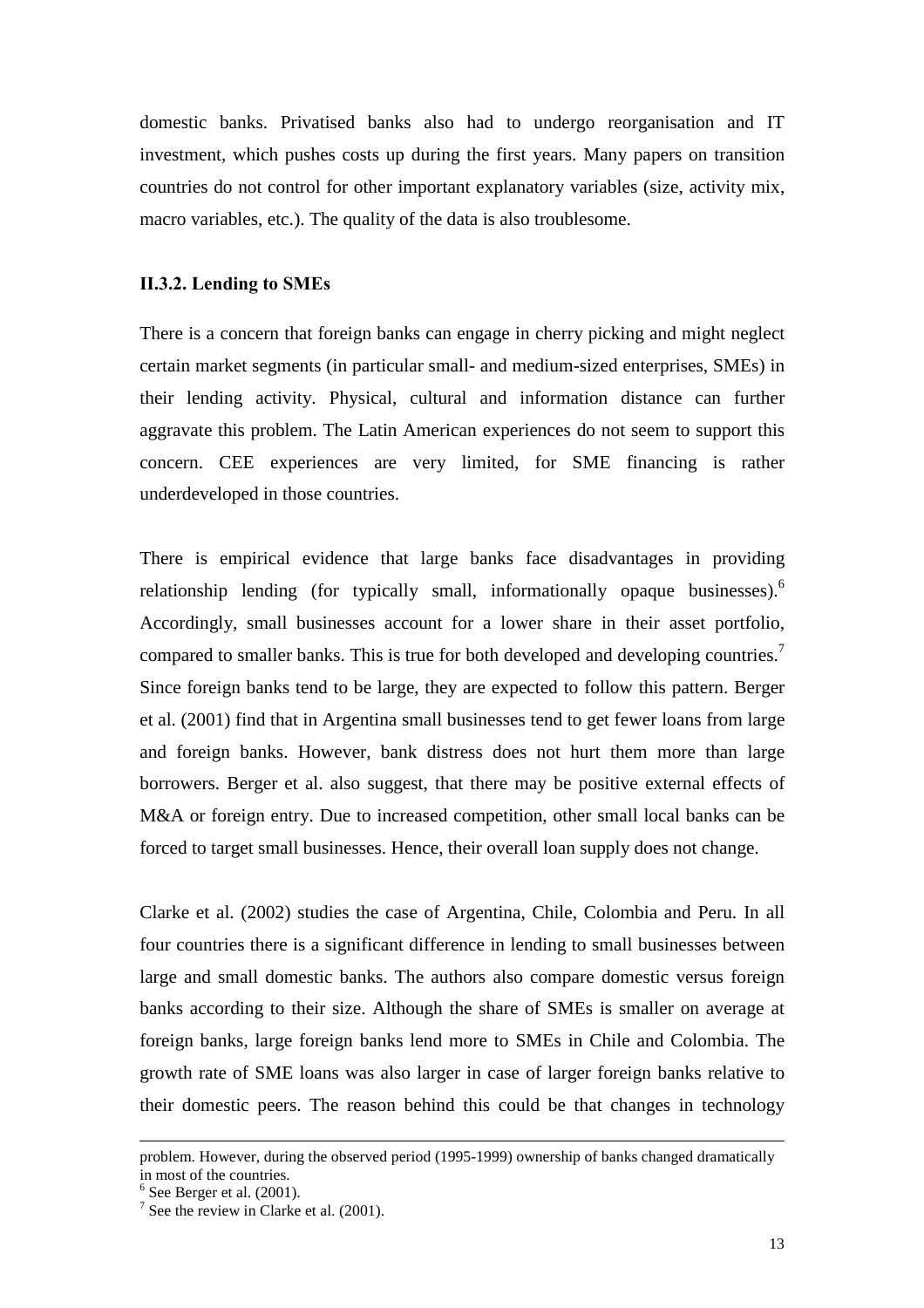(credit scoring) lower the obstacles to lending small businesses by large and/or foreign banks.

Clarke et al. (2001) employ survey data on 38 developing countries. They use information on borrowers' perception about access to long-term loans. They find a positive relationship between the extent of foreign bank penetration and access to credit. Even small enterprises find interest rates and access to credit less a constraint on their operation and growth prospects when foreign presence is strong. Large enterprises do however seem to benefit more.

### <span id="page-13-0"></span>**II.3.3. Foreign banks' behaviour during crises**

Another concern is that foreign banks might be more responsive to shocks originating from the host country and could also propagate shocks originating from outside the host country (from either the home or a third country where the parent bank has interests). Others argue that foreign banks tend to have diversified portfolios. Therefore, they are less prone to shocks in the host country, and can provide more stable funding during turbulent times.

The overall evidence is inconclusive. There are signs of transmitting external and portfolio shocks to host countries. However, such transmission varies across home countries and levels of exposure in a host country. On the positive side, foreign lending seems to be less responsive to host country shocks. There is no evidence of the feared procyclicality of foreign claims. Claims of foreign subsidiaries are not procyclical, but cross-border claims are more responsive to host country shocks. Regarding the net impact on the stability of lending, most of the papers suggest a rather positive role of foreign banks. Nevertheless, this is an area where future research is much needed.

Most of the studies focus on Latin American countries, which are particularly well suited for investigating that issue. During the 1990s many of these countries experienced the largest increase in foreign bank penetration and were also hit by economic downturns and crises.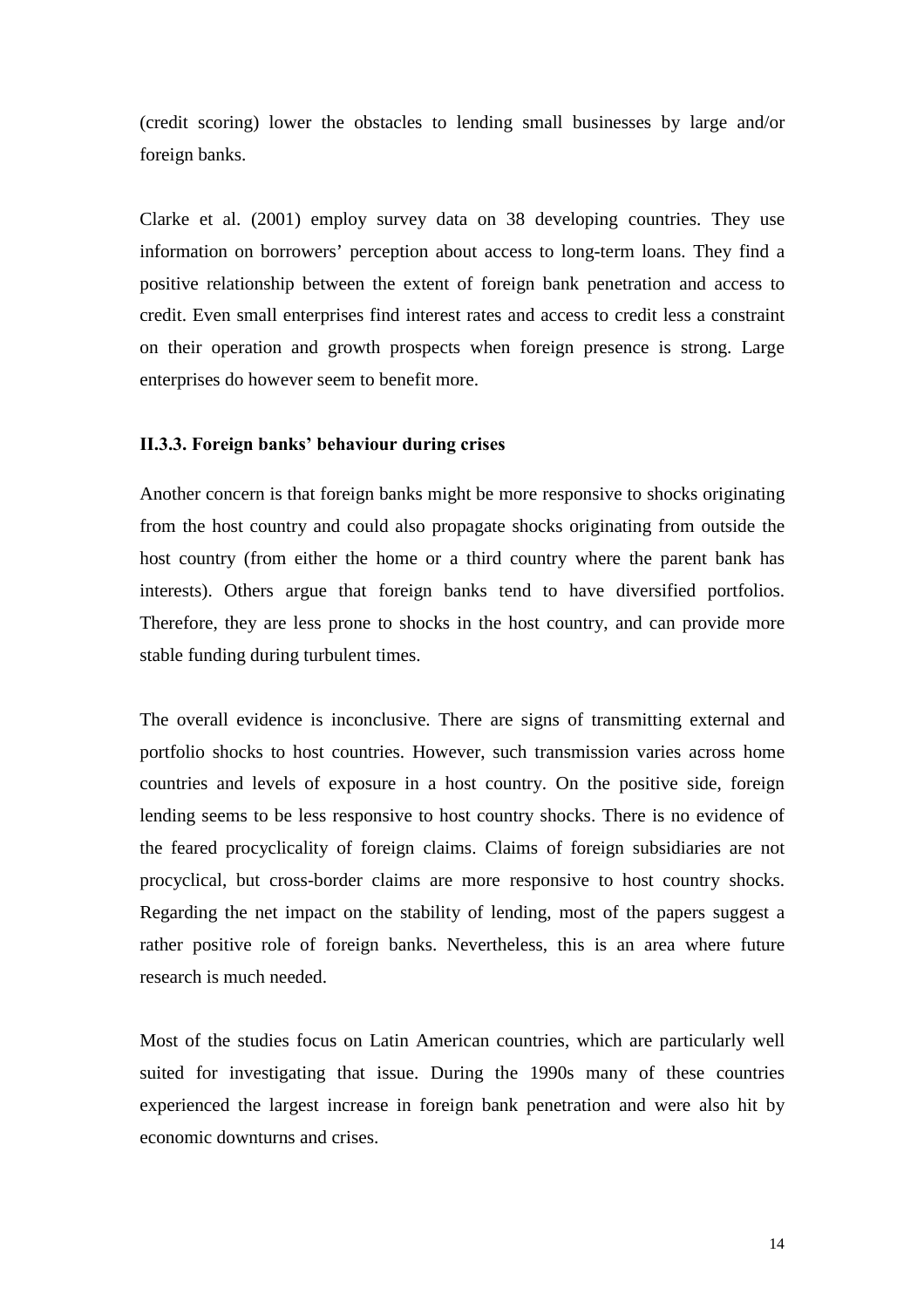As for spill-over of home and third country shocks, most of the papers find some evidence of this. Goldberg (2001) uses micro data of US banks' foreign claims in several countries. In case of Latin America, US bank claims are positively correlated with US GDP growth, ${}^{8}$  ${}^{8}$  ${}^{8}$  which show spillover of home country shocks. However, they argue that this is likely to occur without the presence of US banks. Moreover US banks are not volatile lenders–not even following international financial crises. As for host country shocks, US lending is not responsive to them. Thus, on the whole, they rather have a stabilising role in lending.

Peek and Rosengren (2000) investigate the behaviour of foreign lending after crises in a sample of three Latin American countries (Argentina, Mexico and Brazil). The authors find that financial crises did not cause foreign banks to cut back onshore lending. Being diversified, they are less affected by problems arising in the host countries. Interestingly, they rather increased their presence after crises by acquiring troubled domestic banks. By contrast, offshore lending tended to decrease in turbulent periods. They also highlight the measurement problems associated with foreign penetration. The inclusion or exclusion of cross-border claims, of non-BIS reporting banks, measures based on claims or deposits provide different pictures. But none support the hypothesis on foreign banks withdrawing from troubled countries.

The most comprehensive study is that of Peria et al., covering 10 Latin American countries and their 7 most important foreign lenders. They find further evidence that home country conditions do have an impact on foreign claims, although the magnitude varies across countries. Furthermore, as foreign presence becomes more important than cross-border lending, foreign banks become less responsive to external and portfolio shocks. In respect of host country shocks, these claims do not react excessively to such events. In addition, the larger the overall exposure in a given country, the less responsive – and less procyclical - banks are to shocks in that country. They are also more sensitive to positive than negative shocks.

The only study, which investigates the relationship between foreign bank penetration and bank credit stability in CEE countries, is that of Haas and Lelyveld (2002). Their results are very similar to the Latin American experiences. Although cross-border

 $\overline{a}$ 

<span id="page-14-0"></span><sup>&</sup>lt;sup>8</sup> However, this is not true for Asian emerging countries.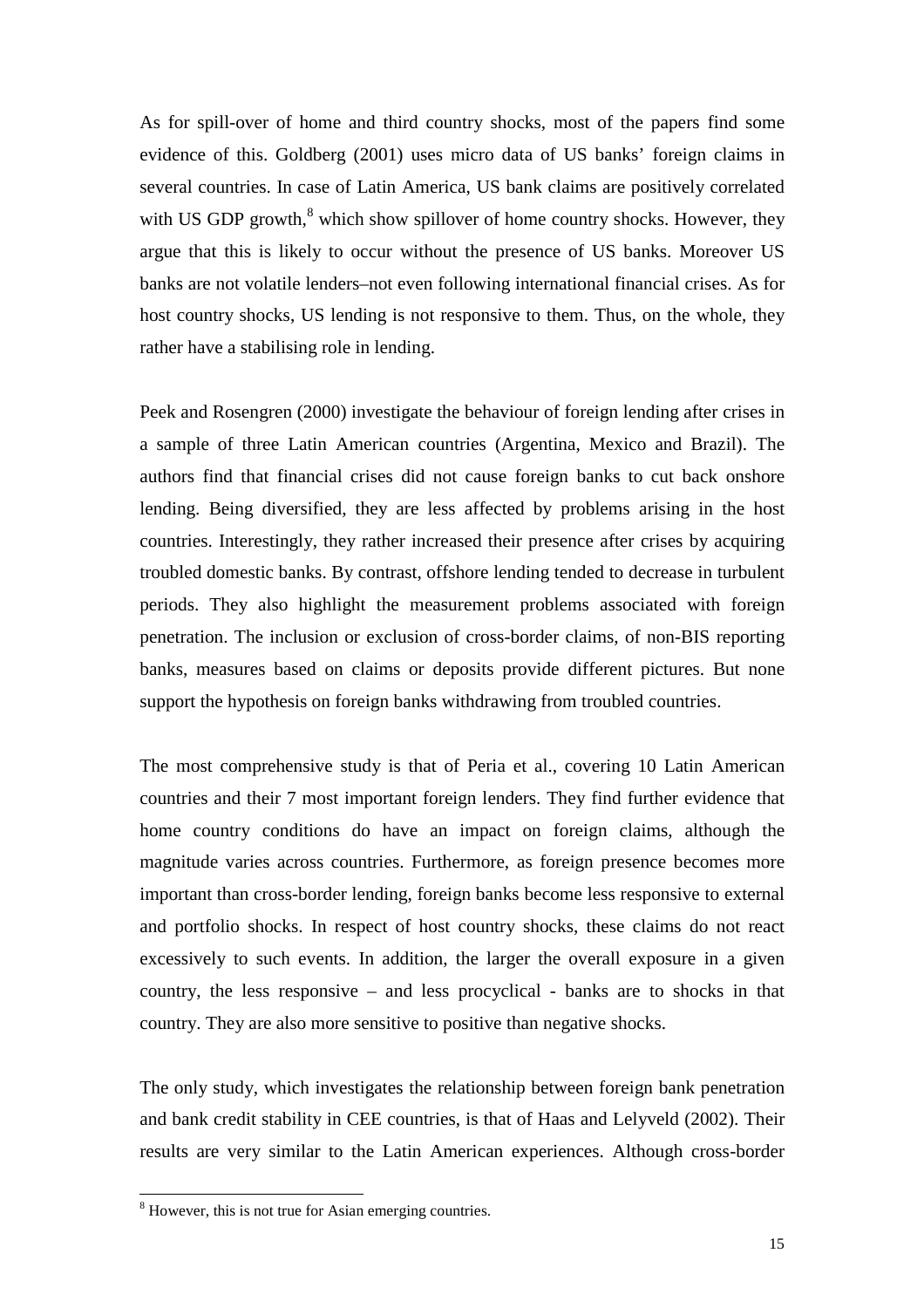credits did decline in periods of host country difficulties, this was usually offset by expansion in foreign bank subsidiaries.

#### <span id="page-15-0"></span>**III. Foreign banks in CEC5**

#### <span id="page-15-1"></span>**III.1. The motivations of foreign banking in CEC5**

This section reviews the motivations which led the CEC5 to open their banking markets to foreign banking institutions, and the market and regulatory incentives that encouraged foreign banks to enter the banking markets of the CEC5. In analysing these motivating factors, we will evaluate the experiences of the CEC5 on the basis of the academic literature reviewed in the previous section.

For the CEC5, opening their markets for foreign banks represented the only possible way of creating an efficient banking system providing services that could meet international standards. Lack of domestic capital and expertise was made apparent by the massive losses of capital following the implementation of the two-tier banking systems and the subsequent transformation crisis. This could only be remedied by allowing foreign banks to establish business in the region. Under the circumstances, the advantages of opening the banking market appreciated. Opening up the banking markets was not decided upon after careful consideration of the advantages and disadvantages. Rather, it resulted from the realisation that a banking sector, wellequipped with capital, capable of offering state-of-the-art services and introducing a business attitude characterising the advanced market economies, cannot be created without reaping these advantages. Market opening did indeed bring all these advantages, thus contributing significantly to financial stability in the CEC5.

However, one of the typical disadvantages of market opening is cherry picking: powerful foreign banks, selling more sophisticated services and often unburdened by inherited non-performing loans, can easily acquire the best clients carrying the lowest risks, and thus they make it more difficult for the domestic banking systems to gain strength and compete with foreign banks. Possibly, this is one of the reasons why involving foreign owners meant the only way for domestic banks to gain more power and remain in the market. This also might be one of the reasons why the share of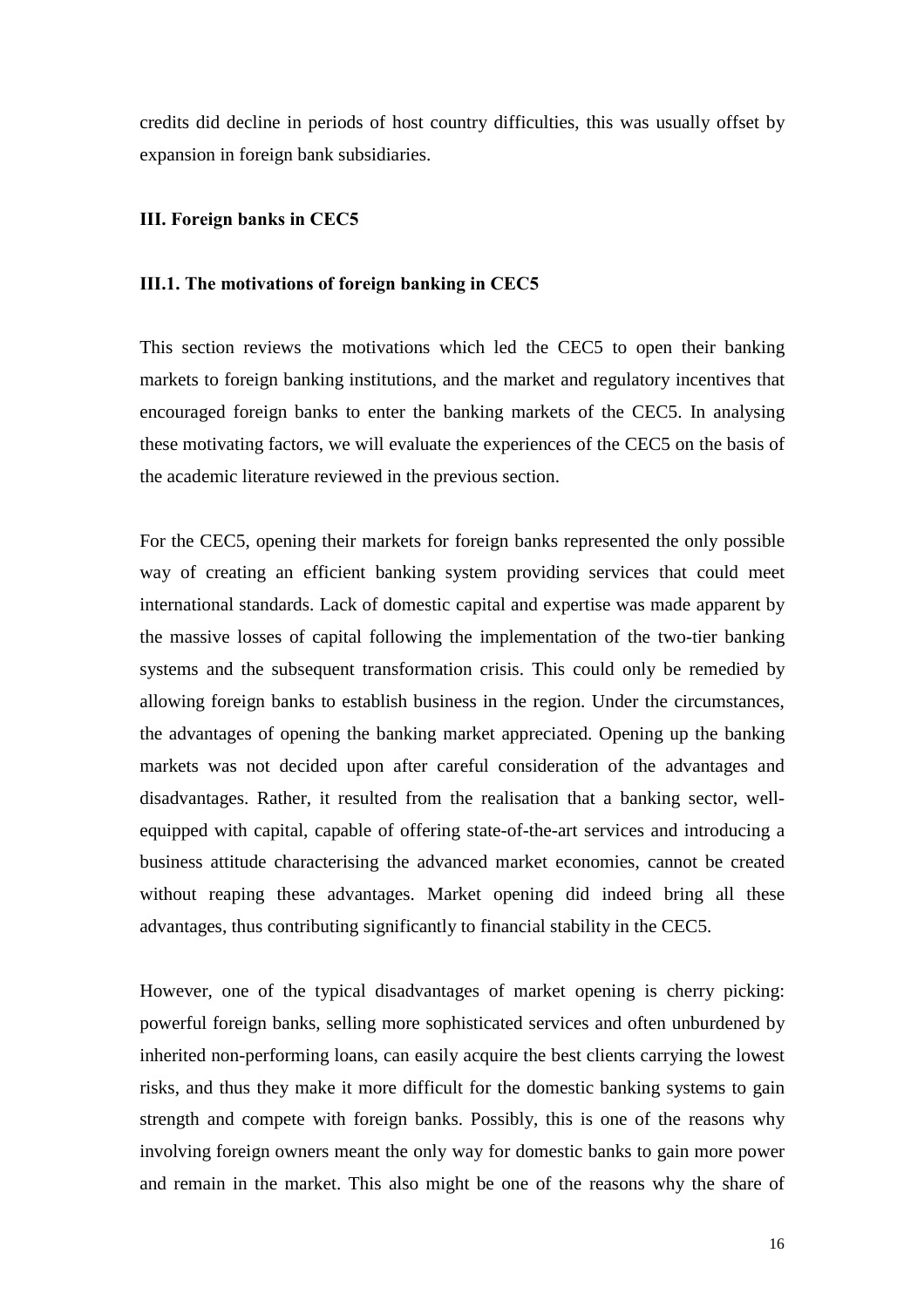foreign banks reached exceptionally high level in CEC5 countries. Of the disadvantages, the sensitivity to the economic cycles of home countries has not or only scarcely been observed. For example, although German bank owners facing difficulties tightened control of their Hungarian subsidiaries and enhanced cost management, they did not curtail business activities or withdraw capital.

Market and regulatory factors both motivated foreign banks' entry into the market. The business strategy of foreign banks followed a similar pattern in the Czech Republic, Hungary and Poland. In the early stage of market entry, some signs of the defensive expansion hypothesis were demonstrable, as the core business of foreign banks was to serve the clients of their home country. However, the main motivation behind this strategy was not to maintain existing clients, but rather to offer them the same services as they were offered in the home market. At that time, the other target clients were the most solvent large domestic companies.

Later, taking advantage of market opportunities became the major motivating factor. In the CEC5, the volume of banking services is significantly lower than in advanced countries. As the stabilisation of economies was followed by the transformation crisis, the retail and SME markets in CEC5 had significant growth potential, thus orientation towards the SME and retail markets became clearer from the late 1990s. Accordingly, the strategic investors of large local banks, in line with the inherited clientele of privatised banks, had a significantly wider scope of activity, namely, their business orientation gradually extended to SMEs and the retail sector. Lending to households and SMEs has now become one of the most important driving forces behind market growth.

During the 1990s, regulation of the banking sector in the CEC5 gradually approached the relevant international standards. As each of the five countries will join the EU in 2004, alignment with the effective banking legislation of the EU will have to have been completed by that time at the latest. Meanwhile, international banking legislation has also undergone radical changes since the early 1990s. Ever since the Basel Committee established the first capital adequacy ratio at 8% in 1988, banking regulations have had a clear-cut trend of development. Rigorous rules expressed in the fixed "magic figures" are increasingly being replaced by banking regulations based on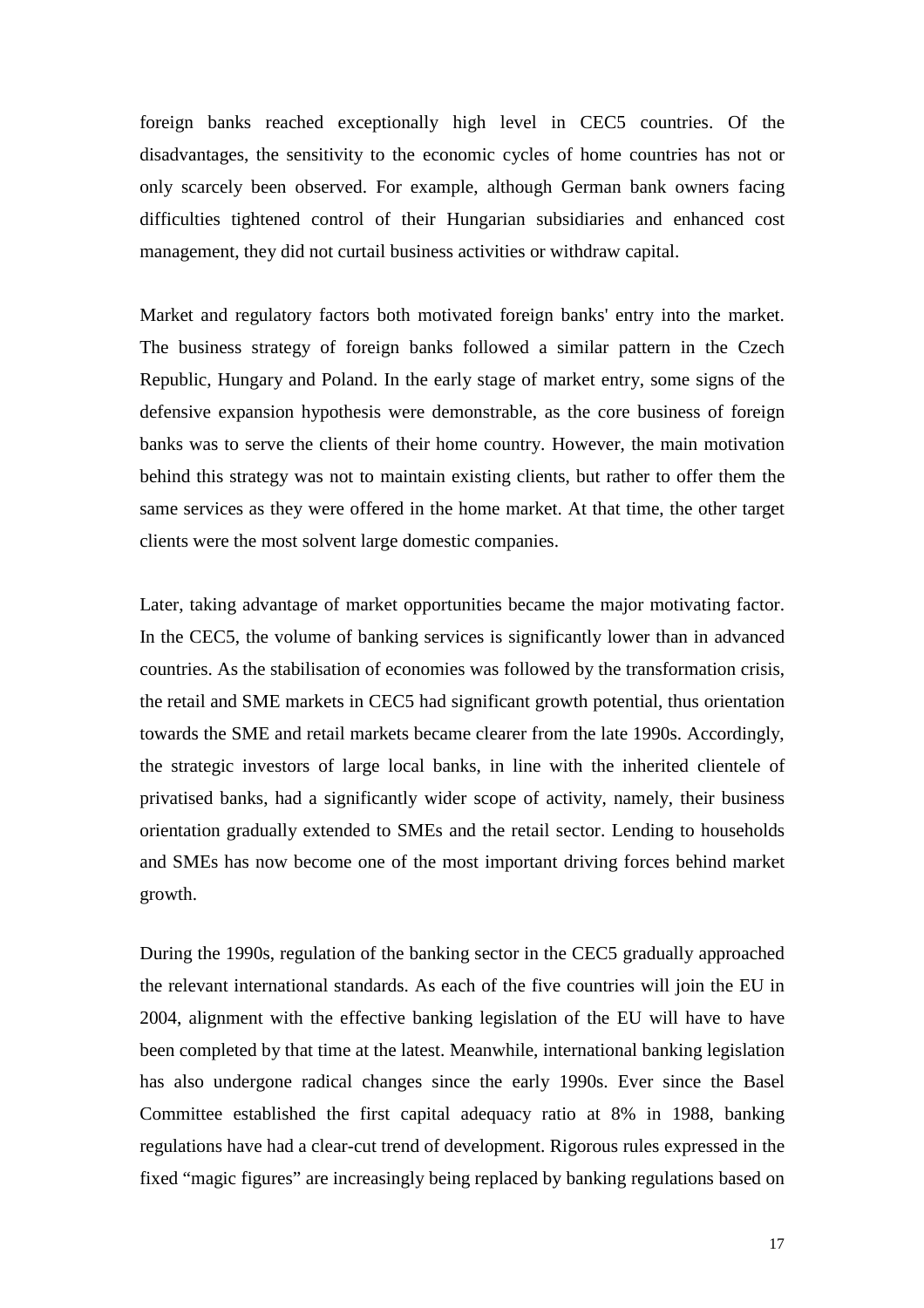internationally accepted standards that make allowances for the peculiar features and standards of risk management, and fit the risk profiles of the individual banks. Actually, the very first step towards this goal was the elaboration of the 8% capital adequacy ratio, which is far more adjusted to the banks' risk profiles than the previously applied leverage ratio. The 1996 Basel recommendation on the capital accord to incorporate market risks was a major move forward, as it allowed the application of audited internal models in relation to market risks, provided that such models had been accepted by the Supervision. Then further progress was made in the Basel Committee's 25 Core Principles of Effective Banking Supervision regarding the assessment of the efficiency of supervision. These developments reached their climax with the Basel II capital requirements resting on a structure of 3 pillars, which clearly require that regulation and supervision be based on co-operation with the banks and an analysis of the risks involved.<sup>[9](#page-17-0)</sup>

With regard to the regulation of foreign banks' activities, it is clear that in the early 1990s the CEC5 offered a far more favourable regulatory environment for foreign banks than their own home countries did, as these countries only gradually brought their regulations into alignment with international standards (e.g. in terms of credit risk capital requirements, market risk capital requirements, large exposure limits or consolidated regulation). Moreover, as banking supervisions were newly founded, they had little experience, and this entailed less strict supervision than in their home countries. Loose supervision was also justified for reasons of resource management within the banking supervision of the CEC5, as the transformation crisis and corporate bankruptcy in large numbers was characteristic of domestic banks. Naturally, foreign banks with no inherited portfolios (greenfield banks) or those that had been purchased (privatised) subsequent to consolidation by the state–and occasionally with state guarantees–bore lower risks than domestic banks. Favourable regulation and looser supervision, coupled with more liberal licensing and a privatisation practice that was more attractive for foreigners, gave a considerable regulatory impetus to foreign banks to increase their involvement in the CEC5 region

 $\overline{a}$ 

<span id="page-17-0"></span> $9<sup>9</sup>$  In this study the regulatory system's development is depicted through the milestones marked out in the Basel Committee's published recommendations. However, the European Union regulates its Member States in directives. In terms of content, the corresponding EU directives are generally very similar to the Basel recommendations, and are incorporated in the EU legislation either simultaneously or with a slight delay. This process is also indicative of the fact that banking rules are increasingly consistent at the international level.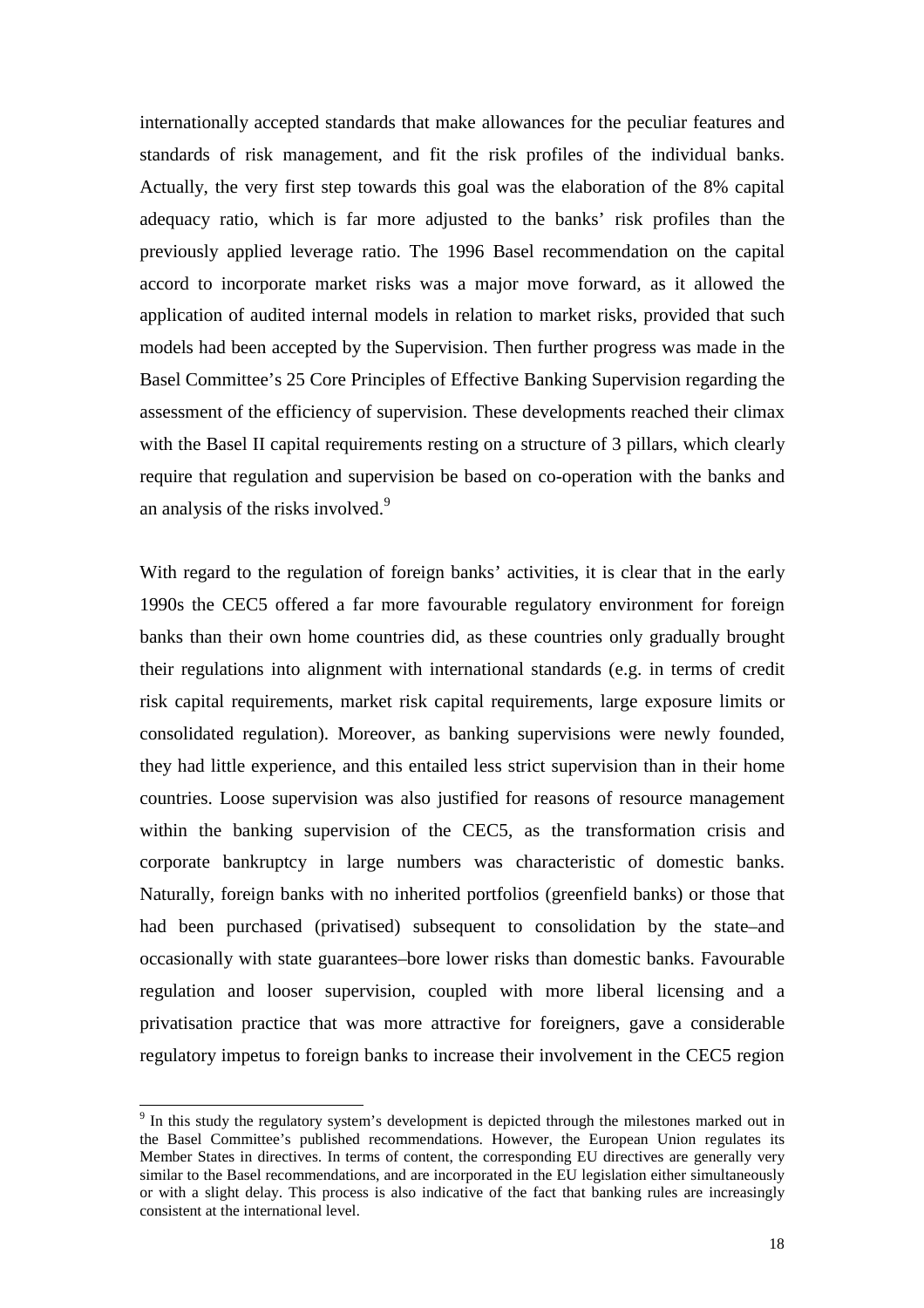and made a contribution that can be considered massive even in an international comparison.

By now, regulatory and supervisory advantages have practically disappeared, and any possibly remaining ones will disappear at the moment of accession to the European Union. From that moment on, however, the uniform regulation applicable to the single EU market will add considerable stability to the banking market of the CEC5, just as in the case of other Member States. Owing in large part to these advantages, increasing integration and enhanced foreign involvement can be evidenced in the single European banking market ever since its evolution. In the case of the CEC5, owing to the current substantial foreign share, the incentive power of weak regulation is unlikely to be replaced by the incentive power of a uniform regulation in the promotion of integration. However the advantages inherent in a uniform regulation can be assumed to be conducive to a continuing high rate of foreign presence in banking.

## <span id="page-18-0"></span>**III.2. The main characteristics of foreign banks**

#### <span id="page-18-1"></span>**III.2.1. Foreign owners by countries**

In each of the five countries, the foreign owners of banks are primarily banks of EU Member States. More specifically, it is not infrequent that the banks of neighbouring countries have a prominent share. Just as Scandinavian countries are the largest investors in the Baltic states, for instance, Austrian banks are the most significant participants in the Czech Republic, Slovakia and Hungary.

In the **Czech Republic**, most of the capital (33.2% of the total registered capital of the banking sector) comes from Austria, French capital accounts for 17.2% of the registered capital; Germany's 7.8% share in the banking sector is also significant; while 5.9% of the capital was contributed by Belgium. In the **Slovak Republic,** the majority of capital comes from Luxembourg (with a 30% share in the registered capital) and Austria (29%). Slovakia is the only country among the CEC5 where other countries from the region hold ownership stakes in banks, as Czech and Hungarian banks have acquired ownership shares in the banking sector there. In the **Polish banking sector**, Germany has the largest share (19% of the total assets), followed by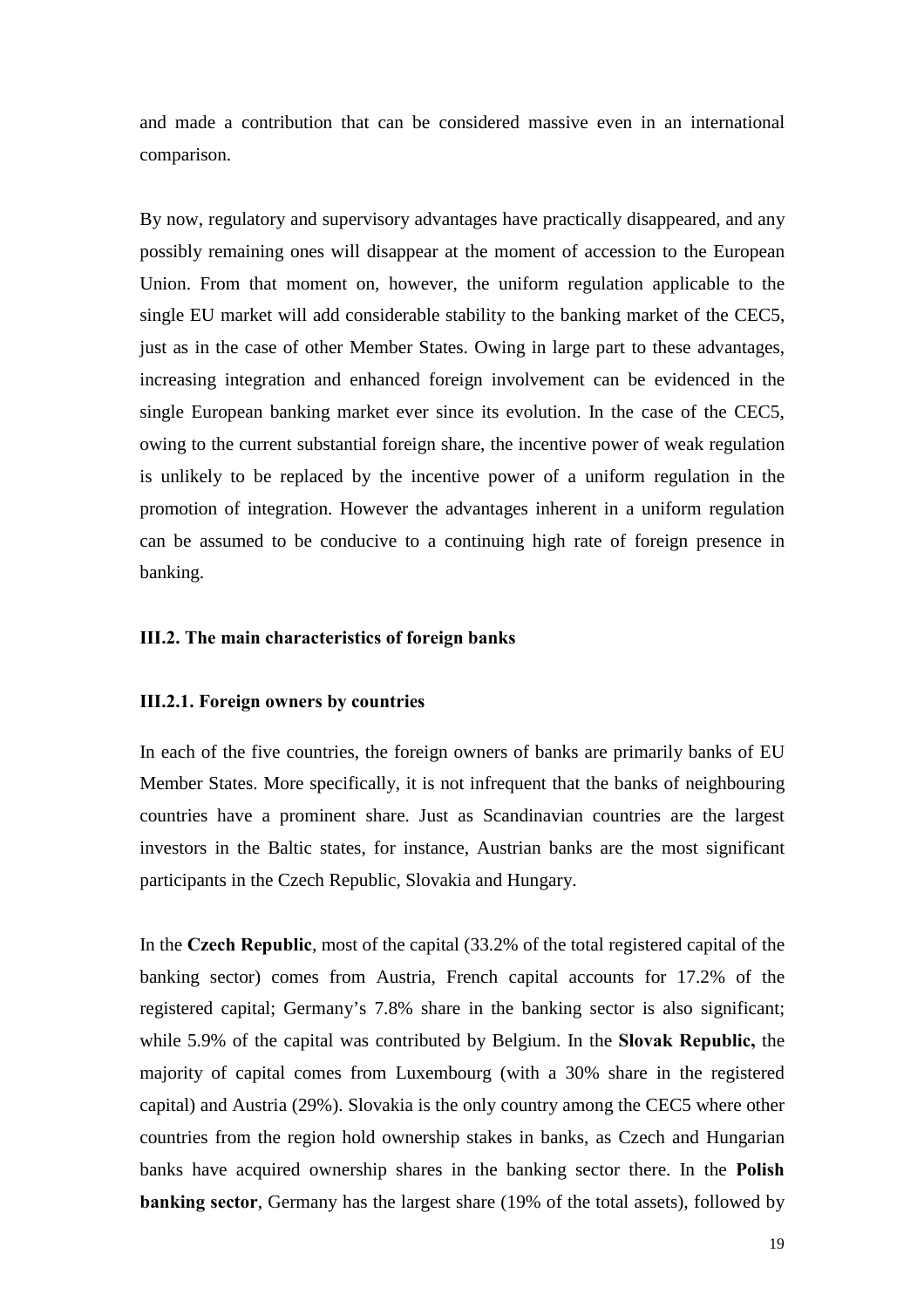Italy (15%) and the USA (9%). Based on direct holdings, the largest European shareholders in **Hungary** include Austria (24% of registered capital), the Netherlands (14%), Germany (13%), Belgium (12%), Luxembourg (9%) and France (4%). The USA has a 12% share. In **Slovenia**, all foreign investments in the banking sector are limited to a narrow range of EU Member States (Austria, Italy, France and Belgium). Non-European countries are almost absent in the CEC5, with some US banks as the only the exceptions.

#### <span id="page-19-0"></span>**III.2.2. Foreign owners by banks**

There is a high degree of overlap observable among investor banks in the CEC5 countries. The most important investors include: the KBC Bank (Belgium), the Erste Bank (Austria) and the HVB Group (Germany). Only one of the largest investors (Bayerische Landesbank – Germany) has a single large subsidiary in one country in the region. The majority of banks with ownership shares in the region have overall strategies relevant to this particular area, focusing on Central and Eastern Europe as a target market. Consequently, they generally have banks in three or four CEC5 countries, and it is not infrequent that they establish subsidiaries in other countries of the Central and Eastern European region as well (see table 1). Strategy is focussed on market presence, while customer-oriented conduct, corresponding to the assumption of defensive expansion, is not characteristic.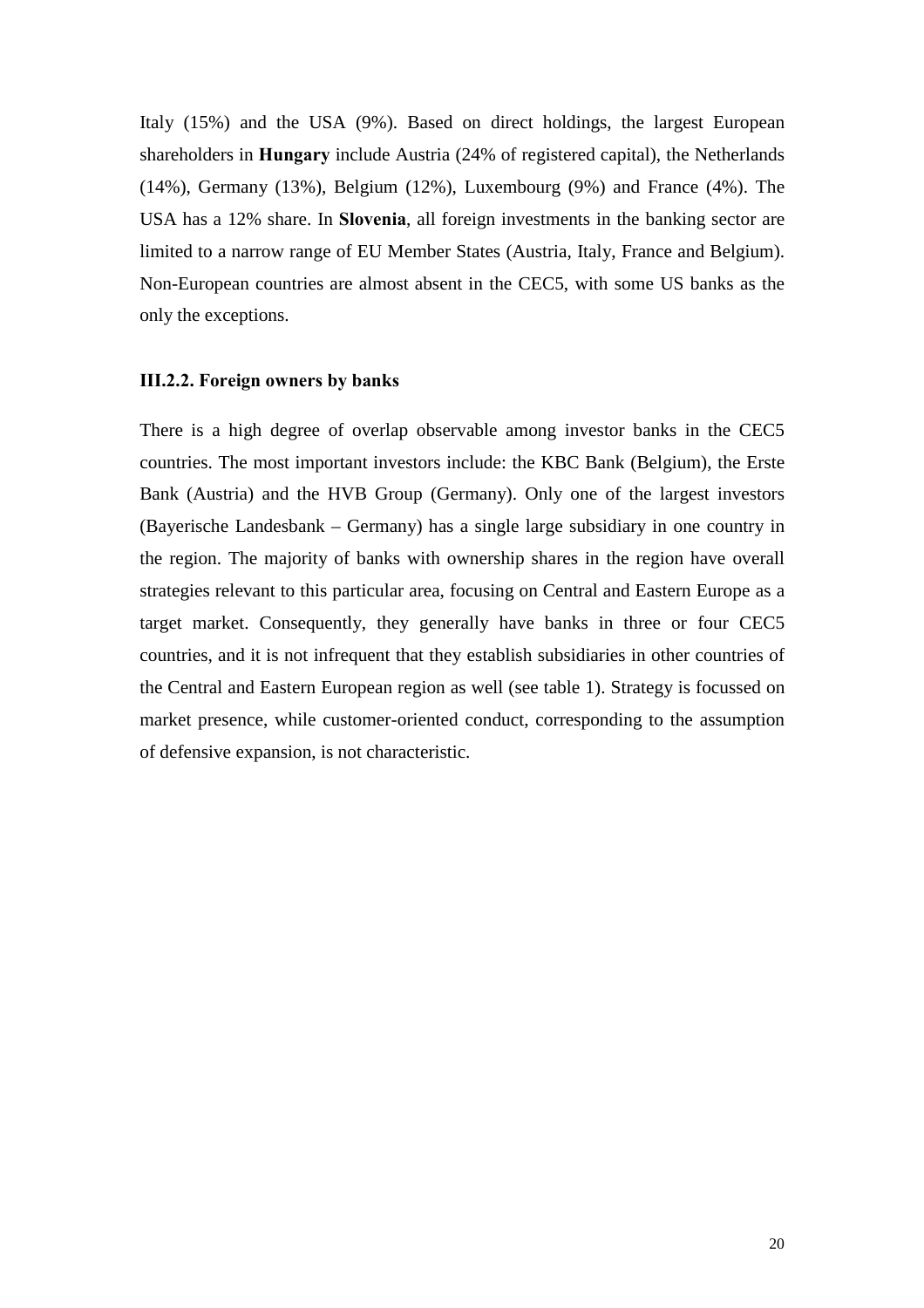|                                                          |                | Market shares $(\% )$ |                |        |                |              |                |                |                |
|----------------------------------------------------------|----------------|-----------------------|----------------|--------|----------------|--------------|----------------|----------------|----------------|
| <b>Foreign banks</b>                                     | Hungary        | Czech Republic        | Slovakia       | Poland | Slovenia       | CEEC-5 total | Croatia        | Bulgaria       | Romania        |
| <b>KBC</b> Bank                                          | 7              | 15                    |                | 3      | 15             | 7.5          |                |                |                |
| <b>Bayerische Landesbank</b>                             | 9              | 0.2                   |                |        |                | 1.2          | 0.1            |                |                |
| IntesaBci                                                | 8              |                       | 18             |        |                | 2.3          | 14             |                |                |
| <b>HVB</b> Group                                         | 6              | 5                     | 4              | 7      | 3              | 5.9          | 6              | 7              | $\overline{2}$ |
| Raiffeisen                                               | 5              | 1                     | $\overline{Q}$ | 1      | $\overline{2}$ | 2.2          | $\overline{7}$ | $\overline{4}$ | $\overline{4}$ |
| <b>GE</b> Capital                                        | $\mathfrak{Z}$ | 3                     |                | 0.6    |                | 1.5          |                |                |                |
| Citibank                                                 | 3              | 3                     | 3              | 6      |                | 4.3          |                |                | 3              |
| <b>Erste Bank</b>                                        | $\mathfrak{Z}$ | 16                    | 15             |        |                | 6.0          | $\overline{7}$ |                |                |
| Societe Generale                                         |                | 9                     | 0.4            |        | 9              | 3.3          |                | 5              | 8              |
| UniCredito                                               |                |                       | $\overline{2}$ | 8      |                | 3.9          | 27             | 19             | 0.5            |
| <b>Banking sector total assets</b><br>$(EUR bn) = 100\%$ | 36.7           | 87.1                  | 21.6           | 136.4  | 17.9           | 299.7        | 20.1           | 6.3            | 12.7           |

**Table 1: Market shares of foreign banks' subsidiaries in the region (end-2001 data)\***

*\** The market shares of individual banks have been defined on the basis of the balance sheet total as a proportion of ownership share. Therefore, the market shares shown in the Table may be different from the ownership share of a given bank. (for example, K&H/KBC Hungary). *Source:* BankScope

## <span id="page-20-0"></span>**III.2.3. Entering the market: privatisation vs. greenfield investments**

The number of greenfield investment projects in the CEC5 is relatively low compared to the total number of foreign banks. In each of the five countries, greenfield investment was characteristic of the early stages of transformation prior to banking sector consolidation and privatisation.

In Hungary, greenfield investment was also characteristic of the initial years of transition. During this period, there was no supply or demand in respect of the sale and purchase of major banks. In the Czech Republic, a large number of new banks were incorporated in the first half of the 1990s. Both domestic and foreign investors were granted banking licences, while the majority of new banks were locally owned. In Poland, most barriers to foreign investor entry were removed in 1989. Despite the significant tax and licensing incentives, few foreign banks were attracted to the Polish banking market in the period 1990-1992. In Slovenia, the majority of foreign banks appeared soon after the country gained independence, either by purchasing a small bank or founding a new institution.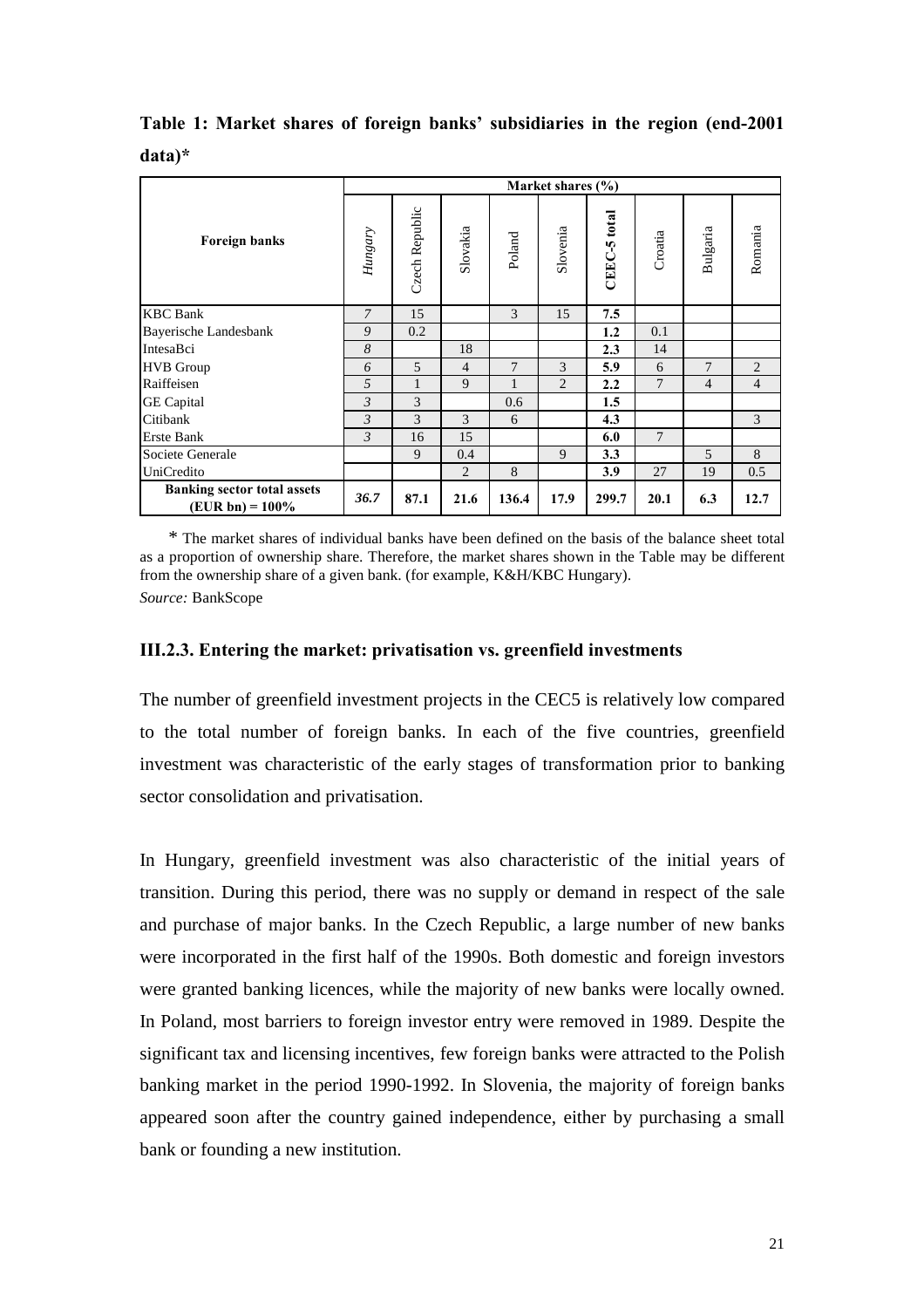From the second half of the 1990s in Hungary, the Czech Republic and Poland and from the early 2000s in Slovakia, foreign banks' market penetration was carried out through participation in the privatisation of banks. Foreign banks often started by purchasing a minority share, and acquired majority ownership by raising the capital and purchasing further shares, often over a period of several years. It was also characteristic of several countries and several banks that, in the first stage of privatisation, the EBRD acted as a minority owner, as well as a strategic investor. In the period of economic transition, this reduced the risks to foreign banks and increased the market reputation of the purchased banks. This method contains certain aspects of greenfield investment (e.g. buying a domestic bank means, in most cases, a thorough reorganisation of the bank, building up management and IT systems from almost zero) as well as acquisition (as the bank gains control over another one). Unlike in the previously mentioned other four countries, in Slovenia there was only one example of entry by a foreign bank into the market through privatisation. In most cases, foreign banks bought existing, privately owned banks.

### <span id="page-21-0"></span>**III.2.4. The owners of the three largest banks**

The three largest banks of the Czech Republic, Hungary and Slovakia from among the CEC5 are in foreign ownership. The owners participated in the privatisation of banks generally as strategic investors entering at an earlier or later stage. Of these three countries, only Hungary has transferred the majority shareholding of one of the three largest banks (actually the largest one) to the ownership of foreign financial investors. Poland's largest bank is still state-owned, while the second and third largest ones are under foreign strategic owners' control. In this respect, Slovenia is an outlier, as its largest bank is in state ownership, while the second and third largest ones are in domestic private hands.

#### <span id="page-21-1"></span>**III.2.5. Profitability and capitalisation of foreign banks**

The relevant literature and empirical analyses are rather divided in respect of the profitability of foreign banks in developing markets. In the case of the CEC5, the period available for comparing the profitability of foreign and domestic banks is not sufficiently long, as foreign banks started penetrating the market usually from the second half of the 1990s. During this period, a large number of domestic banks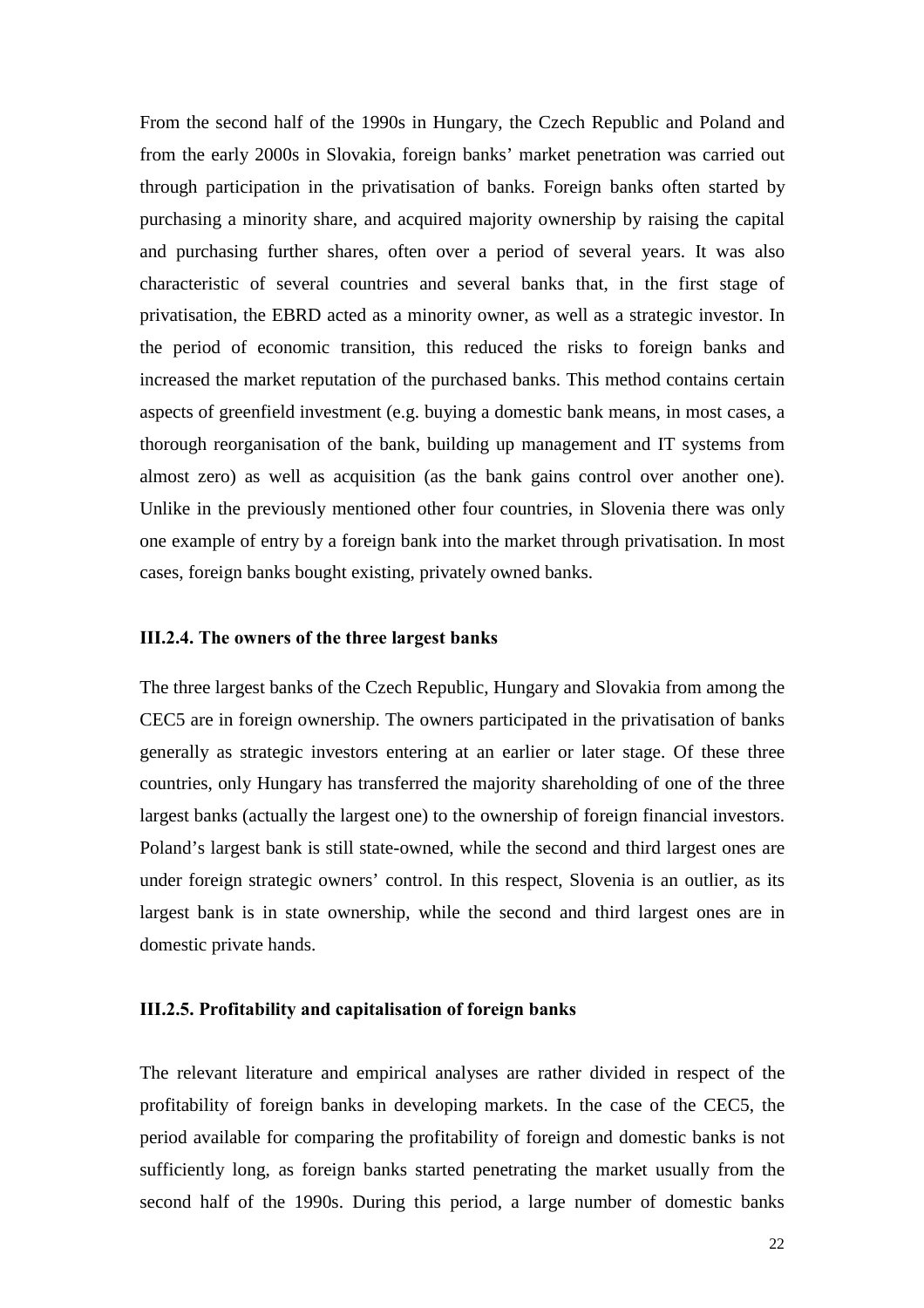transferred into foreign ownership as a result of privatisation, but the ensuing change in their profitability was reflected only with a delay. Although the overwhelming majority of bank crises accompanying the transformation crisis of the period are over, in several countries in the region there are banks, which struggle with solvency problems and, depending on the owner of the particular bank, this may have a dominant impact on the profitability of the various groups of domestic or foreign banks. In the relatively more homogeneous period between 1998 and 2002, ROE was significantly higher for foreign banks than for domestic ones than in the Czech Republic and Slovakia. In contrast with this, in Slovenia ROE was higher for domestic banks than for foreign banks every year. In Hungary and Poland, foreign banks alternated with domestic banks in achieving higher ROE values (see the country tables in the Appendix). In general, it can be assumed that cost saving and stringent cost control have a positive impact on foreign banks' profitability, even though the costs of bank transformations may completely offset this effect in the actual ROE outcomes. However, a counter-example can be quoted: the foreign banks active in Slovenia have a significantly higher overhead costs-to-total assets ratio than domestic banks.

|          | <b>ROE</b> |         | <b>CAR</b> |         |  |
|----------|------------|---------|------------|---------|--|
|          | Domestic   | Foreign | Domestic   | Foreign |  |
| Czech    | $-1.8$     | 28.9    | 14.9       | 14.1    |  |
| Republic |            |         |            |         |  |
| Hungary  | 1.7        | 18.1    | 12.1       | 13.0    |  |
| Poland   | 8.1        | 4.6     | 11.5       | 14.9    |  |
| Slovak   | 0.9        | 31.9    | 24.4       | 21.1    |  |
| Republic |            |         |            |         |  |
| Slovenia | 14.9       | 5.1     | 12.1       | 11.2    |  |

**Table 2: Profitability and capital adequacy of foreign and domestic banks, 2002 (%)**

*Source:* National Central Banks.

Generally speaking, foreign banks are very well outfitted with capital. In line with their active market strategies, foreign owners provide sufficient funds to cover the capital requirement of growth for their banks in CEC5 markets. A comparison of the levels of capitalisation between foreign and domestic banks gives a similarly mixed picture. For instance, in Poland the capital adequacy ratio was considerably higher for foreign banks than for domestic ones between 1998 and 2002. In the Czech Republic,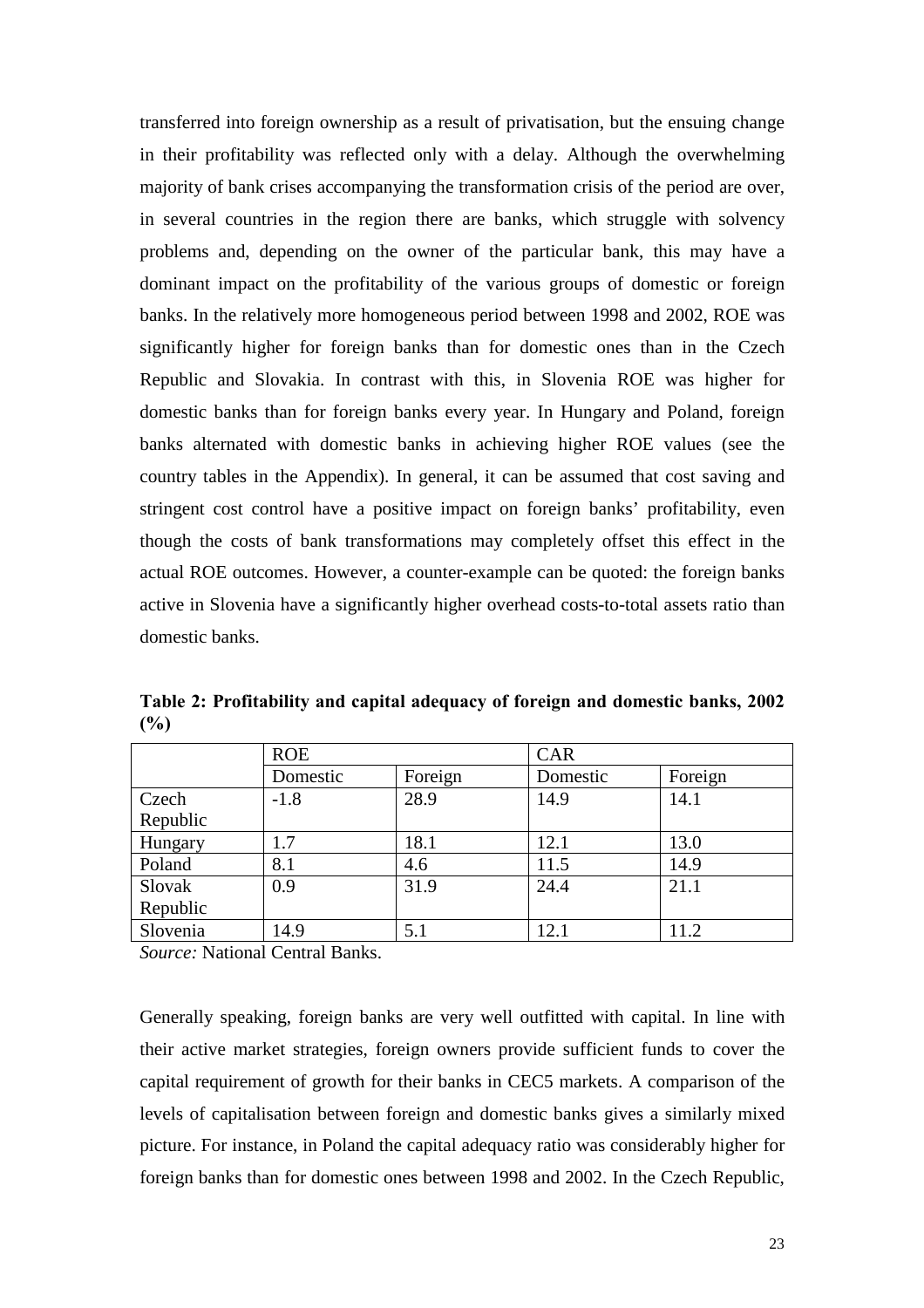foreign banks were also significantly better capitalised than domestic banks between 1995 and 1999. However, the situation changed between 2000 and 2002: in the wake of the stabilisation of domestic banks' capital position and powerful business expansion by foreign banks, the CAR of domestic banks exceeded the corresponding figure for foreign banks. In Slovakia, consolidation of the banking sector, which followed the transformation crisis, was finished only at the beginning of the new millennium and, as a result, the previously negative value of CAR registered by domestic banks between 1998 and 1999, has been continuously improving since 2000. Meanwhile, foreign banks have been equipped with consistently high levels of capital. In Slovenia, foreign banks were significantly better capitalised than domestic banks in 1998-1999. Their CAR figures evidenced that their owners even provided temporary excess capital in anticipation of the capital needs of a subsequent market expansion. However, the pick-up in the activity of foreign banks resulted in an elimination of differences by 2002. The same developments had already taken place in Hungary, where the period between 1998 and 2002 was characterised by similar levels of capitalisation for domestic and foreign banks. In summary, it may be assumed that by 2002 the CAR of foreign and domestic banks had achieved similar levels throughout the CEC5 region (see Table 2).

#### <span id="page-23-0"></span>**III.3. The role of foreign banks**

#### <span id="page-23-1"></span>**III.3.1. Direct foreign ownership**

Foreign bank participation in the banking sectors of the CEC5 is much more pronounced than within the EU. This is clearly reflected by the ownership structure characterising the banking sectors of the CEC5. In 2000, the contribution of foreign capital to the banking sector's registered capital already exceeded 50% in the Czech Republic, Hungary and Poland (see Table 3). In the following two years, this proportion continued to grow. In Slovakia, foreign participation picked up speed between 2000-2002, resulting in the banking sector with the highest level of foreign ownership in the region by the end of 2002. In Slovenia, the year of massive changes in ownership structure was 2002, when the proportion of foreign capital doubled in a single year. However, the level of foreign ownership continues to be much less characteristic than in the other four countries (see Table 4).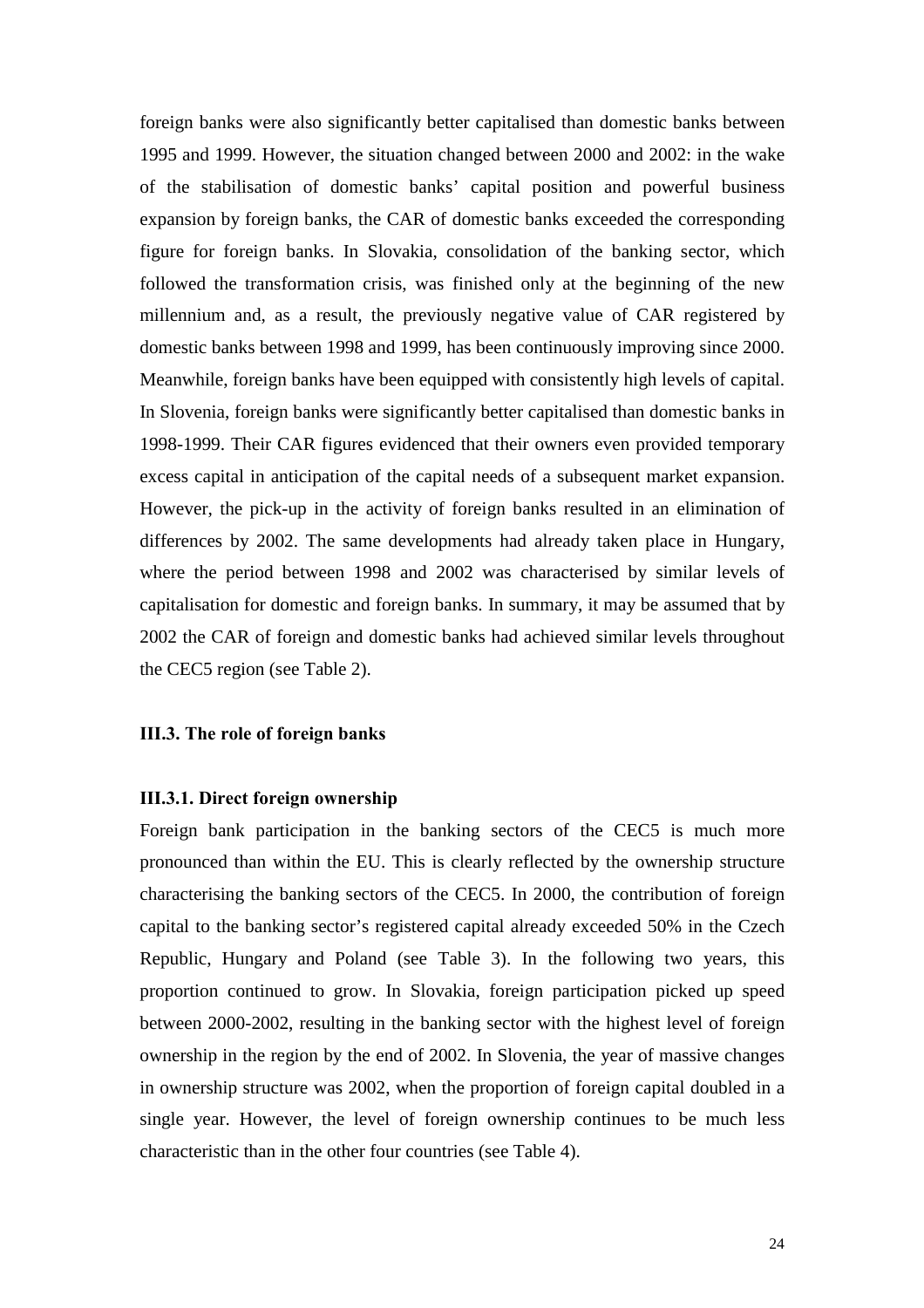|                   | <b>State</b><br>ownership | Other<br>domestic | <b>Domestic</b><br>ownership<br>total | Foreign<br>ownership | <b>Dispersed</b><br>holdings |
|-------------------|---------------------------|-------------------|---------------------------------------|----------------------|------------------------------|
| <b>Czech Rep.</b> | 23.6                      | 21.9              | 45.5                                  | 54.5                 |                              |
| <b>Hungary</b>    | 19.3                      | 13.1              | 32.4                                  | 67.6                 |                              |
| Poland            | 14.9                      | 17.4              | 32.3                                  | 56.6                 | 11.1                         |
| Slovakia          | 50.9                      | 21.0              | 71.9                                  | 28.1                 |                              |
| Slovenia          | 36.8                      | 51.2              | 88                                    | 12                   |                              |

**Table 3: Ownership structure of commercial banks as a proportion of registered capital, 2000 (%)**

*Source:* ECB (2001)

### **Table 4 Foreign ownership as a proportion of registered capital, 2002(%)**

| <b>Czech Republic</b> | 81.9         |
|-----------------------|--------------|
| <b>Hungary</b>        | 78           |
| Poland                | 60.5         |
| Slovakia              | 85.3         |
| Slovenia              | 30<br>⊶، کەك |

*Source:* National Central Banks

The number of foreign banks significantly exceeds that of domestic banks in the region, except in Slovenia. Generally, the foreign owners have majority stakes in the banks, while minority participation is not typical. Due to the relevant regulation and the method of privatisation, a common feature of the Hungarian, Polish and Slovak banking systems was that foreign banks set up operations and entered the market via subsidiaries in the framework of bank privatisation or greenfield investment, while opening new branches played a secondary, if not negligible, role. A little differently from 1992, the Czech Banking Act gave an impetus to establish foreign branches as well. As a result, the number of branches in Czech Republic is more than double that in the other four countries taken together (see Table 5). In Slovenia, there was only one example of entry by a foreign bank into the market through privatisation. In most cases, foreign banks bought existing, privately owned banks.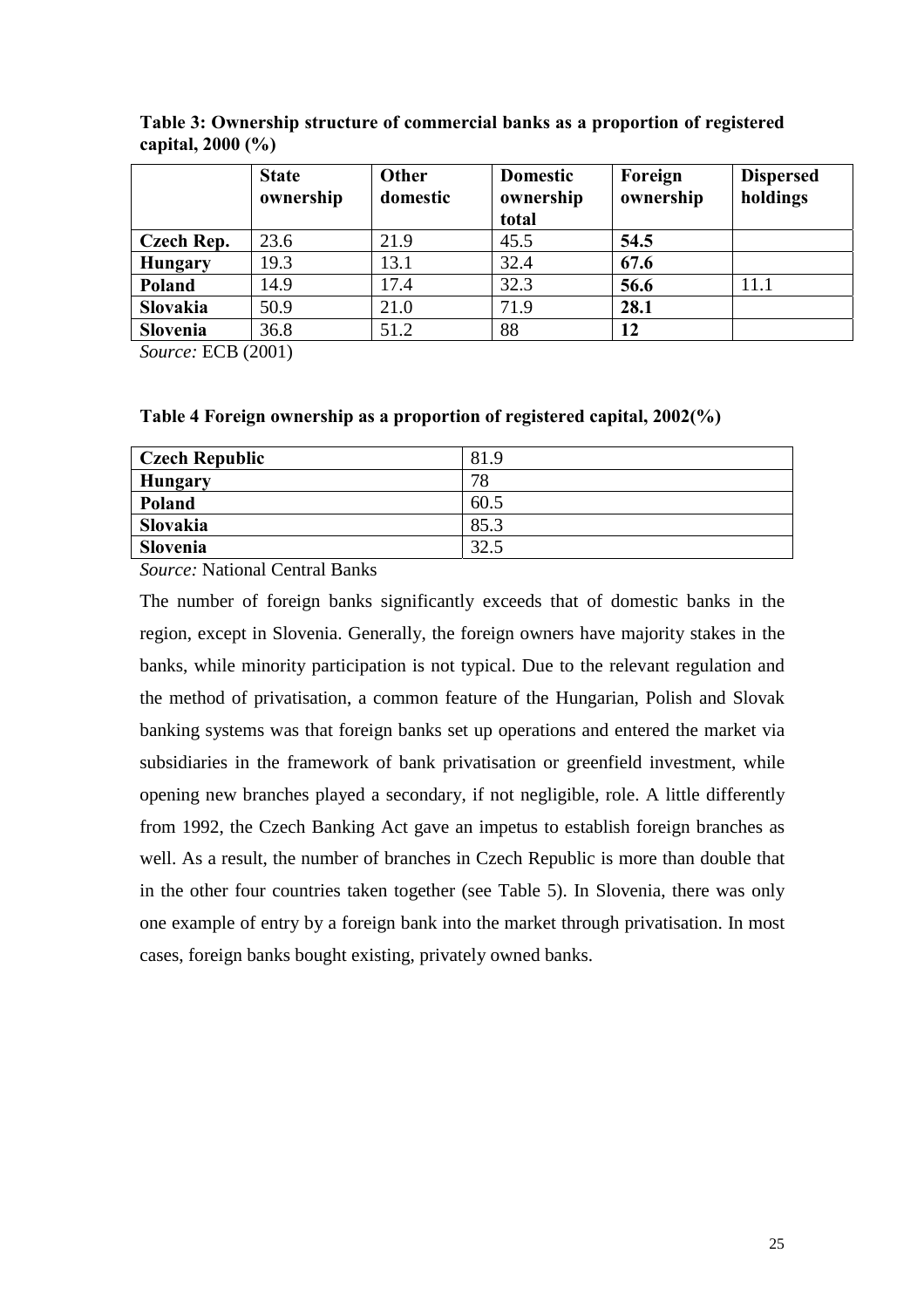|                | All<br><b>banks</b> | <b>Domestic</b><br>owned | Foreign<br>subsidiaries | Foreign<br>branches | Banks with foreign<br>participation* |
|----------------|---------------------|--------------------------|-------------------------|---------------------|--------------------------------------|
| <b>Czech</b>   | 37                  |                          |                         |                     | 6                                    |
| Rep.           |                     |                          |                         |                     |                                      |
| <b>Hungary</b> | 33                  |                          | 26                      |                     |                                      |
| Poland         | 59                  | 11                       | 44                      |                     |                                      |
| Slovakia       | 18                  |                          | 13                      |                     |                                      |
| Slovenia       | 20                  |                          |                         |                     |                                      |

<span id="page-25-1"></span>**Table 5: Number of banks by ownership, 2002**

\* More than 5% and less than 50 % foreign owned. *Source:* National Central Banks.

In the Czech Republic, Hungary, Poland and Slovenia, the activities of foreign banks are even more dominant than the ownership structure suggests. This is the result of the remaining minority domestic ownership in predominantly foreign-owned banks. As a consequence, today the banking sector of the four countries in question can be treated as fully foreign dominated. In this respect, the outlier country is Slovenia, where foreign banks' share of total assets is about one half of their ownership interest (see Table 6). There is no significant difference in risk appetite of foreign and domestic banks: the share of private credit in their balance sheet total is about the same in each country.

|                 | Commercial<br>banks'<br>assets<br>to<br><b>GDP</b> | Foreign<br>banks'<br>assets<br>to<br>GDP | Commercial<br>banks'<br>private credit<br>to GDP | Foreign banks'<br>private<br>credit<br>to GDP | Foreign banks'<br>assets as a $%$ of<br>commercial<br>banks assets |
|-----------------|----------------------------------------------------|------------------------------------------|--------------------------------------------------|-----------------------------------------------|--------------------------------------------------------------------|
| Czech           | 110.0                                              | 94.4                                     | 32.9                                             | 29.1                                          | 85.8                                                               |
| <b>Republic</b> |                                                    |                                          |                                                  |                                               |                                                                    |
| Hungary         | 54.0                                               | 49                                       | 26.5                                             | 23.5                                          | 90.7                                                               |
| Poland          | 57.3                                               | 40.7                                     | 22.1                                             | 16.6                                          | 70.9                                                               |
| Slovakia        | 94.5                                               | 90.3                                     | 30.8                                             | 29.6                                          | 95.6                                                               |
| <b>Slovenia</b> | 79.8                                               | 14.6                                     | 37.2                                             | 7.3                                           | 16.9                                                               |

**Table 6: Foreign banks' activities in the commercial banking sectors, 2002**

*Source:* National Central Banks

l

## <span id="page-25-0"></span>**III.3.2. Cross-border banking activity**

In addition to direct foreign ownership in the banking sector, foreign banks participate on CEC5 markets through cross-border activity as well.<sup>10</sup> In accordance with the open

 $10$  In respect to cross-border activity the figures in Tables 7 and 8 contain some double counting. In the case of subsidiaries of BIS reporting banks incorporated in CEC5 and consolidated with the mother institutions the data in the tables refers not only to cross-border activity but to the consolidated activity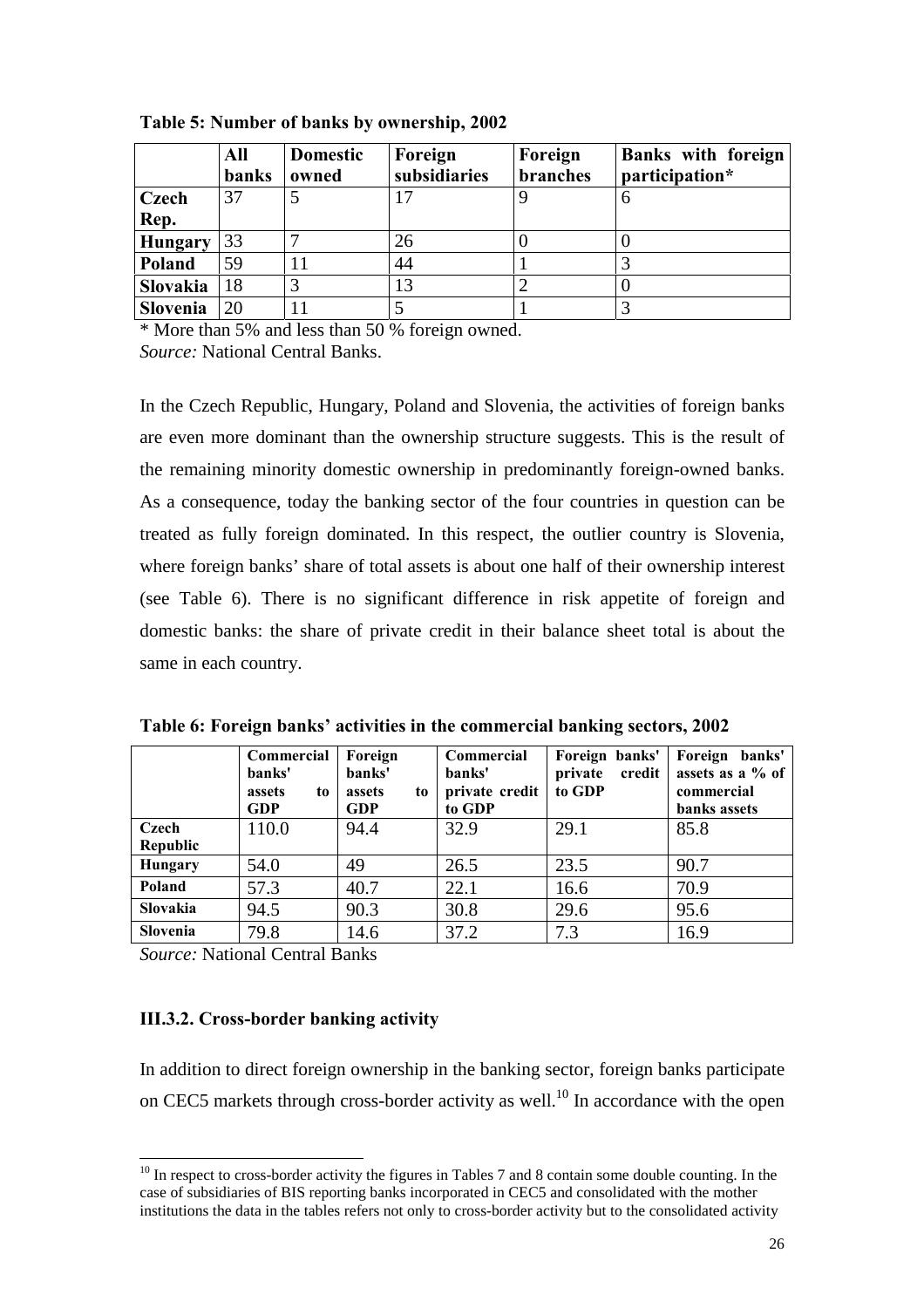economy character of the CEC5 countries, foreign banks' cross-border activities in these countries are quite substantial (see Table 7). Direct foreign bank lending to the corporate sector accounts for about 38%-58% of claims abroad, while interbank lending is lower in the range of 20% to 40%.

In a breakdown by country, foreign bank claims on the CEC5 countries are highly concentrated. The six EU countries listed in Table 8 account for 75%-90% of the claims on these countries. Naturally, banks from the same six countries are also strongly represented as owners in the CEC5 countries.

**Table 7: Sectoral breakdown of claims of BIS reporting banks on individual countries (US\$ millions),\* 2002**

|                  |        |              | Consolidated cross-border claims in all currencies and local claims in non-<br>local currencies |                            |             |
|------------------|--------|--------------|-------------------------------------------------------------------------------------------------|----------------------------|-------------|
|                  |        | Sectors      |                                                                                                 |                            |             |
| Claims vis-á-vis | Total  | <b>Banks</b> | <b>Public Sector</b>                                                                            | Non-bank<br>private sector | Unallocated |
| Czech Republic   | 14,092 | 4,638        | 559                                                                                             | 7,609                      | 1,286       |
| Hungary          | 23,462 | 7,545        | 7,006                                                                                           | 8,911                      |             |
| Poland           | 32,657 | 6,335        | 7,492                                                                                           | 18,801                     | 29          |
| Slovak Republic  | 5,223  | 1,522        | 1,183                                                                                           | 2,476                      | 42          |
| Slovenia         | 5,625  | 2,204        | 997                                                                                             | 2,422                      | 2           |

*\** EUR/USD exchange rate for 31 December 2002: 1.05.

*Source:* BIS (2003).

 $\overline{a}$ 

of local banks, as well. Consequently, on the basis of BIS statistics one can evaluate only the trends and proportions of cross-border banking activity and not the concrete figures.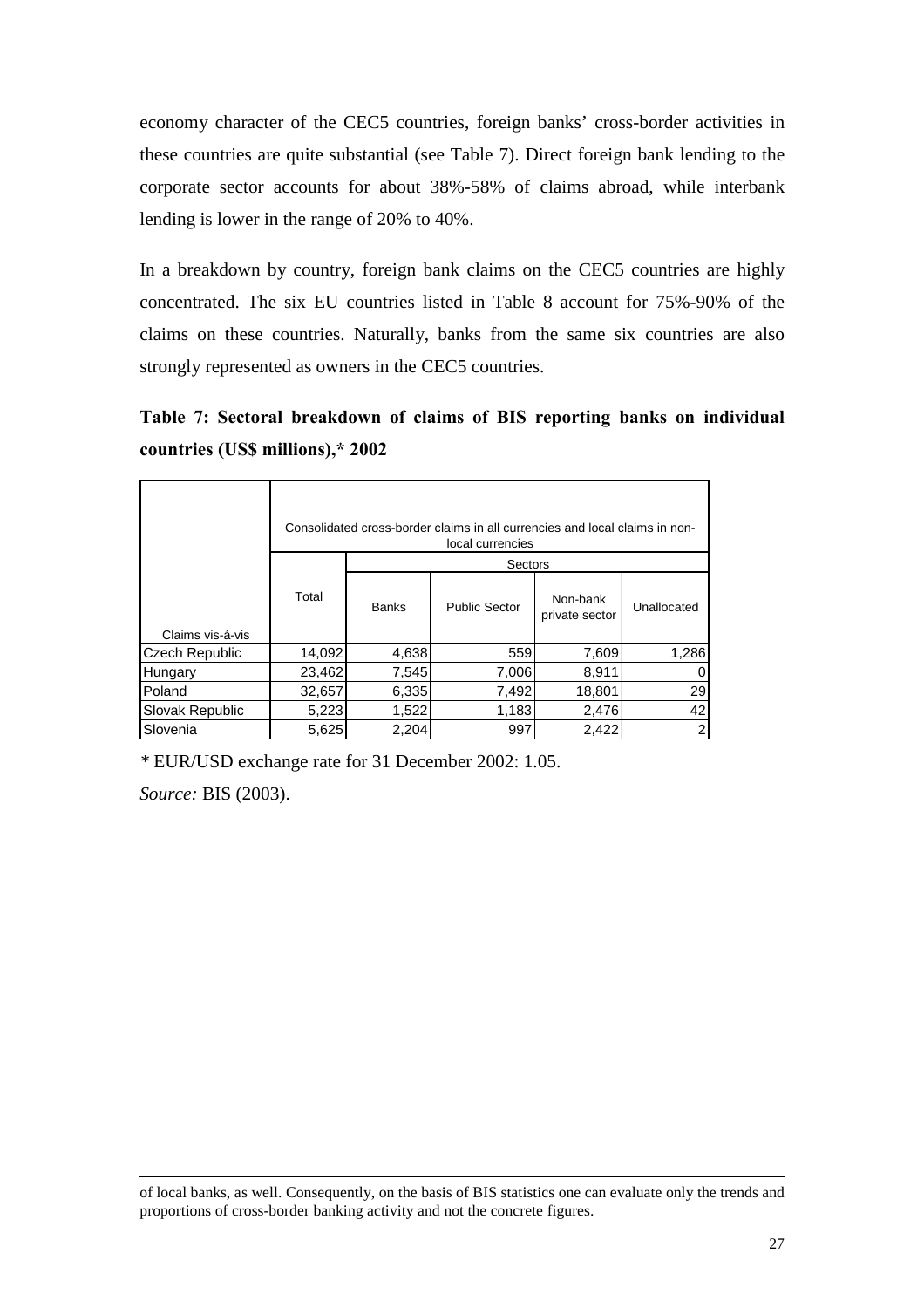# <span id="page-27-0"></span>**Table 8: Country breakdown of claims of foreign banks on CEC5 countries (in %)**

| Claims vis-á-vis | Austria | <b>Belaium</b> | France | Germany | Italv | Neitherlands EU(6) |       |
|------------------|---------|----------------|--------|---------|-------|--------------------|-------|
| Czech Republic   | 6,72    | 36.78          | 13,96  | 25,57   | 0.83  | 5.62               | 89.47 |
| Hungary          | 5,76    | 15,84          | 3,42   | 44,17   | 9,39  | 4,12               | 82,70 |
| Poland           | 4,61    | 9,94           | 3,09   | 28,79   | 18,86 | 10.11              | 75,40 |
| Slovak Republic  | 7,19    | 13,08          | 4.48   | 15.91   | 42,40 | 6,56               | 89,62 |
| Slovenia         | 12.71   | 6,35           | 20.86  | 39.08   | 4,89  | 1.43               | 85,33 |

*Source:* BIS (2003).

### **IV. The role of foreign banks in the European Union**

<span id="page-27-1"></span>Regulation of the banking systems of the European Union is based on the 'Single European Passport' principle, which implies that European banks are authorised to freely offer financial services in any member country of the EU. Banking regulations in the European Union have been adopted and used compulsorily by a number of other European nations, in addition to the Member States of the EU. These countries include the former EFTA members, Norway, Liechtenstein and Iceland, except Switzerland. The Single European Banking Passport and prudential supervision of banks based on home country control are equally applied to banks in these countries and in the EU. The EU and the three countries noted above together comprise the European Economic Area (EEA). Its importance for accession countries is explained by the fact that, legally, the domestic banking markets will open for banks of the EEA countries at the time of joining the EU.

The next section presents the activities of banks of the European Union abroad and the presence of foreign banks on the markets of the member states both in form of cross-border entry and building up branches and establishing subsidiaries abroad.

## **IV.1. Cross-border banking**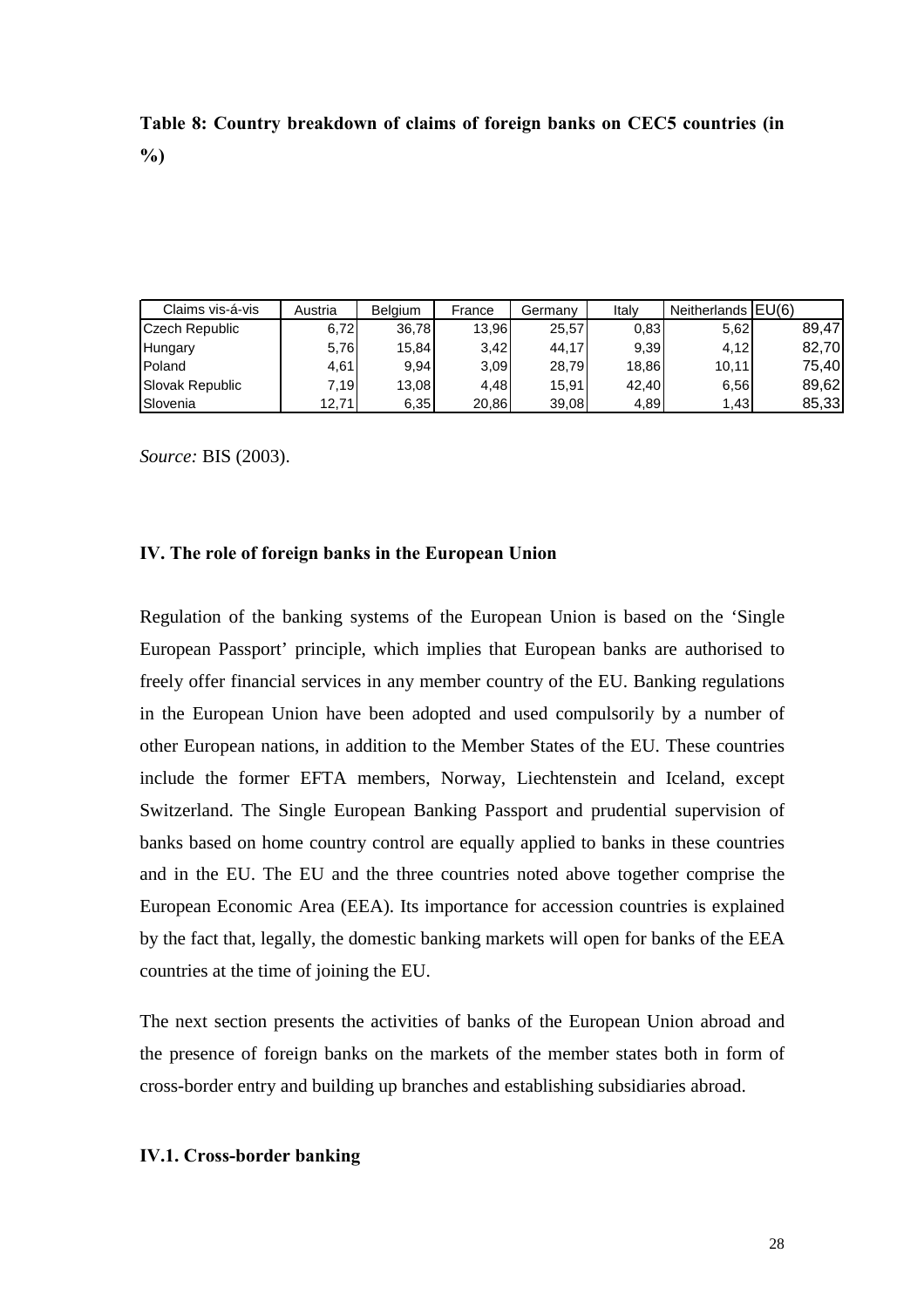Cross-border activities of European banks are much more dominated by interbank transactions than lending and accepting deposits (see Table 9). Foreign lending accounts for 40% of total interbank lending. This compares with only 11% in the case of non-bank assets. In addition, liabilities from foreign banks account for 47% of European banks' total interbank liabilities, in contrast with an only 16% share of foreign non-bank liabilities.

In contrast to interbank market, cross-border lending to costumers (especially to households and SMEs) is not characteristic at all, as close proximity to customers is of key importance. The increasing popularity of state-of-the-art distribution channels has not yet jeopardised this tendency: households continue to establish Internet and phone banking connections with well-known local banks. The main focus of EU banks' cross-border activities remains the corporate and private banking segments.

Between 1997 and 2001, cross-border lending rose slightly more strongly than banking activities: lending by banks to euro area customers rose from 2.2% to 3.4% as a proportion of the total, lending to non-euro area customers rising from 6.2% to 7.7%. This change in the ratios indicates that corporate lending has grown increasingly international. However, there have recently been opposing trends in respect of deposits collected from abroad. The percentage share of euro area deposits accepted from abroad has fallen slightly within banks' total deposits, while that of deposits collected from outside the euro area has increased quite robustly. Explanation for this is that confidence in domestic banks of the European Union has strengthened, and depositing abroad has become less attractive. This higher confidence is also characteristic of countries outside the euro area, which has made it attractive for foreign depositors as well to make deposits in euro area banks.

| Per cent                               | December 2001 |
|----------------------------------------|---------------|
| <b>ASSETS</b>                          |               |
| Interbank lending                      |               |
| Domestic                               | 59.3          |
| Euro area                              | 18.3          |
| Outside euro area                      | 22.4          |
| Other banking assets (e.g. securities) |               |
| Domestic                               | 63.8          |
| Euro area                              | 19.5          |
| Outside euro area                      | 16.7          |

**Table 9: Domestic and cross-border activities of euro area banks**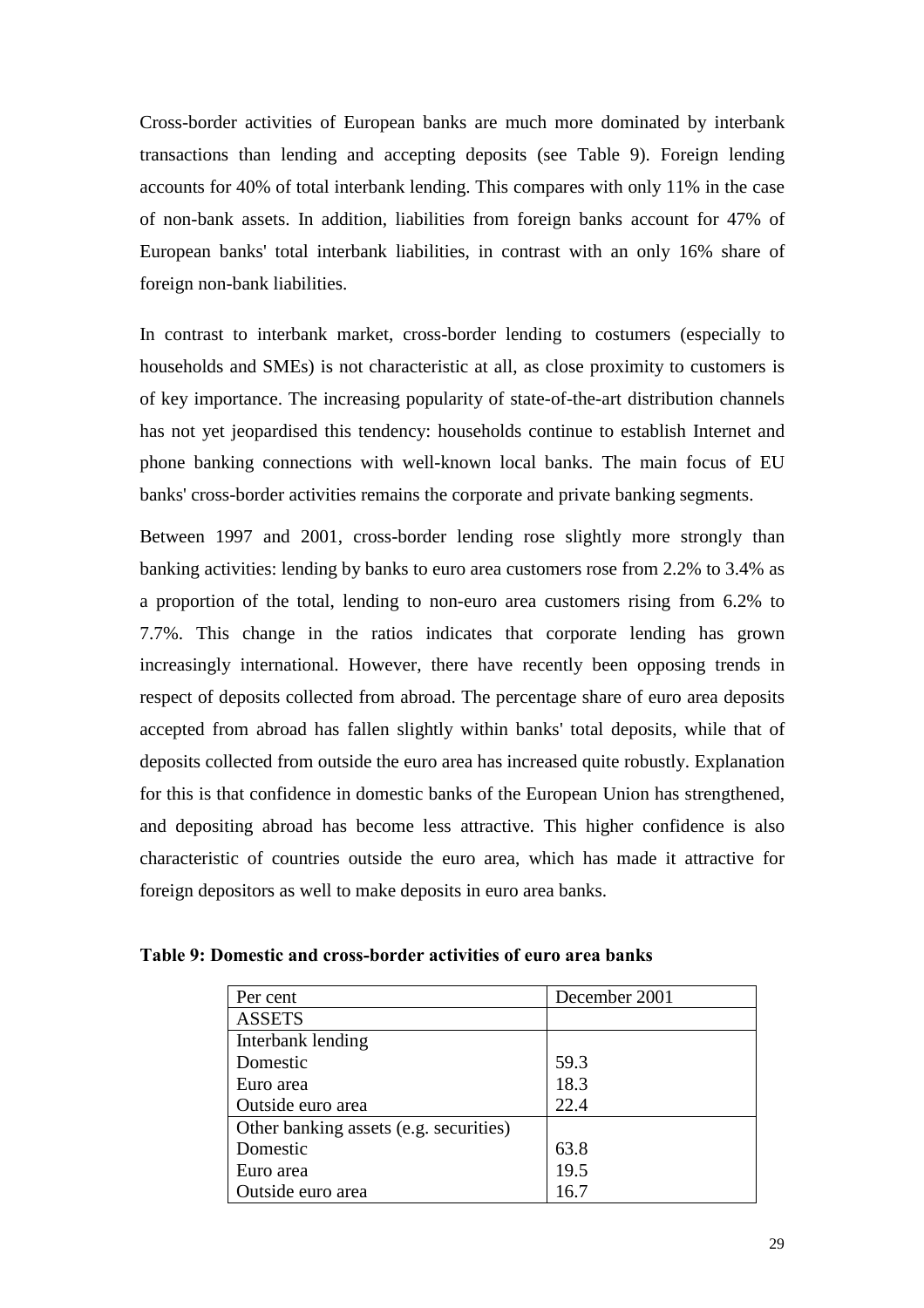<span id="page-29-1"></span><span id="page-29-0"></span>

| Non-bank assets        |      |
|------------------------|------|
| Domestic               | 88.9 |
| Euro area              | 3.4  |
| Outside euro area      | 7.7  |
| Non-bank bonds         |      |
| Domestic               | 53.3 |
| Euro area              | 29.3 |
| Outside euro area      | 17.7 |
| <b>LIABILITIES</b>     |      |
| Interbank deposits     |      |
| Domestic               | 52.9 |
| From euro area         | 16.4 |
| From outside euro area | 30.7 |
| Non-bank deposits      |      |
| Domestic               | 84.3 |
| From euro area         | 5.0  |
| From outside euro area | 10.7 |
| $\sim$<br>PCD(0001)    |      |

*Source:* ECB (2002/a).

#### **IV.2. The role of foreign branches**

#### **IV.2.1. Presence of foreign branches in countries of the European Union**

Closely related to EU banks focusing primarily on lending and accepting deposits locally, a strong presence of foreign banks' branches is not characteristic in the member states of European Monetary Union (EMU). As is shown in Table 10, the market share of foreign banks with the single European licence as a proportion of the balance sheet total is generally less than 5% in the banking markets of EMU. European banks only have market shares above 10% in Ireland and Luxembourg. The number of foreign branches is high in Germany, although associated with a low market share. However, increasing integration is also observable in respect of bank branches: the average number of foreign branches rose from 34 to 42 and their average market share from 4.7% to 5.7% between 1997 and 2000. Although not shown in Table 10, the United Kingdom's banking market is significantly different from those of the other members of the European Union: foreign branches are dominant participants of the UK banking market. In 2001, the balance sheet total of the branches of EEA-country banks in the UK accounted for 23.7% of domestic banks' balance sheet total.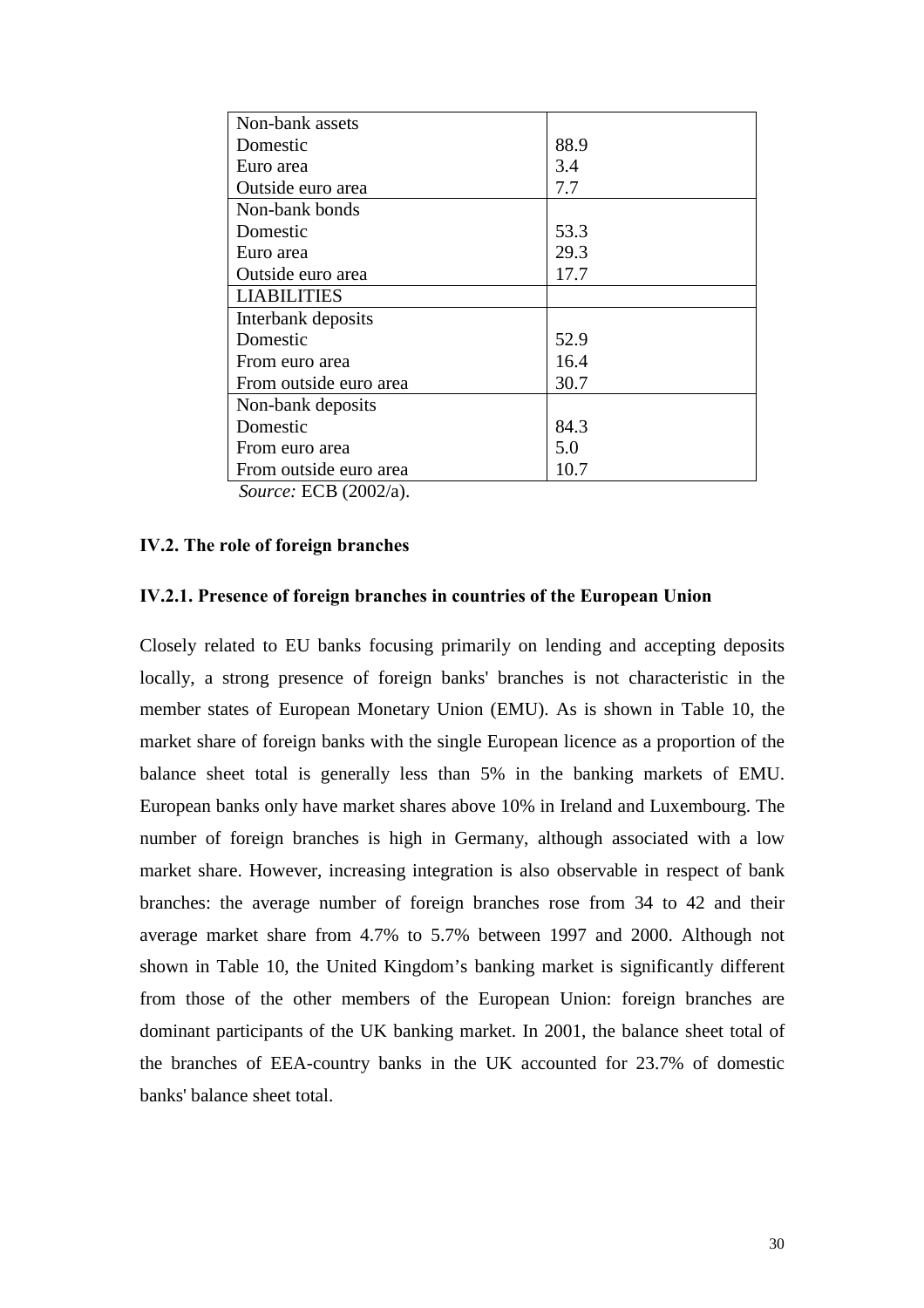|                     | <b>Number</b> | of       | Assets of foreign branches as a proportion |
|---------------------|---------------|----------|--------------------------------------------|
|                     | branches      |          | of total unconsolidated assets of host     |
|                     |               |          | country                                    |
| <b>Host country</b> | From the      | From the | From the EU. Italics denote percentage     |
|                     | euro area     | EU       | shares of assets from the EEA              |
| Austria             | 12            | 15       | 0.8                                        |
| <b>Belgium</b>      | 28            | 34       | 5.7                                        |
| <b>Finland</b>      | 0             | $\theta$ | 7.3                                        |
| <b>France</b>       | 73            | 93       | 3.3                                        |
| Germany             | 113           | 145      | 1.3                                        |
| Greece              | 9             | 13       | 6.4                                        |
| <b>Ireland</b>      | N/A           | N/A      | 13.5                                       |
| <b>Italy</b>        | 32            | 41       | 3.5                                        |
| Luxembourg          | 47            | 55       | 16.6                                       |
| <b>Netherlands</b>  | $\Omega$      | $\Omega$ | 2.7                                        |
| Portugal            | 18            | 22       | 4.2                                        |
| <b>Spain</b>        | 33            | 41       | 3.4                                        |
| Euro<br>area        |               |          | 5.7                                        |
| average             |               |          |                                            |

**Table 10: EU banks' foreign branches in countries of the EU, 2000**

*Source:* ECB (2002/a).

<span id="page-30-0"></span>Third-country bank branches outside the EEA play an even smaller role in the EU banking market. Their market share is only high in the UK (20.9% of domestic banks' balance sheet total in 2001). By contrast, showing a declining trend, market share had fallen below 1% in the rest of the EU countries by 2001. The market share of thirdcountry bank branches relative to the average of domestic banks of EMU dropped from 1.4% in 1997 to 0.6% in 2001.<sup>11</sup>

Usually, foreign bank branches make a choice between two major options for establishing business in the European Union: cross-border bank mergers and formation of own branches. Bank mergers in the EU are characterised by mergers within one country and less so by cross-border mergers. Expansion to countries outside the EU is more dominant via cross-border M&A activities. Opportunities to earn high profits in countries with less advanced banking markets attract banks mainly to Latin America and Central and Eastern Europe.<sup>12</sup> Nevertheless, a typical way of setting up branches abroad is bank mergers. Establishing branches individually is less common.

 $\overline{a}$ 

<span id="page-30-1"></span><sup>&</sup>lt;sup>11</sup> Source: Bikker and Wesselig (2003).<br><sup>12</sup> For more details, see ECB (2000).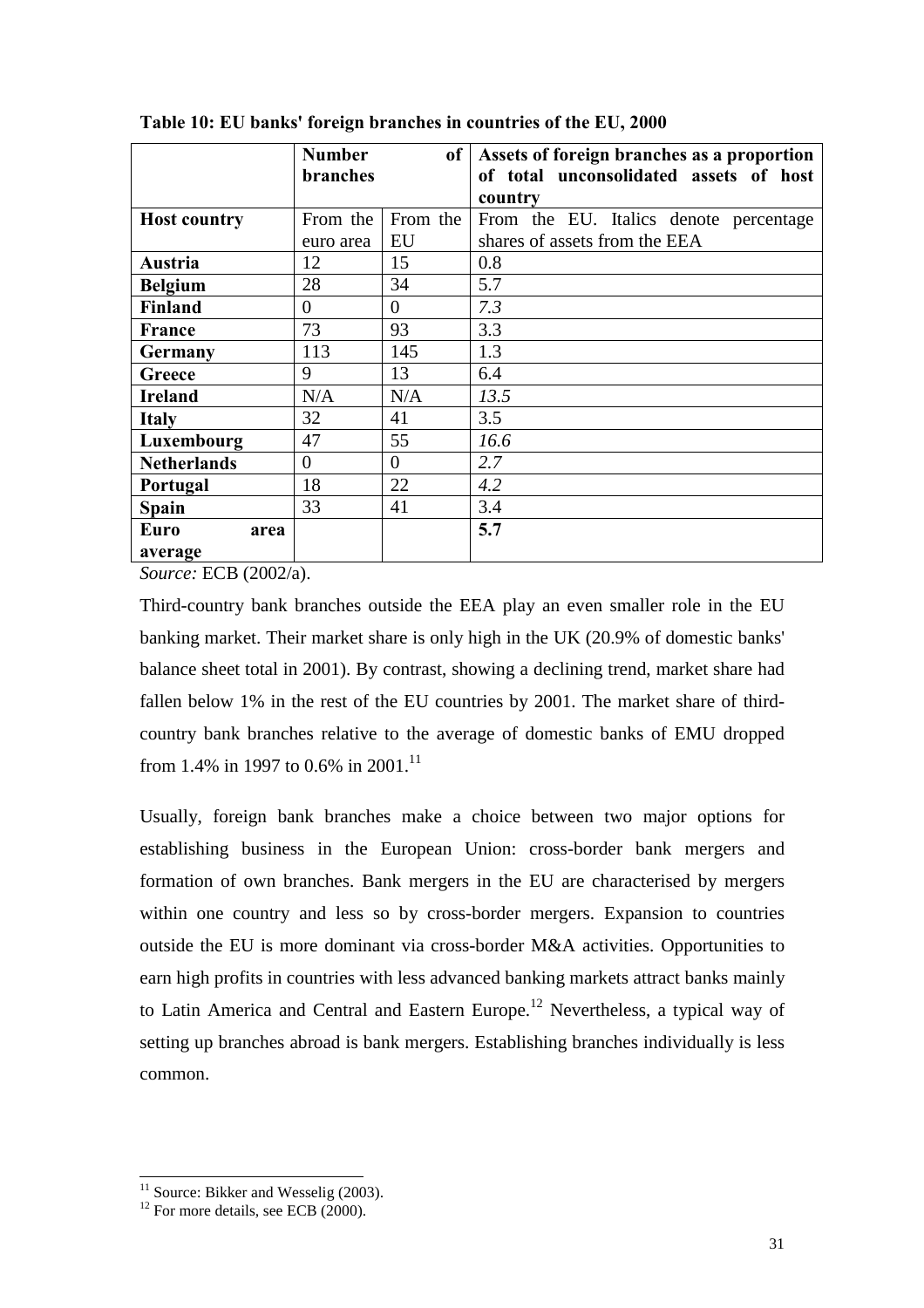#### **IV.2.2. Presence of EU banks in other member states' markets through branches**

In line with the modest presence of foreign bank branches in the markets of EU Member States, establishment of branches of EU banks in other member states is moderate (see Table 11). Activities abroad of branches registered in other EMU countries account for only 6.6% on average of the consolidated balance sheet total of EU-country banks. In the period from 1997 to 2000, EMU banks strongly stepped up their market presence in the EU: their activities conducted through branches in the EU accounted for only 1% compared with their banking activities in the domestic market in 1997. Against this background, the 6.6% percentage share in 2000 is evidence of a substantial increase in integration among banks. Reflecting the fact that the UK is a primary target country for setting up bank branches, euro area banks' presence in other countries of the area lags considerably behind this ratio, accounting for 0.9% in 1997 and for 0.7% in 2000 relative to their domestic banking activities. Business activities of German and Dutch banks' foreign branches rose particularly strongly in the period. For example, German banks' branches domiciled in the EU increased their activities from 0.2% to 15.1% as a proportion of their consolidated balance sheet total, Dutch banks' branches increased their activities from 2.9% to 16.6%. (Illustrating these two countries' UK orientation, the share of German banks' branches in the euro area was only 0.4% as a percentage of the balance sheet total, that of Dutch banks' branches being 1.6% in 2000.)

|                    | <b>Number</b><br>branches | of  | Balance sheet totals of foreign branches as a proportion of<br>consolidated balance sheet total of the home country* |          |
|--------------------|---------------------------|-----|----------------------------------------------------------------------------------------------------------------------|----------|
| Home country       | Euro                      | EU  | Euro area                                                                                                            | EU       |
| Austria            | area<br>14                | 17  | 0.3                                                                                                                  | 3.5      |
| <b>Belgium</b>     | 23                        | 28  | 0.4                                                                                                                  | 5.0      |
| Finland            |                           | 2   | $\Omega$                                                                                                             | $\Omega$ |
| France             | 68                        | 83  | 2.0                                                                                                                  | 7.4      |
| Germany            | 83                        | 109 | 0.4                                                                                                                  | 15.1     |
| Greece             | 6                         | 11  | 0.3                                                                                                                  | 9.9      |
| <b>Ireland</b>     | 7                         | 16  | 0.2                                                                                                                  | 9.0      |
| <b>Italy</b>       | 41                        | 57  | 0.9                                                                                                                  | 5.6      |
| Luxembourg         | 39                        | 40  | $\Omega$                                                                                                             | 0.0      |
| <b>Netherlands</b> | 35                        | 44  | 1.6                                                                                                                  | 16.6     |
| Portugal           | 12                        | 16  | 0.4                                                                                                                  | 3.0      |
| <b>Spain</b>       | 36                        | 42  | 2.2                                                                                                                  | 4.3      |
| Euro area average  |                           |     | 0.7                                                                                                                  | 6.6      |

<span id="page-31-0"></span>**Table 11: Banking by EU banks in other EU countries via foreign branches, 2000**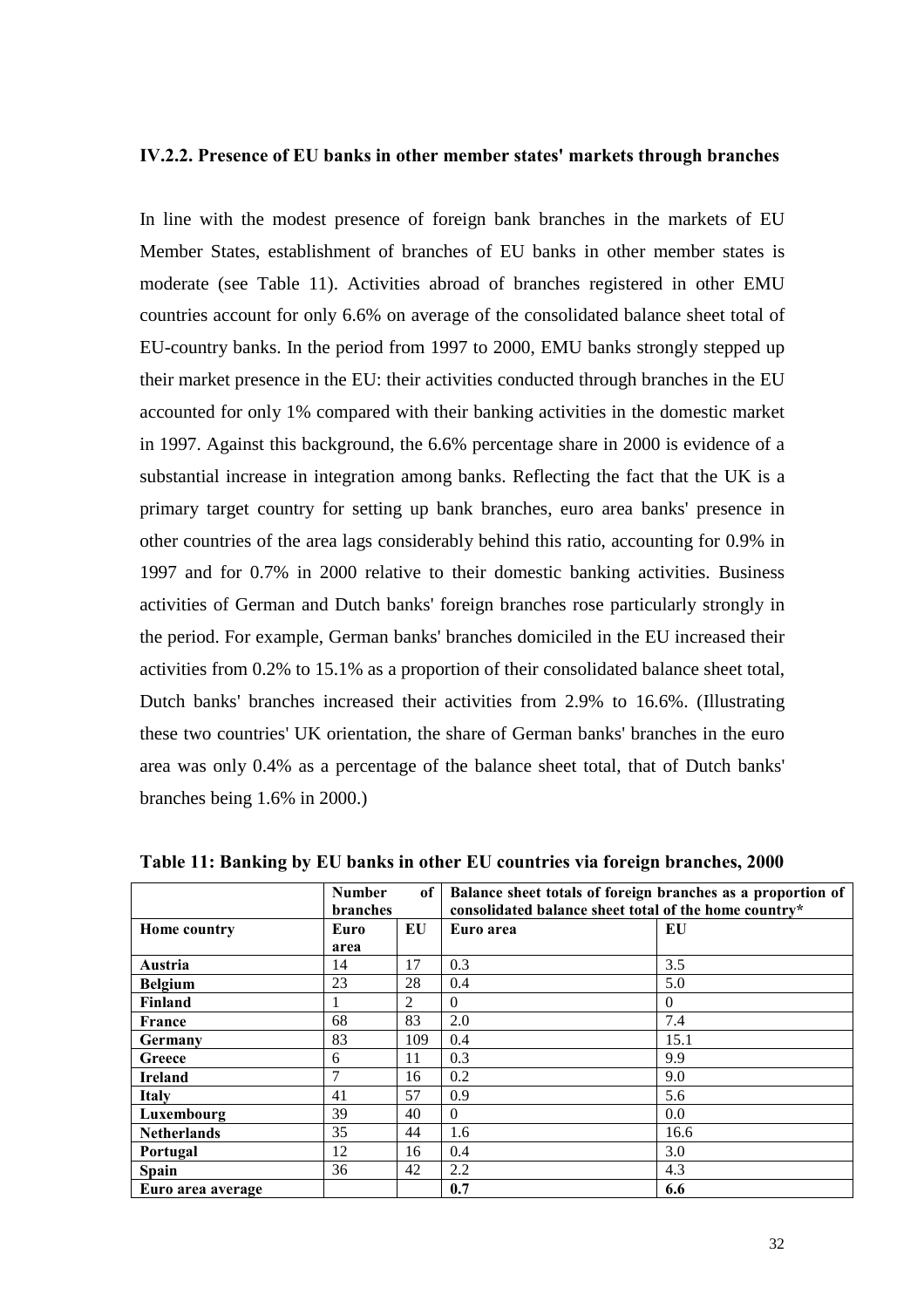\*The data only include claims by the following countries: Austria, Belgium, Germany, Greece, Italy, Spain, Sweden and England. *Source:* ECB (2002/a).

## **IV.3. The role of foreign subsidiaries**

In the market of the European Union, foreign subsidiaries owned by banks domiciled within the EEA are on the whole slightly more active in the provision of banking services than bank branches (see Table 12).

| <b>Host country</b> | of<br><b>Number</b>  | Assets of foreign subsidiaries from EEA countries as a |
|---------------------|----------------------|--------------------------------------------------------|
|                     | subsidiaries from    | proportion of total assets of domestic banks           |
|                     | <b>EEA</b> countries |                                                        |
| Austria             | 16                   | 18.2                                                   |
| <b>Belgium</b>      | 22                   | 18.8                                                   |
| Finland             | $\Omega$             | $\Omega$                                               |
| France              | 105                  | 7.8                                                    |
| Germany             | 21                   | 1.8                                                    |
| Greece              | $\overline{c}$       | 8.2                                                    |
| <b>Ireland</b>      | 27                   | 27.9                                                   |
| <b>Italy</b>        | 7                    | 1.1                                                    |
| Luxembourg          | 89                   | 69.3                                                   |
| <b>Netherlands</b>  | 14                   | 7.6                                                    |
| Portugal            | 9                    | 12.1                                                   |
| <b>Spain</b>        | 44                   | $\overline{4}$                                         |
| <b>Sweden</b>       | N/A                  | N/A                                                    |
| England             | 17                   | 1.2                                                    |
| EU average          |                      | 6.8                                                    |
| Euro area average   |                      | 8.6                                                    |

**Table 12: Market shares of foreign subsidiaries, 2001**

*Source:* Bikker and Wesseling and ECB (2002/b).

Within the EU, it varies from country to country whether foreign banks conduct their operations through branches or subsidiaries. Preferences for the type of organisational unit to be applied in the different countries depend on a combination of factors. Generally speaking, branches predominantly provide their services in corporate financing, trade financing and private banking. Furthermore, branches in a foreign country often cater to the needs of their home country clients. By contrast, services for retail customers are more likely to be provided by the local branch network of banks, that have set up their own subsidiaries. In addition to the type of banking services, another factor strongly influencing preferences is differences in the regulatory framework, particularly accounting and taxation rules or the deposit insurance system. In England, for instance, both the number and balance sheet total of branches are several times higher than those of subsidiaries, while it is the other way round in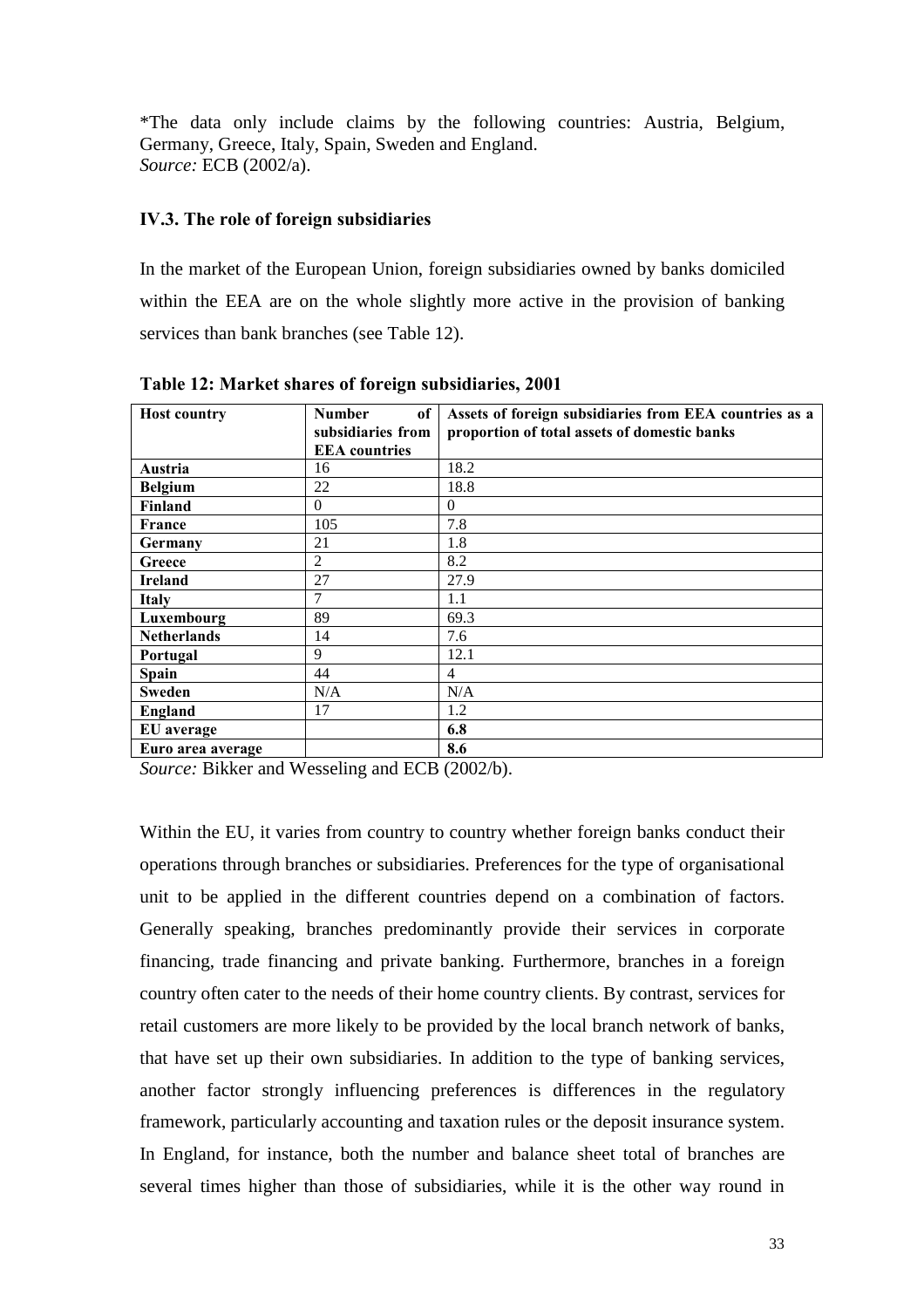Luxembourg, where subsidiaries outscore branches by far. In a number of countries, for instance in Austria, Belgium and France, foreign subsidiaries are considerably larger than branches, and these subsidiaries, which are either as many or fewer in number, tend to be more active than the registered branches. However, this is not the case everywhere. In Germany, for instance, for a similar market share, the number of branches considerably exceeds that of subsidiaries.

<span id="page-33-0"></span>On the whole, the combined participation in the form of branches and subsidiaries of registered EU-owned foreign banks varies widely even across the banking market of the EU countries. Luxembourg, with its very favourable tax system, appears to be a unique country with a nearly 90% market share of foreign branches and subsidiaries in the balance sheet total of the country's banking sector. By contrast, the corresponding ratio is below 5% in Germany and Italy. Typical values are in the range of 10% to 25%.

#### **V. Conclusions**

The CEC5 countries have witnessed an exceptionally high degree of foreign bank penetration. At the beginning of the 1990s these countries had inefficient, underdeveloped banking sectors. The entry of foreign banks has helped to recapitalise troubled domestic banks, to improve the quality and quantity of financial services, to spread technology and know-how, to exert competitive pressure on domestic banks. Foreign banks played a very important role in the development of a modern banking sector in the region. They did not only follow their customers, but were also attracted by the host county opportunities. Although at the early stage of entry their activity and clientele were rather limited to certain market segments, in many countries they now have expanded into the retail market as well. Foreign banks in CEC5 countries typically are well capitalised and show higher profitability than their domestic peers. The short history of foreign bank presence in the region, which coincided with the transition and liberalisation period, does not allow the analysis of the behaviour of foreign banks during crisis situations. However, the experiences of other countries highlight the importance of having an ownership structure diversified across countries, which can lower the probability and extent of contagion of home and thirdcountry shocks. Since the extent of foreign bank penetration is unprecedented in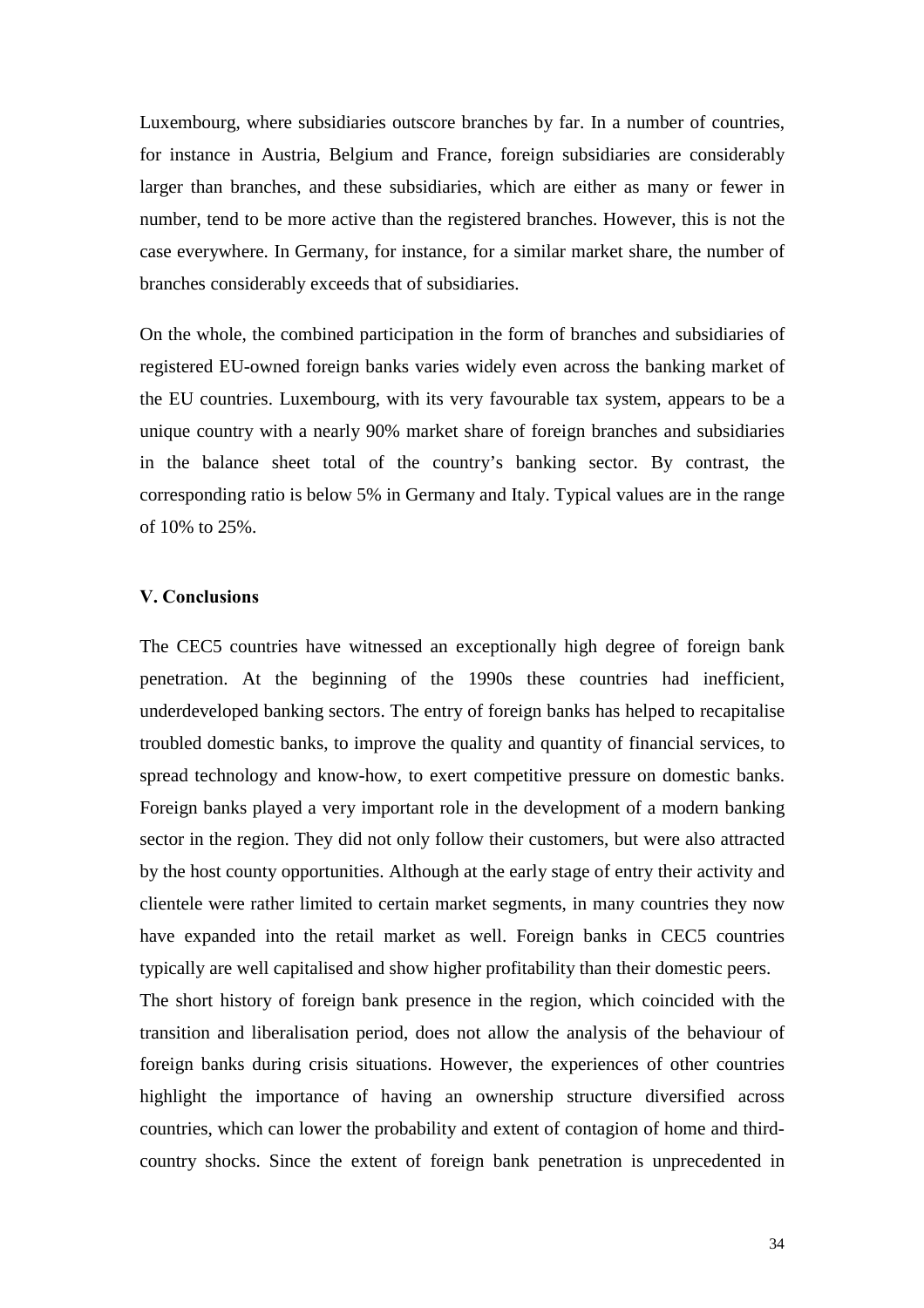CEC5 countries, we do not know how the foreign owners would react to a serious crisis in the region.

As to the form of entry, the number of foreign branches in the region is relatively low. This might change with EU accession, as existing restrictions will be lifted. In addition there might be incentives to turn subsidiaries into branches. For example, branches are supervised by home country authorities. This allows them to engage in larger operations, as concentration limits would depend on the much larger capital of parent banks. Branches may also take advantage of lower cost of funds and lower administrative costs. But there are some counter-incentives as well. In the case of a subsidiary, it is easier to solve the problems arising during operation. The risk can be limited to the capital allocated directly against the activity of the subsidiary. A withdrawal without loss of prestige is also more manageable. Weighing the arguments, there are no clear expectations for the future institutional structure of foreign banking in CEC5 banking markets.

The entry of the CEC5 countries into the EU will alter the European financial landscape. Foreign bank penetration will rise significantly. This renders the issue of foreign banking and financial integration within the European Union increasingly relevant.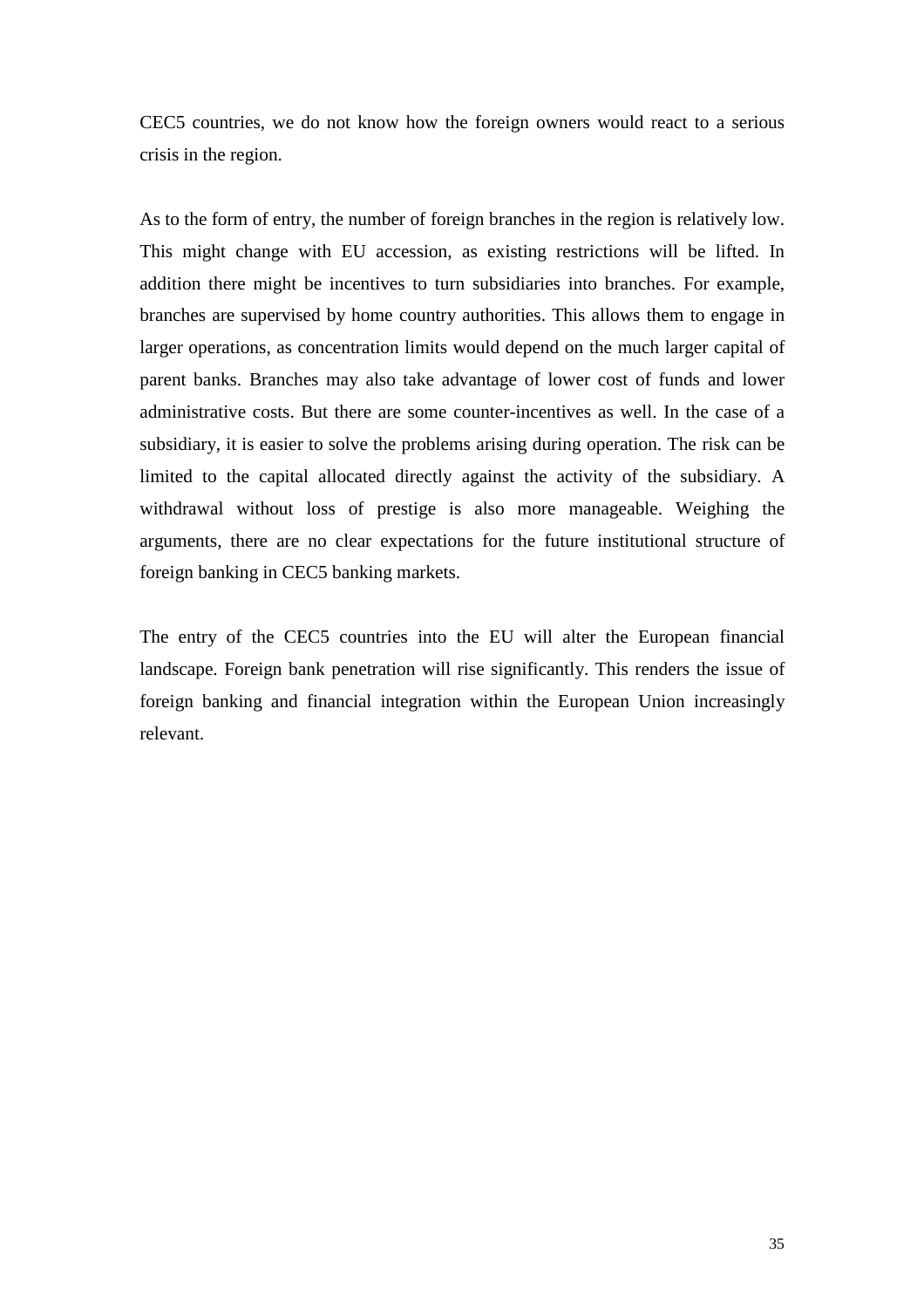## <span id="page-35-0"></span>**VI. Appendix\***

## <span id="page-35-1"></span>**Data for Czech Republic**

|                                                                                  |         |       |         |         |         |       |                 | in %           |
|----------------------------------------------------------------------------------|---------|-------|---------|---------|---------|-------|-----------------|----------------|
|                                                                                  | 1995    | 1996  | 1997    | 1998    | 1999    | 2000  | 2001            | 2002           |
| Commercial bank <sup>1)</sup> average assets as % of GDP                         | 120     | 113.1 | 119     | 113,0   | 111,0   | 113,6 | 114,9           | 110,0          |
| Private credit by commercial banks <sup><math>1/2</math></sup> as % of GDP<br>2. | 58,6    | 54,3  | 56,7    | 52,3    | 46,1    | 41,0  | 36,4            | 32,9           |
| Commercial banks <sup>1)</sup> assets to total financial assets<br>3.            | n.a     | 77,1  | 80,9    | 80,4    | 78,6    | 79,5  | 79,4            | 78,3           |
| Foreign banks <sup>3)</sup> assets as % of GDP<br>4.                             | 20      | 23,7  | 30      | 31,8    | 46,5    | 81,9  | 102,4           | 94,4           |
| Private credit <sup>2)</sup> by foreign banks as % of GDP<br>5.                  | 6.9     | 8,4   | 11      | 11.7    | 17.9    | 30,4  | 33,3            | 29,1           |
| Foreign banks assets as share of commercial bank <sup>1</sup> assets<br>6.       | 16.6    | 20,9  | 25,2    | 28.1    | 41,9    | 72.1  | 89.1            | 85,8           |
| Number of foreign and domestic banks<br>7.                                       |         |       |         |         |         |       |                 |                |
| a) foreign banks $^{3)}$                                                         | 23      | 23    | 24      | 25      | 27      | 26    | 26              | 26             |
| b) domestic banks                                                                | 31      | 24    | 21      | 19      | 14      | 12    | 11              | 11             |
| Number of foreign subsidiaries<br>8.                                             | 13      | 14    | 15      | 15      | 17      | 16    | 16              | 17             |
| Number of foreign branches<br>9.                                                 | 10      | 9     | 9       | 10      | 10      | 10    | 10 <sup>1</sup> | $\overline{9}$ |
| 10. Number of banks with foreign participation                                   | 13      | 11    | 10      | 10      |         | 6     |                 | $\overline{6}$ |
| 11. Return on average assets (ROAA) of foreign and domestic banks                |         |       |         |         |         |       |                 |                |
| a) foreign banks                                                                 | 0.70    | 0.60  | 0.91    | 0.62    | 0,72    | 0,88  | 0,73            | 1,30           |
| b) domestic banks                                                                | $-0,62$ | 0,28  | $-0.57$ | $-0.89$ | $-0.93$ | 0,14  | 0,62            | $-0.09$        |
| 12. Return on average equity <sup>4)</sup> (ROAE) od foreign and domestic banks  |         |       |         |         |         |       |                 |                |
| a) foreign banks                                                                 | 45,2    | 36,7  | 57,6    | 10.6    | 10.1    | 18,0  | 16,9            | 28,9           |
| b) domestic banks                                                                | $-27,8$ | 9,5   | $-18.5$ | $-12,8$ | $-16,3$ | 2,4   | 10,8            | $-1,8$         |
| 13. Net interest margin (NIM) of foreign and domestic banks                      |         |       |         |         |         |       |                 |                |
| a) foreign banks                                                                 | 2,03    | 1,61  | 0,99    | 2,2     | 2,08    | 2,33  | 2,71            | 2,6            |
| b) domestic banks                                                                | 3,02    | 2,27  | 2,56    | 3,92    | 3,33    | 3,05  | 1,94            | 1,65           |
| 14. Overhead costs as share of average total assets of foreign and               |         |       |         |         |         |       |                 |                |
| a) foreign banks                                                                 | 1,82    | 1,44  | 1,35    | 1.64    | 1.82    | 1,89  | 2,1             | 1,99           |
| b) domestic banks                                                                | 2,06    | 2,11  | 2,11    | 2,17    | 2,15    | 2,06  | 1,41            | 1,45           |
| 15. Capital adequacy for foreign and domestic banks                              |         |       |         |         |         |       |                 |                |
| a) foreign banks                                                                 | 16,25   | 14,97 | 15,14   | 17,32   | 18,59   | 14,53 | 15,09           | 14,06          |
| b) domestic banks                                                                | 8,30    | 8,56  | 8,70    | 10,84   | 11,45   | 15,52 | 17,99           | 14,91          |
| 16. Non-performing loans as share of total loans for domestic and foreign        |         |       |         |         |         |       |                 |                |
| a) foreign banks                                                                 | 3,0     | 2,4   | 2,7     | 6,1     | 11,8    | 16.6  | 14,2            | 8,8            |
| b) domestic banks                                                                | 30,0    | 27,0  | 25,3    | 24,8    | 27,8    | 27,3  | 9.0             | 10,0           |
| Coverage of weighted classification <sup>5)</sup> with reserves and provisions   |         |       |         |         |         |       |                 |                |
| a) foreign banks                                                                 | 133,0   | 154,9 | 168,2   | 131,4   | 69,7    | 53,2  | 82,6            | 112,8          |
| b) domestic banks                                                                | 57,3    | 50,0  | 54,1    | 60,3    | 58,4    | 65,1  | 70,4            | 73,9           |

1/ For banks with licences as of the given date (excluding Konsolidaci banka and banks under conservatorship).

2/ To/from enterprises, MSEs and households.

3/ Inculding foreign branches.

4/ Net profit (loss) / average Tier I.

Note: For banks with licences as of the given date (excluding Konsolidacni banka and banks under conservatorship).

5/ Weighted classification according the CNB Provision (5 % wathc loasns, 20 % substandard loans,

50 % doubtful loans 100 % loss.

\* In the appendix we use the following definitions:

- foreign banks: at least 50 % of the shares is foreign owned
- banks with foreign participation: more than 5 % and less than 50 % foreign owned
- domestic banks: not foreign banks

Note: For banks with licences as of the given date (excluding Konsolidacni banka and banks under conservatorship). *Source: National Bank of Czech Republic*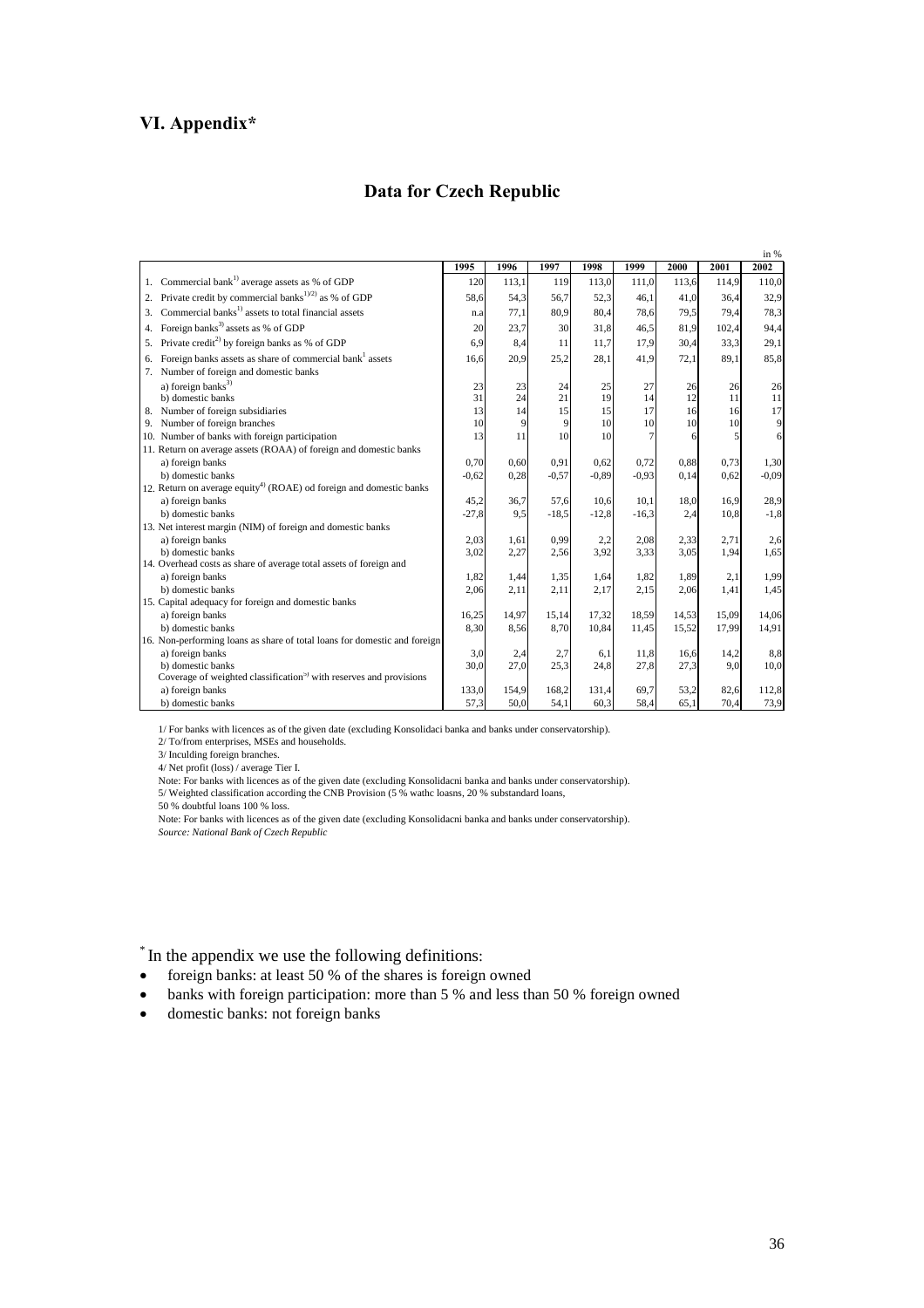## <span id="page-36-0"></span>**Data for Hungary**

|    |                                                                |          |          |          |      | in $%$   |
|----|----------------------------------------------------------------|----------|----------|----------|------|----------|
|    |                                                                | 1998     | 1999     | 2000     | 2001 | 2002     |
| 1. | Commercial bank average assets as % of GDP                     | 57,0     | 57,0     | 57,2     | 56,0 | 53,3     |
| 2. | Private* credit by commercial banks as % of GDP                | 22.1     | 23.1     | 26.2     | 26.7 | 26.5     |
| 3. | Commercial banks assets to total financial assets              | 85,9     | 82,6     | 77,3     | 74.1 | 71,8     |
| 4. | Foreign banks assets as % of GDP                               | 35,4     | 37,7     | 39,8     | 39,4 | 49,0     |
| 5. | Private credit by foreign banks as % of GDP                    | 15,0     | 23,1     | 26,2     | 26,7 | 26,5     |
| 6. | Foreign banks assets as share of commercial banks assets       | 62,5     | 68,3     | 70,1     | 70,0 | 90,7     |
| 7. | Number of foreign and domestic banks                           | 38       | 37       | 36       | 35   | 33       |
| 8. | Number of foreign subsidiaries                                 | 27       | 29       | 30       | 29   | 26       |
| 9. | Number of foreign branches                                     | $\Omega$ | $\Omega$ | $\Omega$ | 0    | $\Omega$ |
|    | 10. Number of banks with foreign participation                 | 3        |          | 1        |      | $\Omega$ |
|    | 11. Return on assets (ROA) of foreign and domestic banks       |          |          |          |      |          |
|    | a) foreign banks                                               | 0.7      | 0.0      | 0.9      | 1,4  | 1,5      |
|    | b) domestic banks                                              | $-5,9$   | 1,1      | 1,4      | 1,5  | 0,2      |
|    | 12. Return on equity (ROE) od foreign and domestic banks       |          |          |          |      |          |
|    | a) foreign banks                                               | 7,7      | $-0.2$   | 10.8     | 16.9 | 18,1     |
|    | b) domestic banks                                              | $-96,2$  | 17,8     | 18.9     | 20,2 | 1,7      |
|    | 13. Net interest margin of foreign and domestic banks          |          |          |          |      |          |
|    | a) foreign banks                                               | 4,4      | 3.6      | 3.6      | 3.8  | 4,1      |
|    | b) domestic banks                                              | 5.0      | 5.0      | 4.8      | 5.1  | 5,0      |
|    | Overhead costs as share of average total assets of foreign and |          |          |          |      |          |
|    | 14 domestic banks                                              |          |          |          |      |          |
|    | a) foreign banks                                               | 3.9      | 4.0      | 3.7      | 3,7  | 3,6      |
|    | b) domestic banks                                              | 4,3      | 4,1      | 4,0      | 4,1  | 4,8      |
|    | 15. Capital adequacy for foreign and domestic banks            |          |          |          |      |          |
|    | a) foreign banks                                               | 15.8     | 13.8     | 13.0     | 13.7 | 13.0     |
|    | b) domestic banks                                              | 13,7     | 15,2     | 16,1     | 13,9 | 12,1     |
|    |                                                                |          |          |          |      |          |

\* Loans to non-financial enterprises and households

*Source: National Bank of Hungary*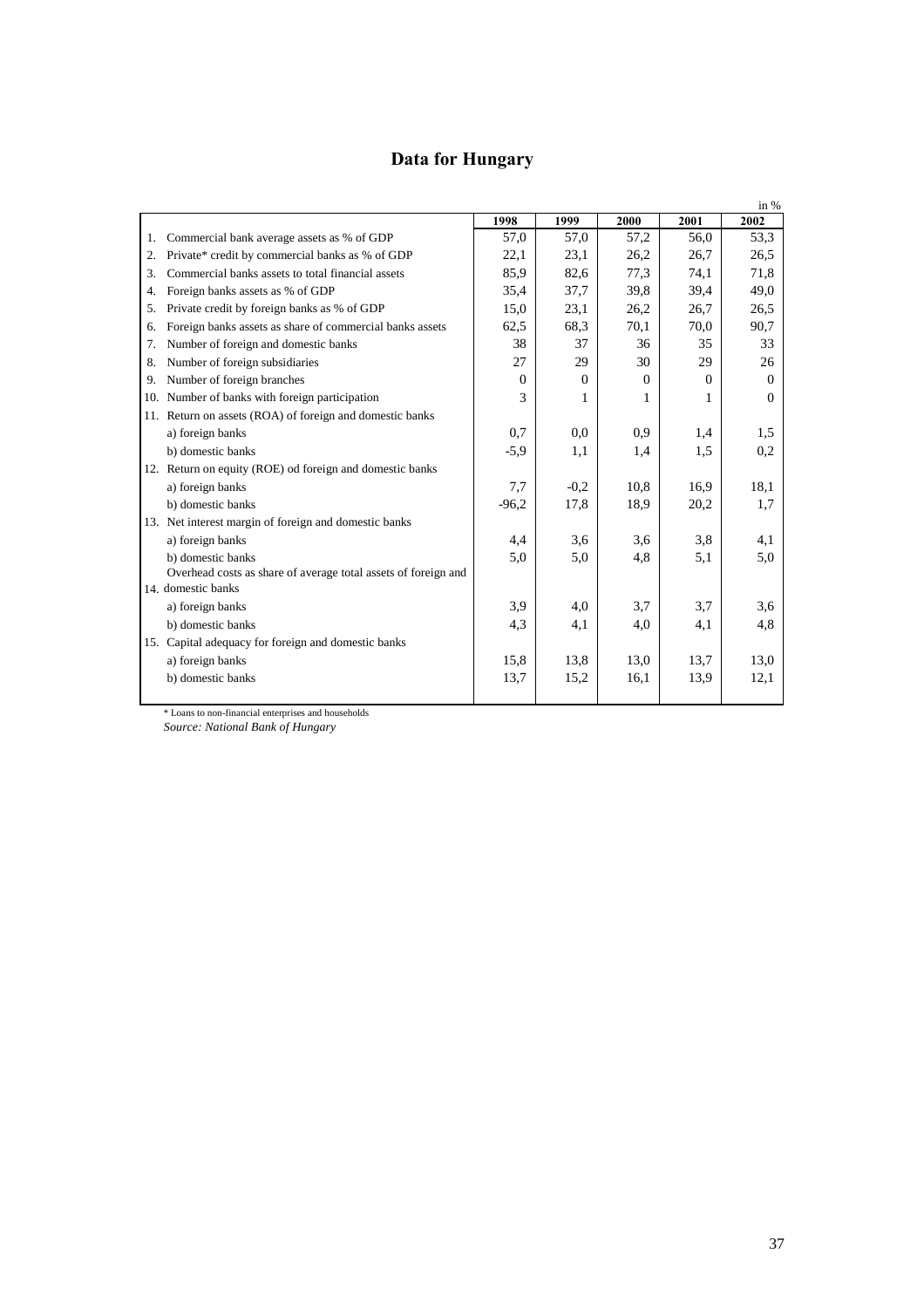## <span id="page-37-0"></span>**Data for Poland**

|     |                                                                       |      |      |      |      | in %           |
|-----|-----------------------------------------------------------------------|------|------|------|------|----------------|
|     |                                                                       | 1998 | 1999 | 2000 | 2001 | 2002           |
| 1.  | Commercial bank average assets as % of GDP                            | 55,1 | 56,6 | 59,9 | 59,7 | 57,4           |
| 2.  | Private credit by commercial banks as % of GDP                        | 16,1 | 19,5 | 21,5 | 22,2 | 22,1           |
| 3.  | Commercial banks assets to total financial assets                     | 87,9 | 86,1 | 83,3 | 80,6 | 75,6           |
| 4.  | Foreign banks assets as % of GDP                                      | 9,6  | 27,9 | 43,5 | 43,0 | 40,7           |
| 5.  | Private credit by foreign banks as % of GDP                           | 4,1  | 10,1 | 15,5 | 16.6 | 16,6           |
| 6.  | Foreign banks assets as share of commercial banks assets              | 17,4 | 49,3 | 72,6 | 72,1 | 70.9           |
| 7.  | Number of foreign and domestic banks                                  | 83   | 77   | 73   | 69   | 59             |
| 8.  | Number of foreign subsidiaries                                        | 29   | 36   | 37   | 45   | 44             |
| 9.  | Number of foreign branches                                            | 3    |      |      |      | $\mathbf{1}$   |
| 10. | Number of banks with foreign participation                            | 14   | 8    |      |      | $\overline{3}$ |
| 11. | Return on assets (ROA) of foreign and domestic banks                  |      |      |      |      |                |
|     | a) foreign banks                                                      | 2,0  | 1,1  | 1,3  | 0.9  | 0.5            |
|     | b) domestic banks                                                     | 0.3  | 0.9  | 0,6  | 0.9  | 0,4            |
|     | 12. Return on equity (ROE) od foreign and domestic banks              |      |      |      |      |                |
|     | a) foreign banks                                                      | 18,2 | 11,1 | 15,1 | 9,9  | 4,6            |
|     | b) domestic banks                                                     | 5,4  | 13,1 | 10,3 | 21,1 | 8,1            |
| 13. | Net interest margin of foreign and domestic banks                     | 4,7  | 4,0  | 4,0  | 3,5  | 3,3            |
| 14. | Overhead costs as share of total assets of foreign and domestic banks | 3,7  | 3,6  | 3,7  | 3,7  | 3,4            |
| 15. | Capital adequacy for foreign and domestic banks                       |      |      |      |      |                |
|     | a) foreign banks                                                      | 15,0 | 15,0 | 13,9 | 16,0 | 14,9           |
|     | b) domestic banks                                                     | 10,7 | 11,2 | 9,7  | 11,7 | 11,5           |
| 16. | portfolio quality for domestic banks                                  | 10,5 | 14,3 | 14,4 | 17,2 | 19,6           |
|     | portfolio quality for foreign banks                                   | 12,0 | 13,3 | 15,9 | 19,1 | 22,7           |

*Source: National Bank of Poland*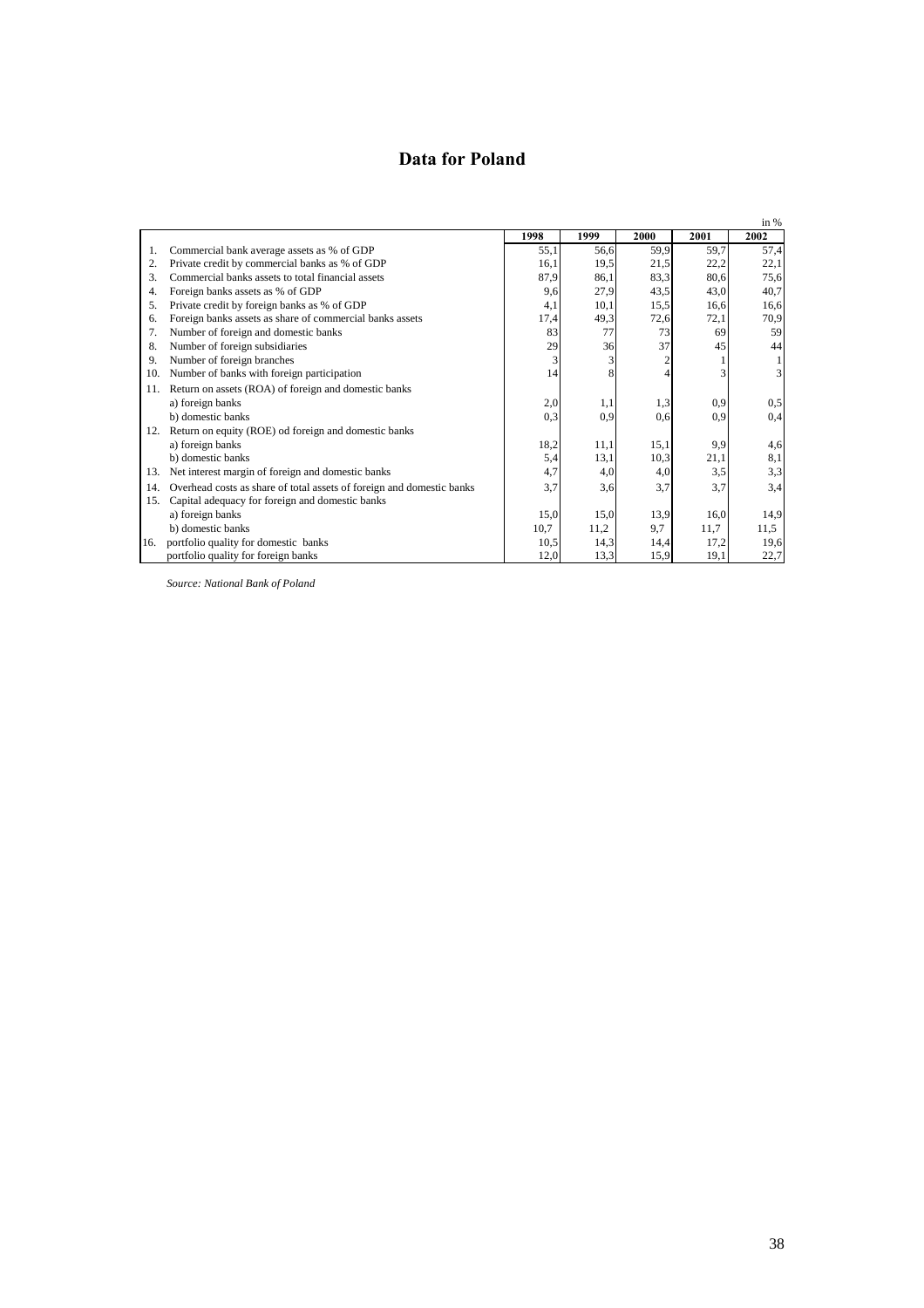## <span id="page-38-0"></span>**Data for Slovak Republic**

|     |                                                                                 | 1996     | 1997     | 1998     | 1999     | 2000            | 2001    | 2002                    |
|-----|---------------------------------------------------------------------------------|----------|----------|----------|----------|-----------------|---------|-------------------------|
|     | 1. Commercial bank assets as percentage of GDP (%)                              | 114,00   | 109.63   | 102,74   | 92,11    | 93.19           | 93,89   | 94,45                   |
| 2.  | Private credit by commercial banks as percentage of GDP (%)                     | 58.74    | 53,93    | 51,20    | 48,21    | 44.03           | 32,82   | 30,83                   |
| 3.  | Commercial banks assets to total financial assets <sup><math>V</math></sup> (%) | 95.28    | 94,88    | 94,33    | 93.90    | 93.93           | 93.31   | 91,83                   |
| 4.  | Foreign banks assets as percentage of GDP (%)                                   | 27,47    | 33,42    | 34,35    | 30,09    | 39.19           | 84,36   | 90,26                   |
| .5. | Private credit by foreign banks as percentage of GDP (%)                        | 10.82    | 11,34    | 10,86    | 12,21    | 16.59           | 25.25   | 29,63                   |
| 6.  | Foreign bank assets as share of commercial banks assets (%)                     | 24,10    | 30,48    | 33,43    | 32,67    | 42,06           | 89,85   | 95,56                   |
|     | Number of foreign banks                                                         | 15       | 14       | 12       | 11       | 14              | 15      | 17                      |
|     | Number of domestic banks                                                        | 14       | 15       | 15       | 14       |                 | 6       | $\overline{\mathbf{3}}$ |
| 9.  | Number of foreign subsidiaries                                                  |          |          |          |          | 10 <sup>1</sup> | 11      | 13                      |
| 10. | Number of foreign branches                                                      |          |          |          |          |                 |         | $\overline{2}$          |
| 11. | Number of banks with foreign participation                                      |          |          |          |          |                 |         | $\overline{0}$          |
| 12. | Return on assets (ROE) of domestic banks (%)                                    | $-0,65$  | $-0,76$  | $-1,40$  | $-6,26$  | $-0,42$         | $-1,28$ | 0,07                    |
|     | foreign banks (%)                                                               | 0.41     | 1,30     | 1,44     | 1,09     | 1,88            | 1.32    | 1,21                    |
|     | 13. Return on equity (ROE) of domestic banks (%)                                | $-18,12$ | $-20,65$ | $-33,43$ | $-79.41$ | $-5,21$         | $-6.14$ | 0,93                    |
|     | foreign banks (%)                                                               | 10,83    | 36,38    | 52,68    | 31,25    | 56.42           | 30.97   | 31,90                   |
|     | 14. Net interest margin of domestic banks (%)                                   | $-0,24$  | 1,11     | $-0,16$  | $-1,18$  | 0.69            | 0.74    | 2,47                    |
|     | foreign banks (%)                                                               | 1,52     | 3,49     | 3,82     | 3,98     | 3,46            | 2,50    | 2,70                    |
|     | 15. Overhead costs as share of total assets of domestic banks (%)               | 2,18     | 2,61     | 2,81     | 2,74     | 2,54            | 2,89    | 2,22                    |
|     | foreign banks (%)                                                               | 1,89     | 1,56     | 1,73     | 2,27     | 2,32            | 2,30    | 2,41                    |
|     | 16. Capital adequacy for domestic banks (%)                                     | X        | 2,34     | $-0.99$  | $-0.56$  | 13,03           | 16,07   | 24,43                   |
|     | foreign banks (%)                                                               | X        | 20,89    | 19,73    | 20,45    | 11.89           | 20,43   | 21,09                   |
|     | 17. Portfolio quality <sup>2'</sup> for domestic banks $(\%)$                   | 34.07    | 36,43    | 41,31    | 36,13    | 29,85           | 49.93   | 14,90                   |
|     | foreign banks (%)                                                               | 11,23    | 30,69    | 35,51    | 30,28    | 22,71           | 28,59   | 20,72                   |

1/ In years 1996-2001 financial sector represent banking and insurance companies assets only.

2/ Classified loand to total loans.

x - data not available

*Source: National Bank of Slovak Republic*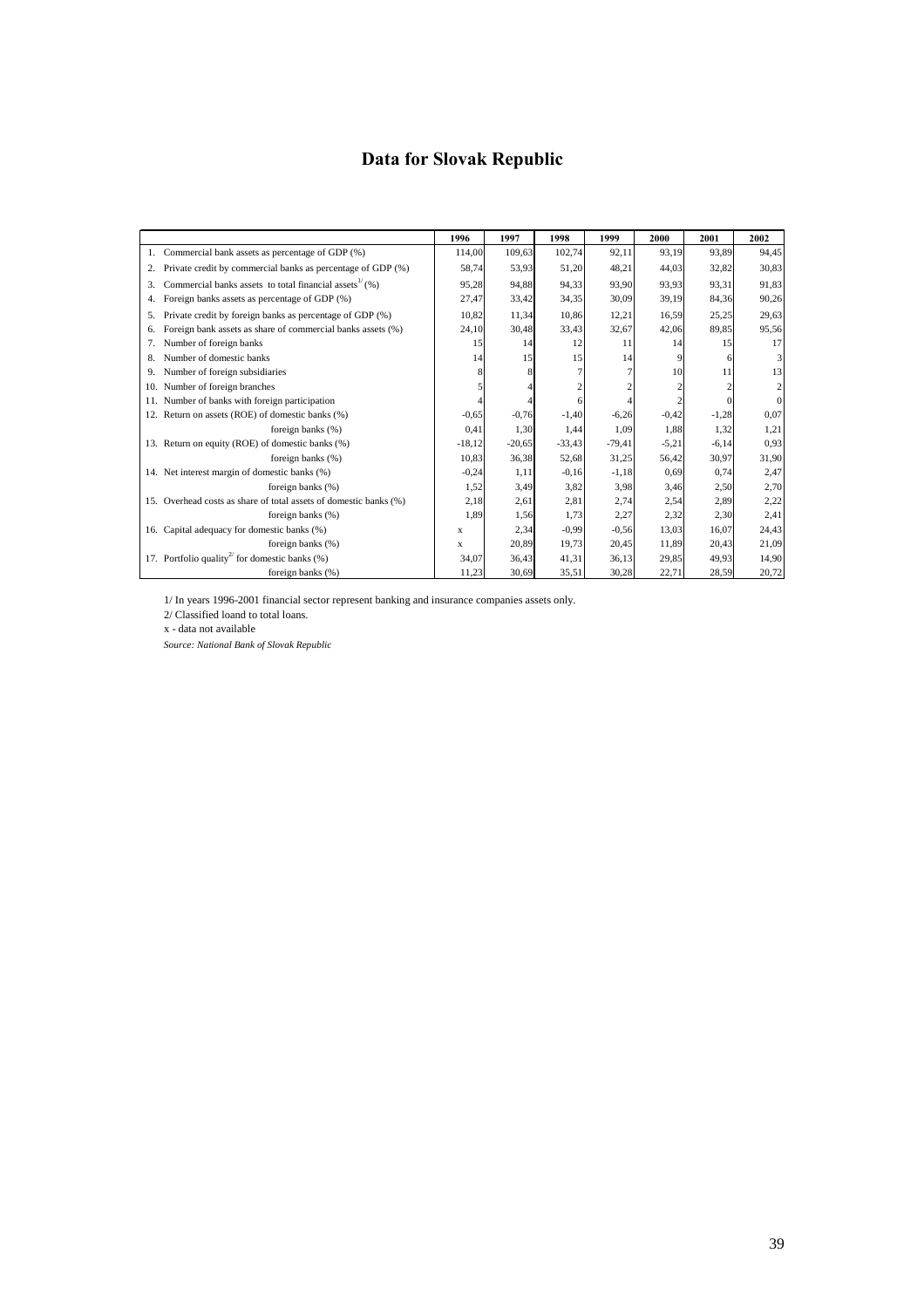## <span id="page-39-0"></span>**Data for Slovenia**

|     |                                                                |          |                |      |                | in $%$ |
|-----|----------------------------------------------------------------|----------|----------------|------|----------------|--------|
|     |                                                                | 1998     | 1999           | 2000 | 2001           | 2002   |
| 1.  | Commercial bank average assets as % of GDP                     | 65,4     | 67,7           | 67,8 | 72,4           | 78,5   |
| 2.  | Private credit by commercial banks as % of GDP                 | 30,9     | 34,6           | 35,2 | 37,0           | 37,2   |
| 3.  | Commercial banks assets to total financial assets              | 67,4     | 66,3           | 68,8 | 71,2           | 72,2   |
| 4.  | Foreign banks assets as % of GDP                               | 3,5      | 3,5            | 11,4 | 12,5           | 14,6   |
| 5.  | Private credit by foreign banks as % of GDP                    | 1,0      | 1,5            | 6,1  | 6,1            | 7.3    |
| 6.  | Foreign banks assets as share of commercial banks assets       | 4,9      | 4,9            | 15,3 | 15,2           | 16,9   |
| 7.  | Number of foreign and domestic banks                           | 24       | 25             | 25   | 21             | 20     |
|     | a) foreign banks                                               | 3        | $\overline{5}$ | 6    | 5              | 6      |
|     | b) domestic banks                                              | 21       | 20             | 19   | 16             | 14     |
| 8.  | Number of foreign subsidiaries                                 | 3        | $\overline{4}$ | 5    | $\overline{4}$ | 5      |
| 9.  | Number of foreign branches                                     | $\Omega$ | 1              | 1    | 1              | 1      |
| 10. | Number of banks with foreign participation                     | 3        | 3              | 2    | 3              | 3      |
| 11. | Return on assets (ROA) od foreign and domestic banks           | 1,2      | 0,8            | 1,1  | 0,5            | 1,1    |
|     | a) foreign banks                                               | 0.7      | $-0,1$         | 0,2  | $-3,9$         | 0,4    |
|     | b) domestic banks                                              | 1,2      | 0,9            | 1,3  | 1.2            | 1,3    |
| 12. | Return on equity (ROE) od foreign and domestic banks           | 11,3     | 7,8            | 11,4 | 4,8            | 13,3   |
|     | a) foreign banks                                               | 6,7      | $-0,8$         | 1,5  | $-39,5$        | 5,1    |
|     | b) domestic banks                                              | 11,5     | 8,4            | 13,2 | 12,9           | 14,9   |
| 13. | Net interest margin of foreign and domestic banks              | 4,6      | 4,1            | 4,7  | 3,6            | 3.7    |
|     | a) foreign banks                                               | 3,8      | 3,3            | 3,7  | 3,1            | 3,3    |
|     | b) domestic banks                                              | 1,3      | 4,2            | 4,9  | 3,7            | 3,8    |
|     | Overhead costs as share of average total assets of foreign and |          |                |      |                |        |
| 14. | domestic banks                                                 | 2,4      | 2,4            | 2,8  | 2.6            | 2,4    |
|     | a) foreign banks                                               | 2,4      | 3,1            | 3,7  | 3,9            | 2,9    |
|     | b) domestic banks                                              | 2.4      | 2,4            | 2,6  | 2,3            | 2,4    |
| 15. | Capital adequacy for foreign and domestic banks                | 16,0     | 14,0           | 13.5 | 11,9           | 11,9   |
|     | a) foreign banks                                               | 30,8     | 28,8           | 14,3 | 12,3           | 11,2   |
|     | b) domestic banks                                              | 15,4     | 13,2           | 13,3 | 11,9           | 12,1   |
|     |                                                                |          |                |      |                |        |

*Source: National Bank of Slovenia*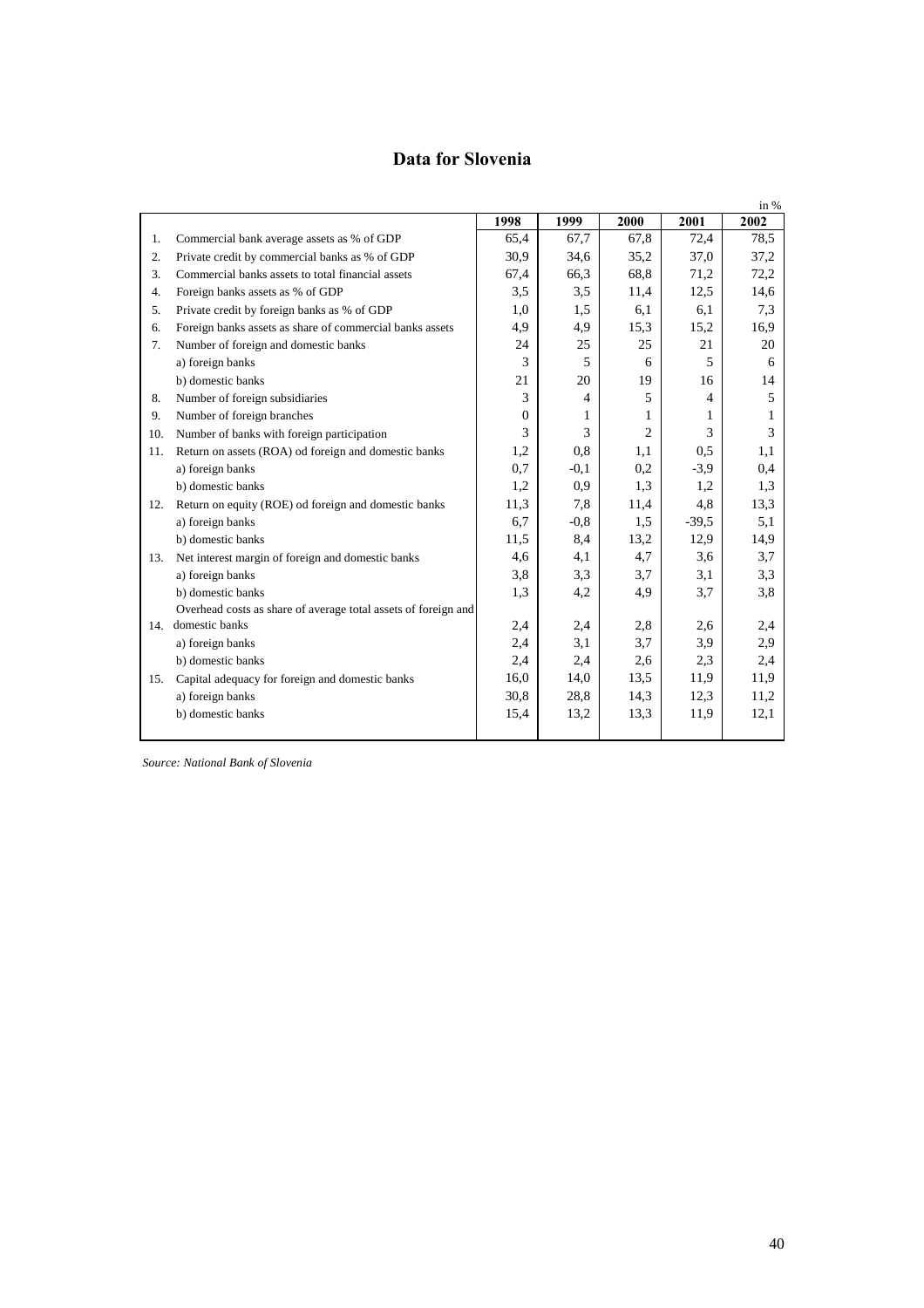## <span id="page-40-0"></span>**References**

- *Five country case studies by the central banks of the CEC5 countries*
- Barajas, A.-Steiner, R. Salazar, N. (2000): Foreign Investment in Colombia's Financial Sector in Claessen, S. and Jansen, M (ed.): The internationalisation of Financial Services. Issues and Lessons for Developing Countries Kluwer Law International
- Berger, A.N. Klapper, L.F. –Udell, G.F. (2001): The ability of banks to lend to informationally opaque small businesses Journal of Banking & Finance 25 (2001) 2127-2167
- Bikker, J.A. Wessling, A.A.T.(2003): Intermediation, integration and internationalisation: a survey on banking in Europe (Research Series Supervision No. 53, De Nederlandsche Bank)
- BIS(2003): Consolidated banking statistics for the fourth quarter of 2002.
- $\bullet$  Bol, H. Haan, de, J. Scholtens, B. Haas, de, R. (2002): How Important Are Foreign Banks in European Transition Countries? A Comparative Analysis **TTUWPE**
- Bonin, J. Abel, I. (2000): Retail Banking in Hungary: A Foreign Affair? (Prepared as background paper for, World Bank, World Development Report 2002: Institutions for Markets)
- Claessen, S. Jansen, M (ed.) (2000): The internationalisation of Financial Services. Issues and Lessons for Developing Countries Kluwer Law International
- Claessens, S. Lee, J.K. (200?): Foreign banks in Low-Income Countries: Recent Developments and Impacts
- Claessens, S., A. Demirgüç-Kunt, A. Huizinga, H. (2001): How Does Foreign Entry Affect Domestic Banking Markets? (Journal of Banking & Finance, 25.)
- Clarke, G. Cull, R. –Amato, L- Molinari, A. (2000): On the Kindness of Strangers? The Impact of Foreign Entry on Domestic Banks in Argentina in Claessen, S. and Jansen, M (ed.): The internationalisation of Financial Services. Issues and Lessons for Developing Countries Kluwer Law International
- Clarke, G. Cull, R. Peria, M. Sanchez, S. M. (2001): Foreign Bank Entry: Experience, Implications for Developing Countries, and Agenda for Further Research (Background paper for the World Development Report 2002: Institutions for Markets).
- Clarke, G. Cull, R. Peria, M. Sanchez, S. M. (2002): Bank lending to small Businesses in Latin America: Does Bank Origin Matter?
- Clarke, G. Cull, R. Peria, M.S.M. (2001): Does Foreign Bank Penetration Reduce Access to Credit in Developing Countries? Evidence from Asking Borrowers Development Research Group, The World Bank
- Dages, B.G. Goldberg, L. S. Kinney, D. (2000): Foreign and Domestic Bank Participation in Emerging Markets: Lessons from Mexico and Argentina (Federal Reserve Bank of New York Economic Policy Review, September)
- Denizer, C.(2000): Foreign Entry in Turkey's Banking Sector, 1980-1997 in Claessen, S. and Jansen, M (ed.): The internationalisation of Financial Services. Issues and Lessons for Developing Countries Kluwer Law International
- ECB (2000): Mergers and acquisitions involving the EU banking industry facts and implications (December)
- ECB (2001): Financial Sector Developments and Convergence in Accession Countries: An Overview (Background paper for the Eurosystem Seminar with Accession Countries' Central Banks, Berlin, 6-7 December 2001)